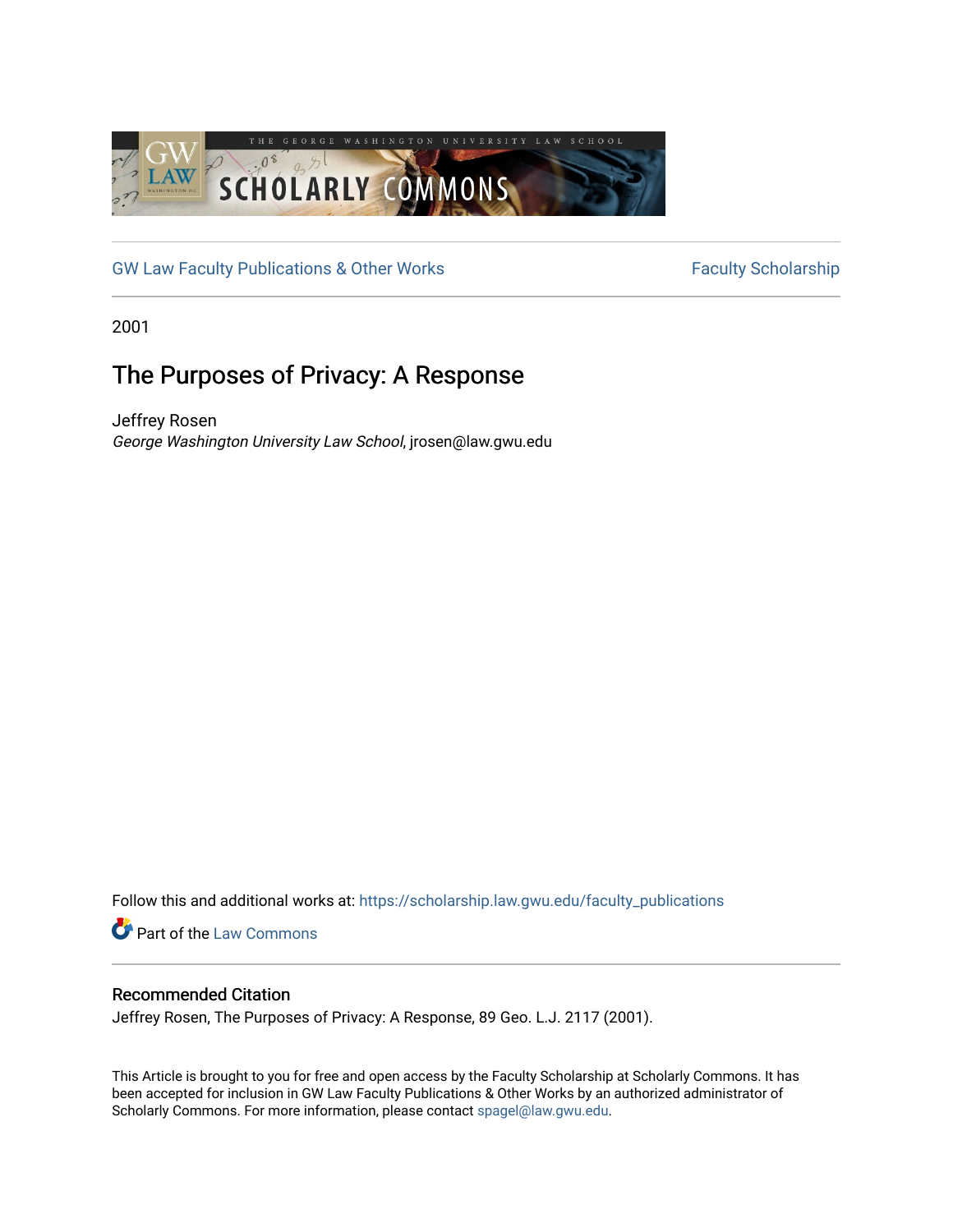## **The Purposes of Privacy: A Response**

JEFFREY ROSEN<sup>\*</sup>

I'm honored by the Georgetown Law Journal's sponsorship of this symposium about *The Unwanted Gaze*, and by the generosity of the symposium participants, who contributed such provocative essays about the book. Part I one of this response will address the arguments of Professors Post and Lessig about the relationship between privacy and being judged out of context. Part II will address the arguments of Professors Allen, Ehrenreich, and Rubenfeld about the relationship between privacy and gender discrimination. And Part III will address the arguments of Professors Levinson and Strossen about the relationship between privacy and free speech.

I.

<sup>\*</sup>Associate Professor, The George Washington University Law School. I m grateful to Michael F. Williams, Charmaine Yu, Anthony Amarato, and the other editors of the Georgetown Law Journal, for their tireless work in making the Symposium possible; to the Dean and faculty of the George Washington University Law School, for research assistance and invaluable support; and to the Georgetown University Law Center and the Privacy Foundation in Denver, Colorado for generous grants that supported the Symposium. Drafts of this essay were presented at the New School for Social Research and at Rutgers, the State University of New Jersey School of Law, Camden, where the questions and criticisms of the faculty improved it greatly.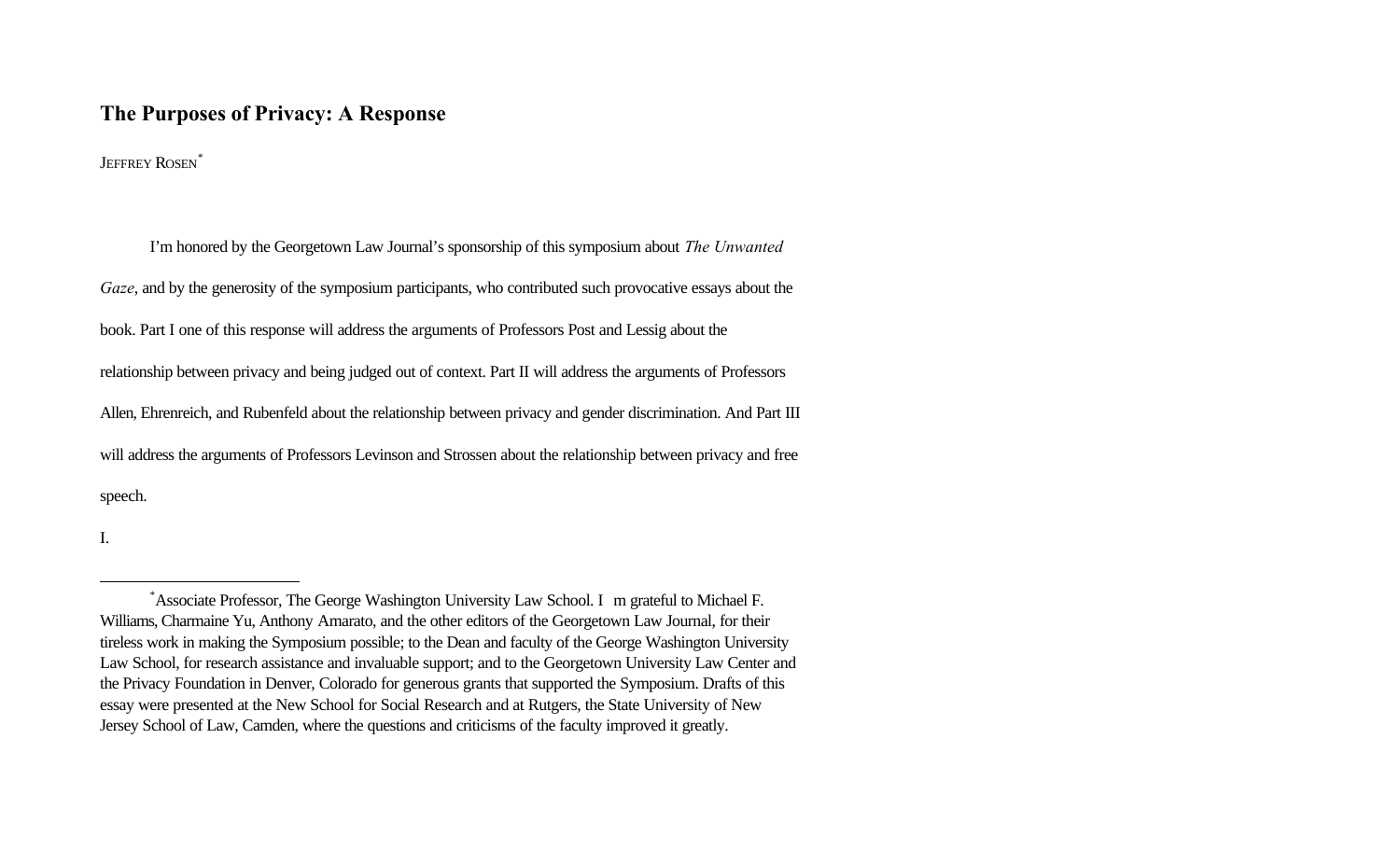In his generous essay, Robert Post identifies three concepts of privacy in *The Unwanted Gaze*: the first connects privacy to dignity, the second to autonomy, and the third to the creation of knowledge. He suggests that only the first, privacy as dignity, is distinctively a problem of privacy. The second, he says, is best conceived as a form of liberal freedom from totalizing state surveillance; while the third conception, the problem of misrepresentation or incomplete understanding, should not be understood as a problem of privacy at all<sup>1</sup>, because people can be misrepresented or judged out of context on the basis of public or private information. Lawrence Lessig, too, doubts that the problem of misjudgment is distinctively a problem of privacy. He argues that, in a world of short attention spans, public or private information can be misinterpreted or judged out of context. Privacy, Lessig suggests, is a remedy for a more general failure of the information market; but Lessig suggests that there might be other remedies, such as architecture or social norms.<sup>2</sup>

<sup>&</sup>lt;sup>1</sup>Robert Post, *Three Concepts of Privacy*, 89 GEO. L. J., at 1.

<sup>2</sup> Lawrence Lessig, *Response to the Unwanted Gaze*, 89 GEO. L. J. (2001).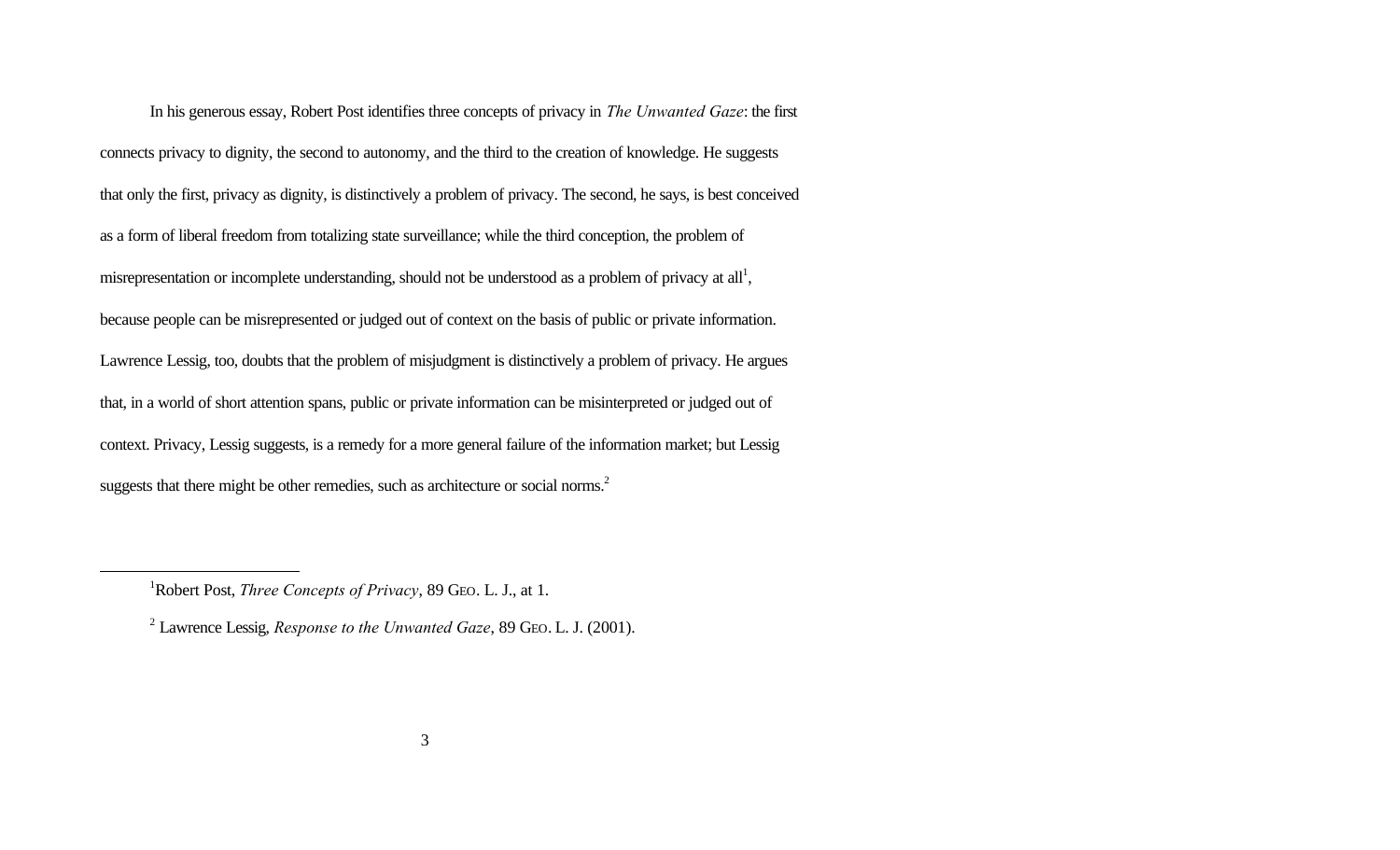I'd like to begin by defending the thesis that the problem of being judged out of context is distinctively a problem of privacy. In particular, I want to argue, in response to Post, that when private information is taken out of context, the social judgments that result are, in fact, more damaging to the individual, and more likely to lead to cognitive errors on the part of society, than the social judgments that result when public information is taken out of context. When private information is taken out context, the only way to try to put the information in a broader context is to reveal more private information, which only increases the risk of misinterpretation, because certain kinds of private information can only be understood in a context of intimacy. Certain kinds of private information should only be exposed under conditions of trust, which means that even if the revelation of more private information led to more understanding, it would nevertheless compound the injury of the initial exposure. This injury, I want to argue, is an offense against autonomy as well as dignity, against the self-defined "I" as well as the socially defined "me." The autonomy that the backstage area protects is not merely freedom from totalizing forms of state scrutiny but also from overly intrusive forms of social scrutiny. And respecting the privacy of the backstage spares us from the burden of justifying differences that no one in a pluralistic society should be forced to subject to communal inspection and debate.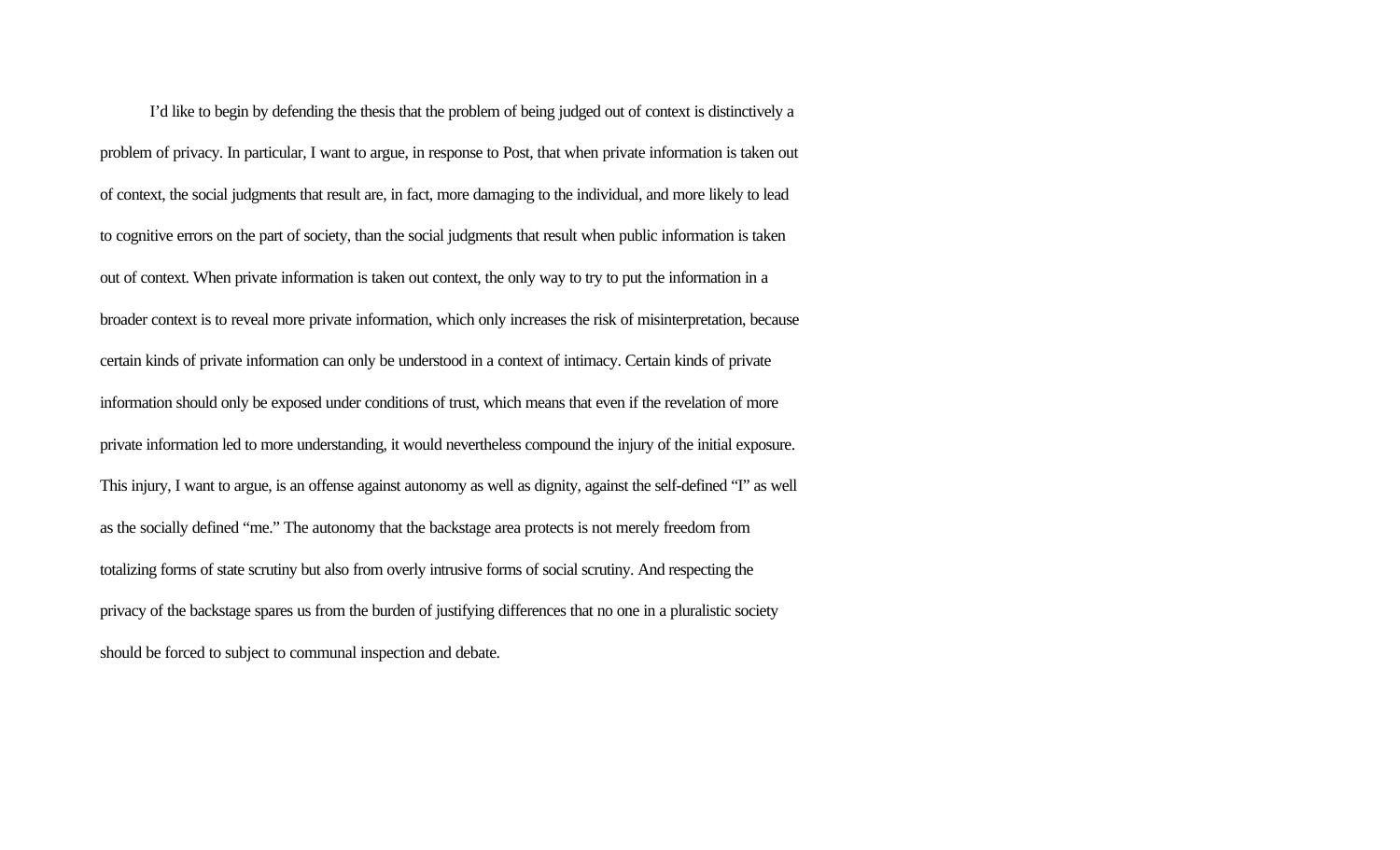Post says there is no reason to accept the propositions that it is particularly important to individuals to resist misjudgments based upon private information<sup>3</sup> or that it is particularly hurtful to individuals to be misjudged upon private information.<sup>4</sup> Let me defend both propositions by thinking, first of all, about misrepresentations on the basis of public information that is taken out of context. This is Post's football player, whom everyone remembers for making a single bone-headed play; or Post's author, who receives an unfair review of a deserving book. It's true, as Post says, that misrepresentation in the public eye is independently distressing whenever it occurs, regardless of whether it is caused by the revelation of 'private' facts.<sup>5</sup> But if I'm a football player who makes a boneheaded play, I can improve my image by playing better next time. If I'm an author who gets a bad review, I can point to a better one. If I'm a president who gets sick a state dinner, I can have a Gulf War. Of course, if I'm misjudged on the basis of public information, I might also choose to correct the misimpression by revealing private facts the football player might hold a press conference explaining that his wife had just been diagnosed with scurvy, just as Lawrence Lessig put his email in context by revealing his music

4 *Id*. at 7.

<sup>3</sup> Post, *supra* note 1, at 3.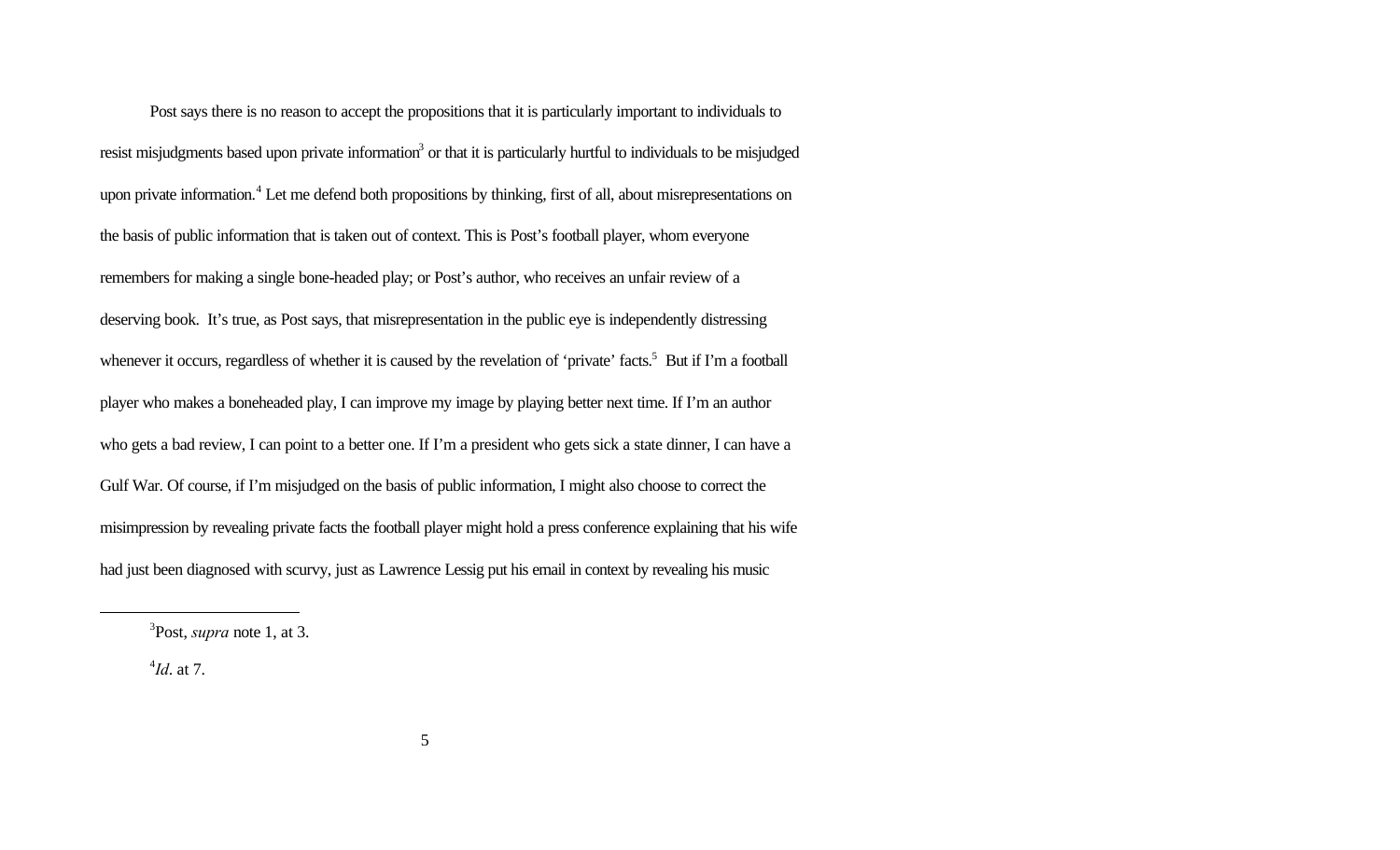preferences. But misjudgment on the basis of private information requires the involuntary disclosure of more private information, while misjudgment on the basis of public information is more easily countered by behaving in accordance with my public role.

My success in this rehabilitative effort will depend on my ability to attract the public's continuing attention. In a world of short attention spans, I may be misdefined so vividly by a single, memorable public performance that I won't get another opportunity to correct the misjudgments. (This is a version of the devil's horn effect—bad thoughts driving out good.)<sup>6</sup> But when the misjudgment is based on public information, the problem of the information market results exclusively from Lessig's attention span problem, and more famous people will generally have more success overcoming it than those who have only fifteen minutes in the sun.

Now let's think about misrepresentation on the basis of private information that has been taken out of context. In this situation, both the injury and the remedy look very different. Despite Post's claim to the contrary, misjudgment on the basis of private information is, in fact, more likely to distort the information market,

5 *Id*. at 2.

<sup>6</sup> See Miguel Angel Mendez, *California's New Law on Character Evidence: Evidence Code Section 352 and the Impact of Recent Psychological Studies*, 31 UCLA L. REV. 1003, 1047 (1984) (noting tendency to judge character reductionistically, focusing on one or two memorable personality traits rather than examining complexities).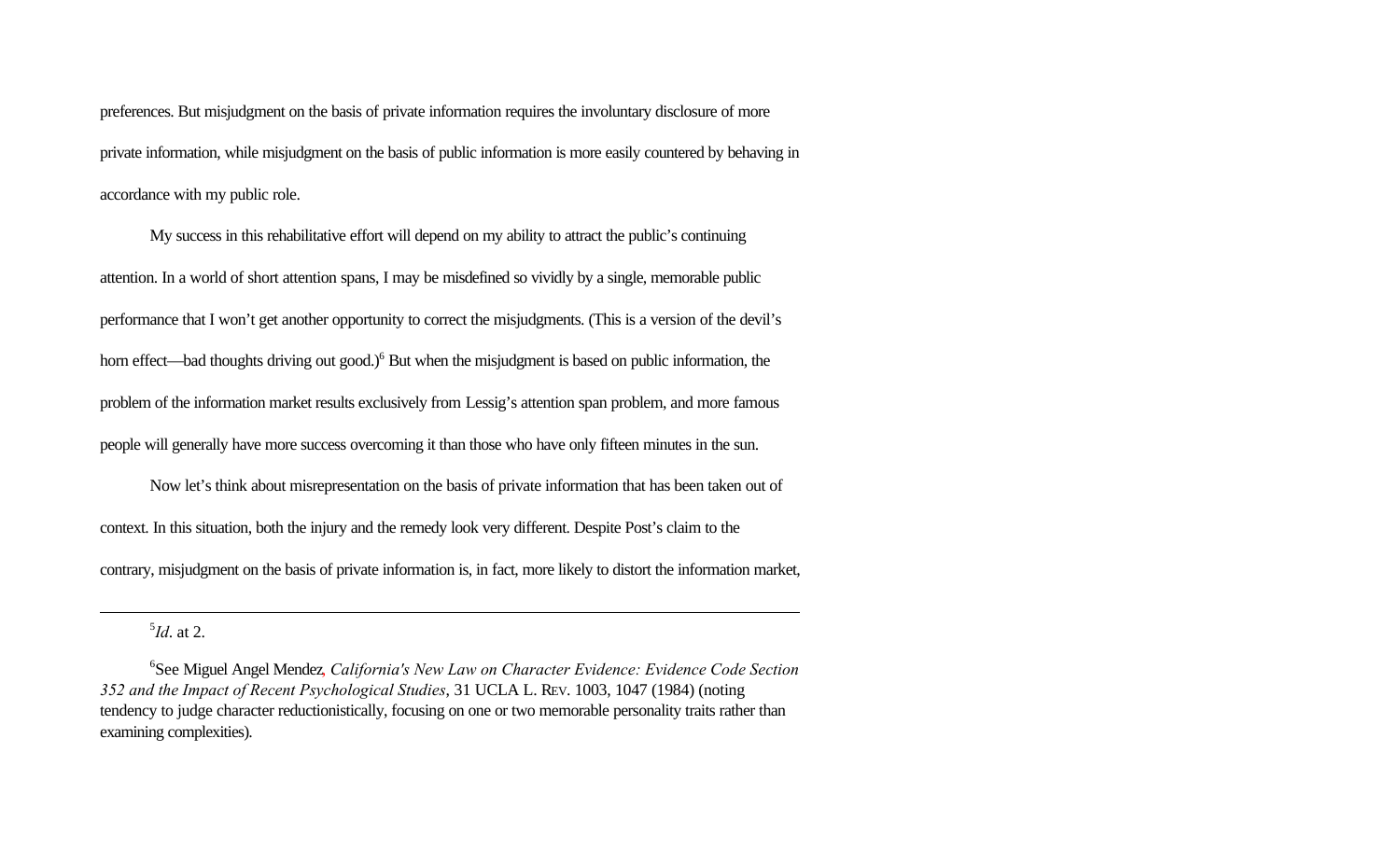and to damage the individual concerned, than misjudgment on the basis of public information. In the former case, the cure is worse than the disease, and the misjudgment can only be corrected by the revelation of more private information, which leads to further misunderstanding and further harm to dignity and autonomy.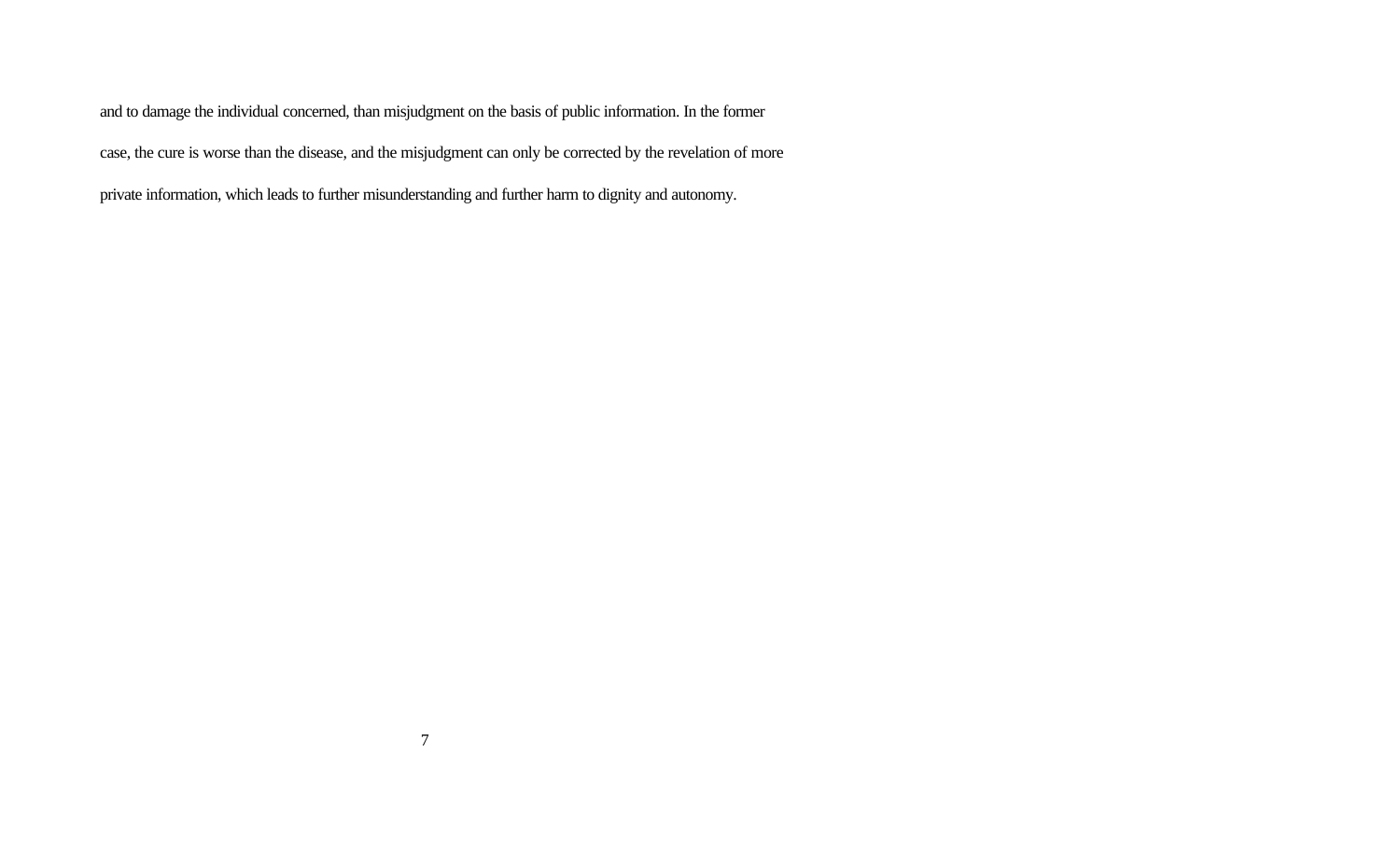Consider the case of Lessig's email. Lessig said he didn't consider the publication of the email itself to be especially invasive, but in order to put his joke in context he—and I—had to reveal the fact that he had been listening to the singer Jill Sobule. But the revelation of this contextual backstage information distorted the information market in new ways. Readers of this symposium now know that Lessig wasn't biased against Microsoft, but they think of him as the kind of person who listens to Jill Sobule. He isn't just that kind of person; he also has a passion for Gregorian chants. And now that I've revealed that my friend Lessig likes to listen to Gregorian chants, perhaps I've misrepresented him further: after all, he isn't just a Jill Sobule person and a plainsong person. The point isn't that Lessig's music preferences themselves are in any way embarrassing; the point is that once the backstage curtain is lifted, Lessig and those who know him can only put the information in context by revealing even more private information. But the world isn't entitled to know about Lessig's music preferences, not merely because the world has no time to understand Lessig in all of his complicated and wondrous dimensions—this is the attention span problem—but because Lessig shouldn't have to justify his music preferences to the world. Knowledge, even if it is not true knowledge, must be earned by the slow, reciprocal sharing of personal information, which can lead, in turn, to greater intimacy, understanding, and trust. This is the process that is short-circuited when private information is taken out of context. To understand Lessig's joke properly required more attention than the public was able to give, and more intimacy than the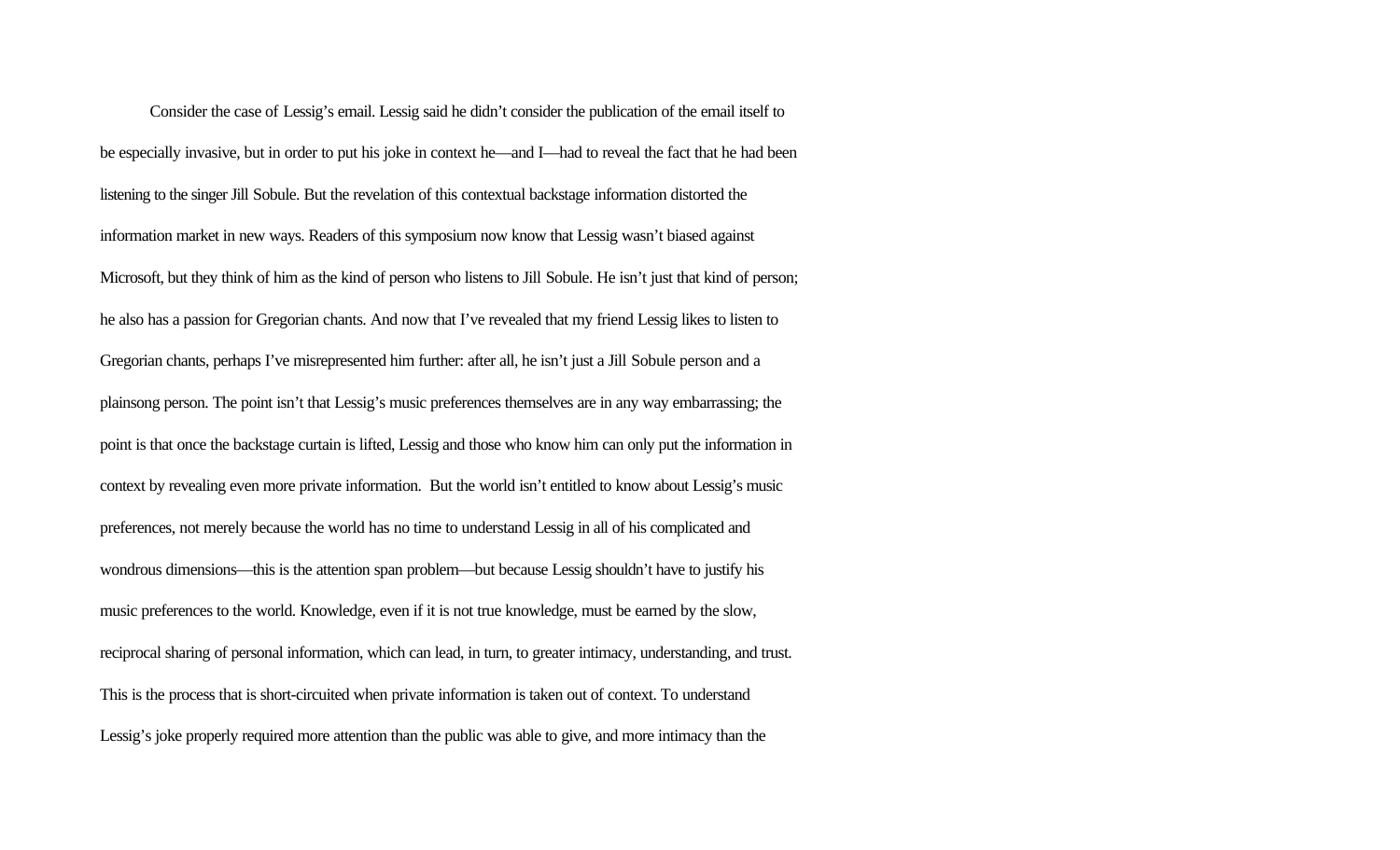public was entitled to demand. In this sense, the problem of being misjudged on the basis of private information is an attention span problem, but it is not only an attention span problem. Filtered or unfiltered, certain private information can only be understood in a context of intimacy. Even if you had full access to my DoubleClick logs, containing granular details of everything that I had read or downloaded over the past year, you shouldn't wouldn't understood me in context. Overwhelmed by information, you would eventually change the channel or click to a more interesting web site.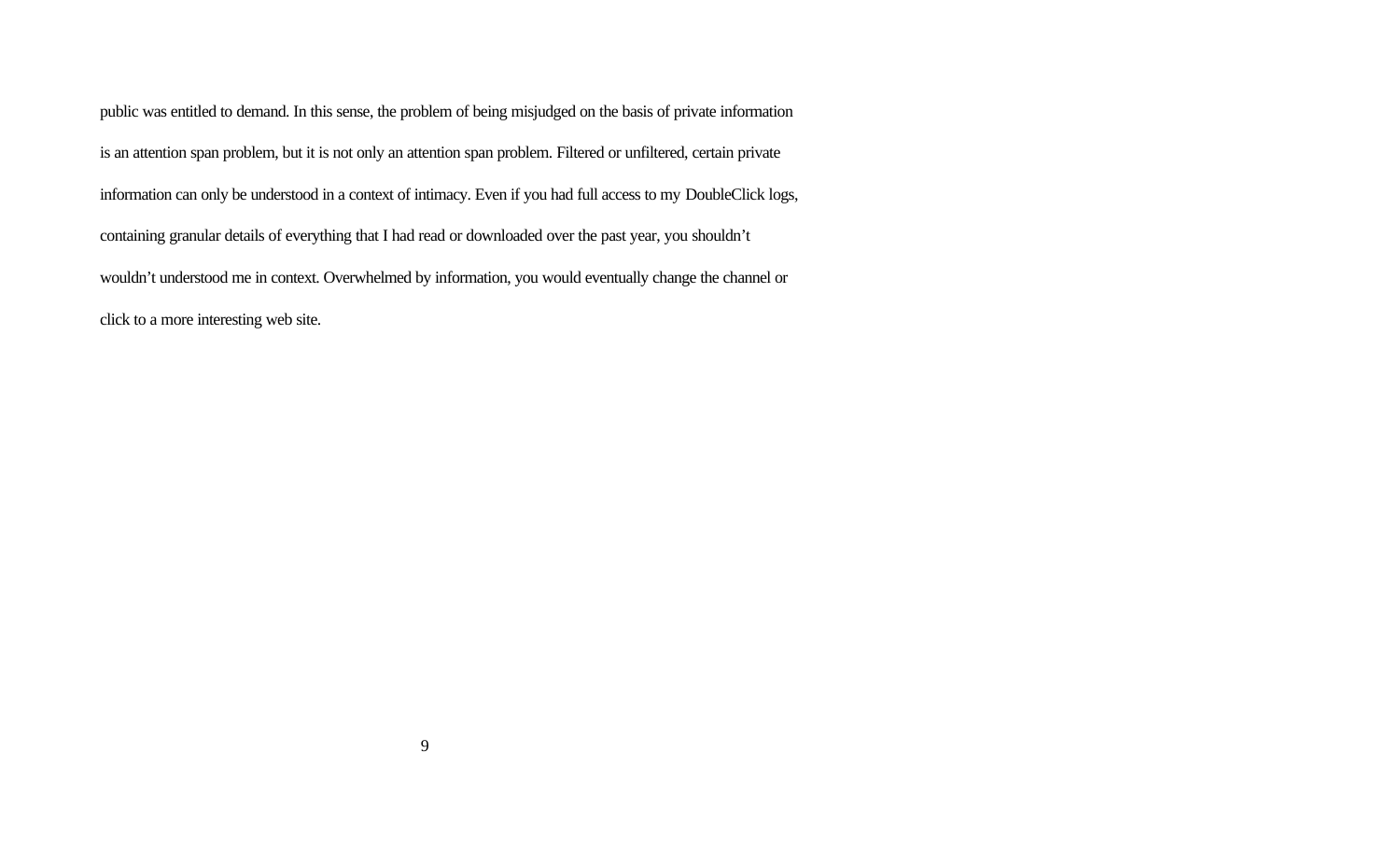It would be possible, of course, to device an architectural solution to this manifestation of the attention span problem, just as Lessig suggests that Justice Scalia has designed an architectural solution to the attention span problem at the Supreme Court.<sup>7</sup> The Supreme Court allows members of the press to watch oral arguments only if they agree to sit through the arguments from beginning to end, on pain of being physically restrained by armed federal marshals. It would be technologically simple, similarly, to set up a trusted system that could restrict access to my DoubleClick logs to those who agree to spend eight hours a day reading them from beginning to end, and would cut off access for those who breached the agreement.

But it would be outrageous for you to demand a trusted system that would allow you to read my DoubleClick logs from beginning to end because you haven't taken the time to earn my trust. The public has a right to try to understand the oral arguments at the Supreme Court, but it has no right to presume to understand everything that I have ever read, browsed, or downloaded. There are certain aspects of my life that I shouldn't have to justify to strangers or to the state.

<sup>7</sup>Lessig, *supra* note 2, at 1.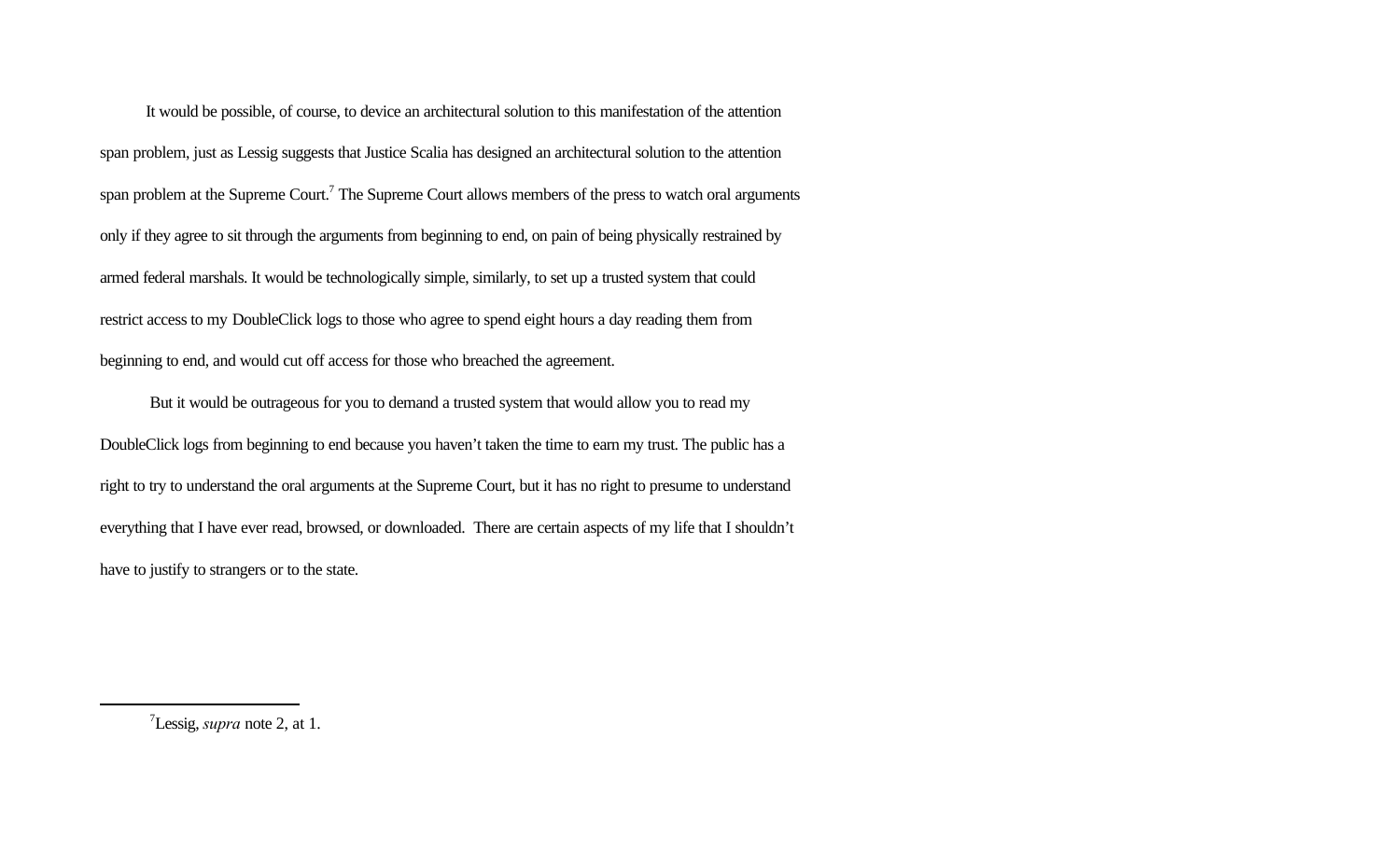When intimate information is taken out of context and exposed to strangers, therefore, we experience an injury to dignity independent from the problem of being misunderstood. Note that it is the forced disclosure of the private information, rather than inherently private character of the information itself, that triggers the injury. We can imagine situations in which people voluntarily divulge private information because they think they will be better understood. Before Lessig's email was exposed, he had been defined in newspapers as the brilliant law clerk, who convinced the Supreme Court to move from mainframe to networked computers. On Larry King, he might have chosen to humanize this techie caricature by revealing his weakness for Jill Sobule and Gregorian chants. Similarly, to rebut the fact that he appears wooden in public, Al Gore ostentatiously kissed his wife and talked lustily about their connubial passion. Some degree of slippage between public and private information is inherent in the public sphere unless we insist implausibly that people can only be defined in the thinnest sense by their public roles and when private information is voluntarily revealed, we don't consider this an invasion of privacy.

 By privacy, then, I mean the ability to exercise control over personal information, and by personal information, I mean information over which I reasonably expect to exercise control. The legitimacy of my expectations might vary in different contexts. If I'm a senior at a suburban high school, I may prefer that my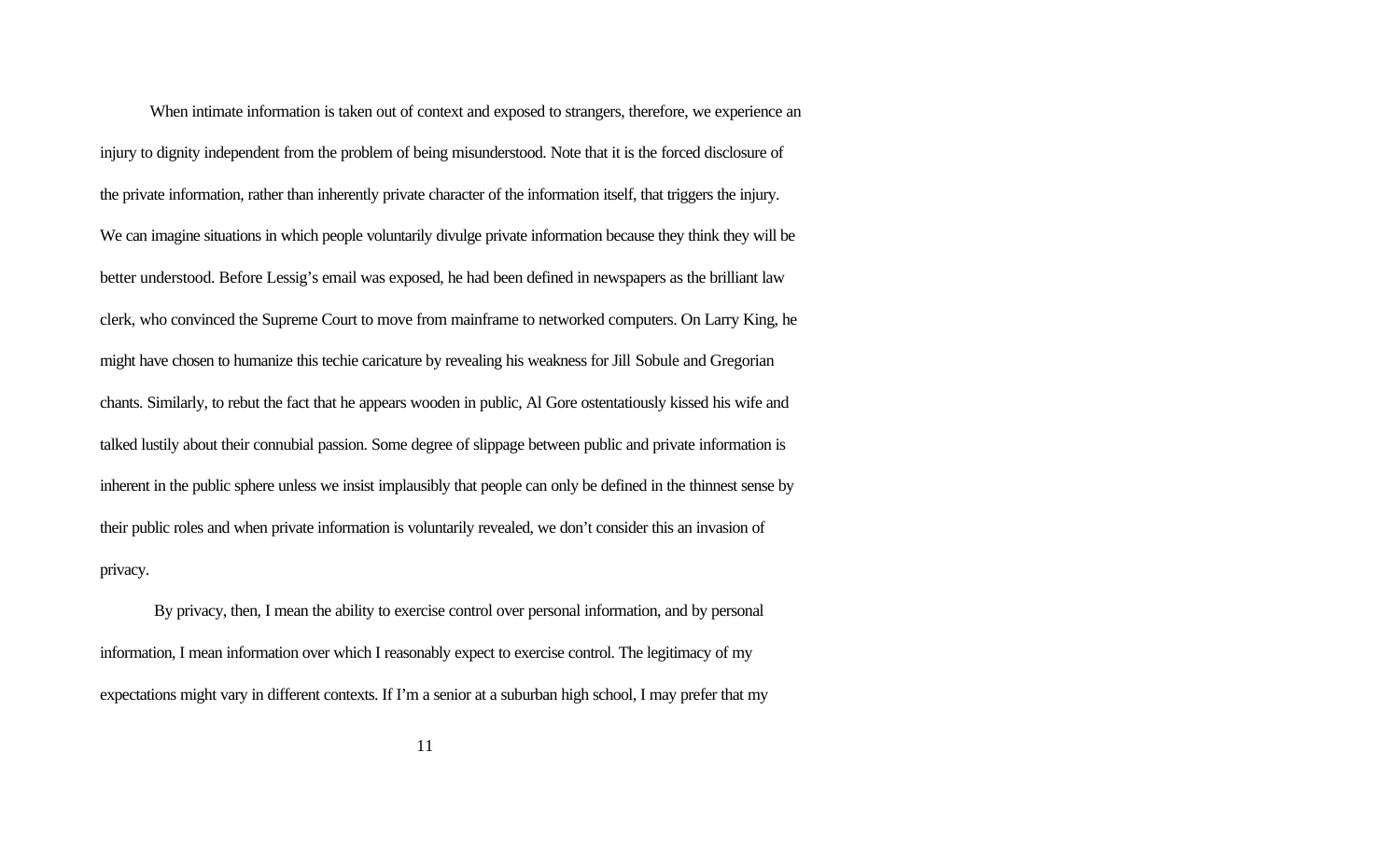classmates don't know that I like to download the music of Richard Wagner. If the school monitored my Internet browsing from home and turned the logs over to the school paper, I could justifiably object that I had been misunderstood because of the attention span problem and victimized by an indignity—because of the breach of my reasonable expectations that my Internet browsing was private. But if one of my classmates saw me waiting in line at the Metropolitan Opera and told the world I was a Wagnerite, there would be embarrassment but not injury to privacy and dignity: I was, after all, caught in plain view. Rather than trying to identify a category of personal information that is inherently private, such as music preferences or email to friends, therefore, it may make more sense to focus on the question of control. It is the involuntary wrenching out of context of personal information that itself constitutes an offense against privacy and causes the related injuries I have described—against understanding, dignity, and autonomy.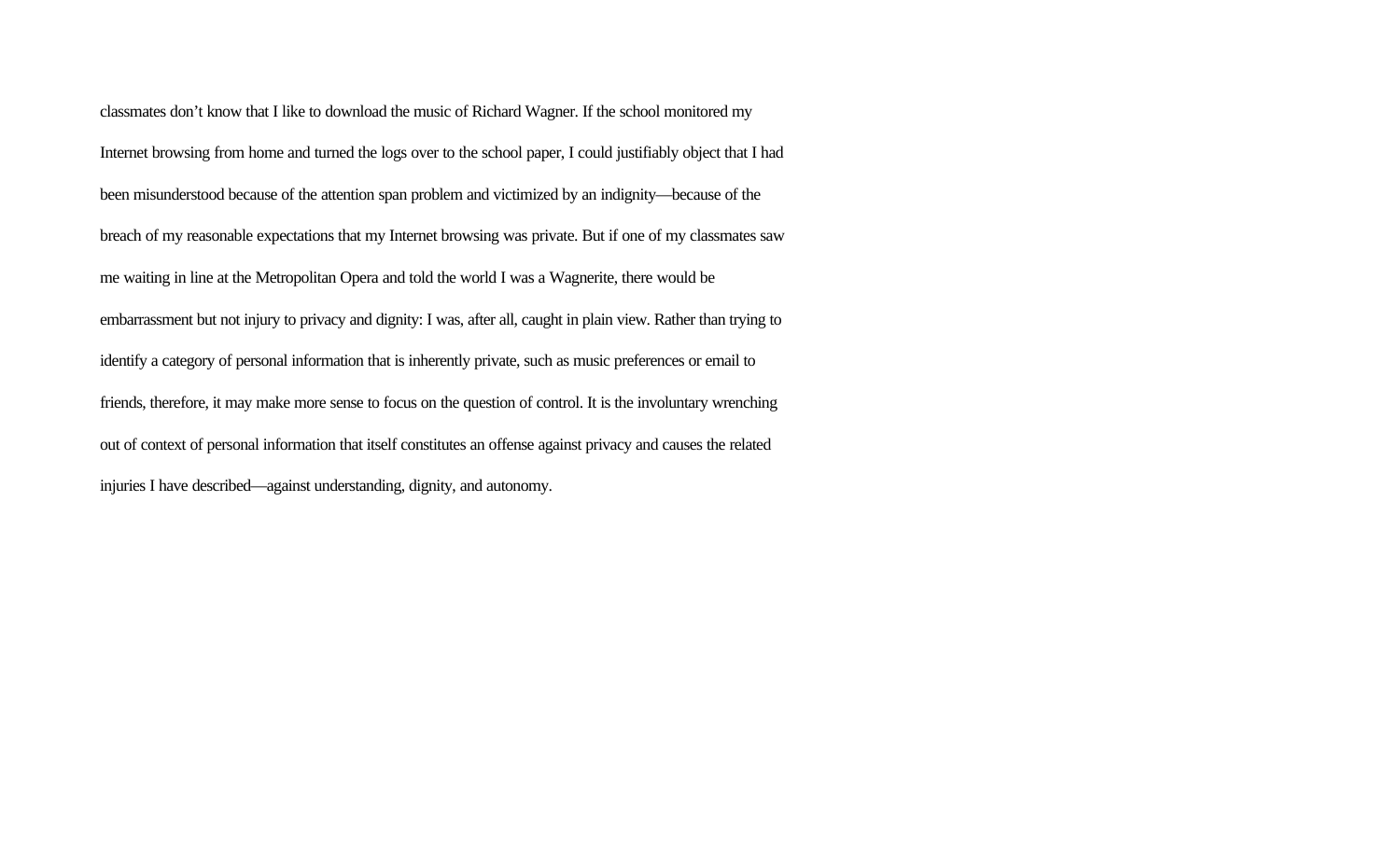Post suggests that the cognitive harm that results from misrepresentation is generic, and that to the degree that I'm forced to reveal more private information to correct the misrepresentation that results from being judged out of context, the injury that results is exclusively a problem of dignity rather than autonomy. But as I argued in *The Unwanted Gaze*, there are clearly offenses against autonomy as well. Privacy conceived as a form of dignity, as Post suggests, focuses on the social forms of respect that we owe each other as members of a common community<sup>8</sup>; while privacy as autonomy concerns the individuals' ability to maintain a sphere of immunity from social norms and regulations.

Consider the exposure of information about marital infidelity. Unlike the Gores, who offered up telegenic details of their passion to counteract the impression that the vice president was passionless, the Clintons were forced to justify the integrity of their marriage against their will. To rebut rumors that they were angry at each other, the president and first lady had to have themselves photographed dancing on a beach. To rebut popular sentiment that the appropriate response to adultery is divorce, they were forced to enact a degrading atonement ceremony, in which Mrs. Clinton first expressed anger at her husband and then reluctantly allowed herself to be

<sup>8</sup> Post, *supra* note 1, at 9.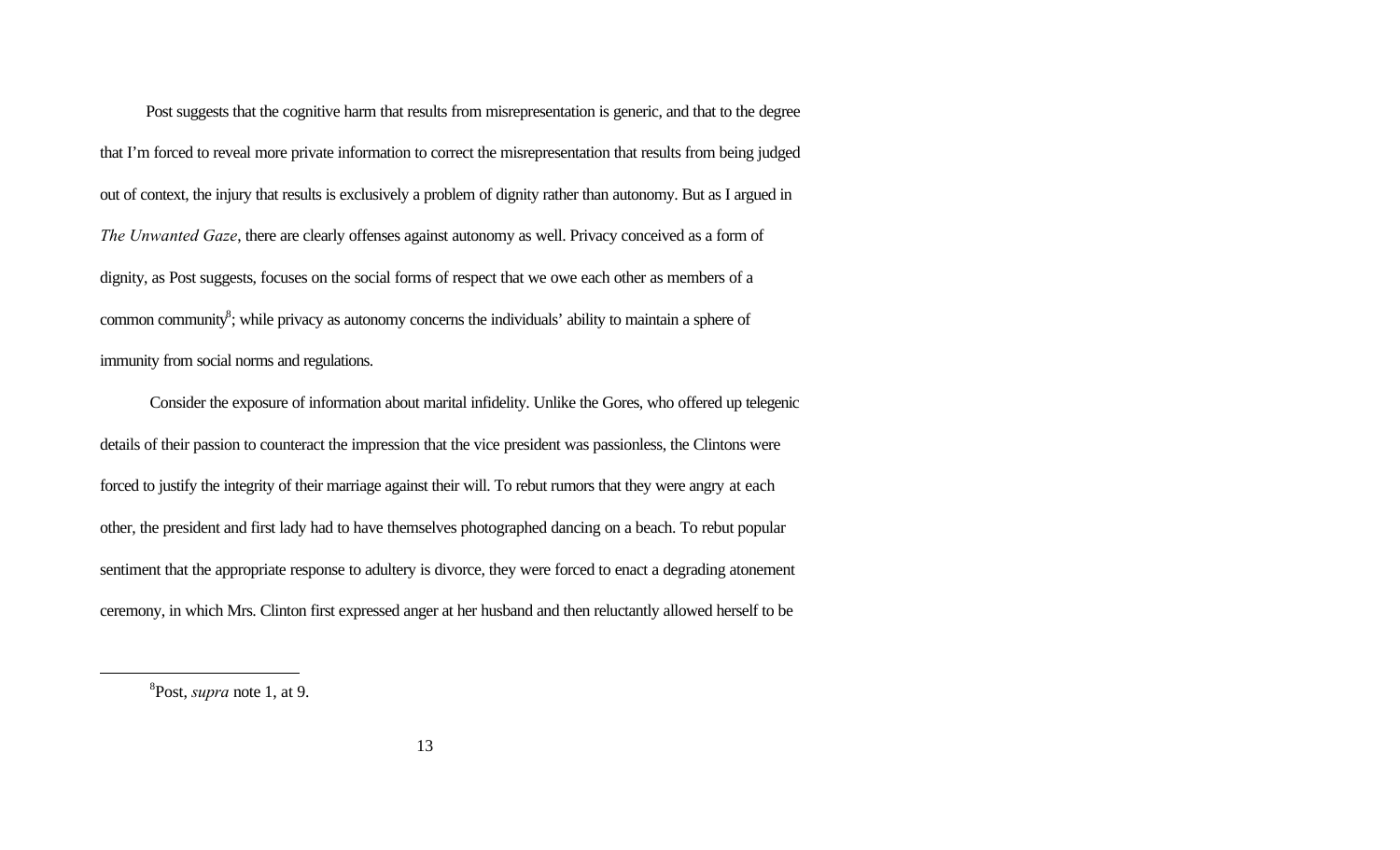won back, in the interest of standing by her man. In fact, these banal rituals of atonement and redemption, may well have contributed to less, rather than more, understanding of the reality of the Clintons' marriage, which, like many marriages, may be too complex to be understood outside a context of intimacy. For all we know, Mrs. Clinton may love her husband blindly; perhaps she wasn't as angry at him at the public thought she should have been. Respecting the privacy of the Clintons' marriage would have protected the public from misunderstanding, because the Clintons' marriage is too complicated to be understood by strangers. But it also would have protected the Clintons from having to justify aspects of their life that no one should be forced to submit to public debate.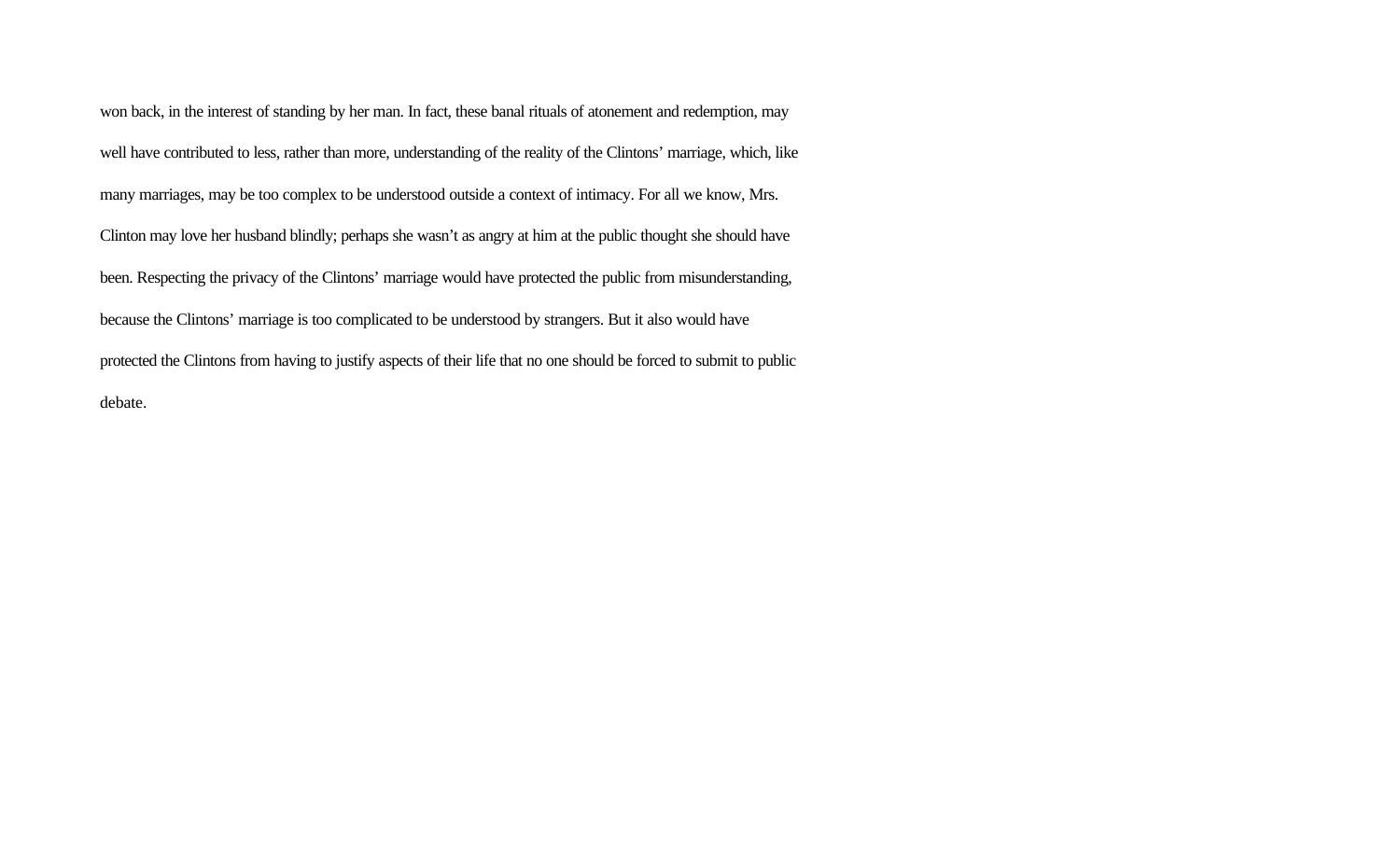Respecting the privacy of the backstage, therefore, spares individuals from pressure to justify their differences and allows them to arrange their lives in a way that differ from social expectations. Imagine a couple that decides to tolerate extramarital affairs, as the Clintons appear to have done. Shielded by privacy, they can sustain a marriage in the face of adultery. But once the adultery is made a subject of public discussion, the couple will face overwhelming social pressure to divorce, because of the conventional view that divorce is the appropriate response to adultery. In many cases, they may succumb to this pressure, even though both would prefer to remain together. The privacy that protects individuals from being judged out of context, in short, does not merely protect individuals from being misunderstood; it allows them to structure their most intimate relations in ways that differ from social norms.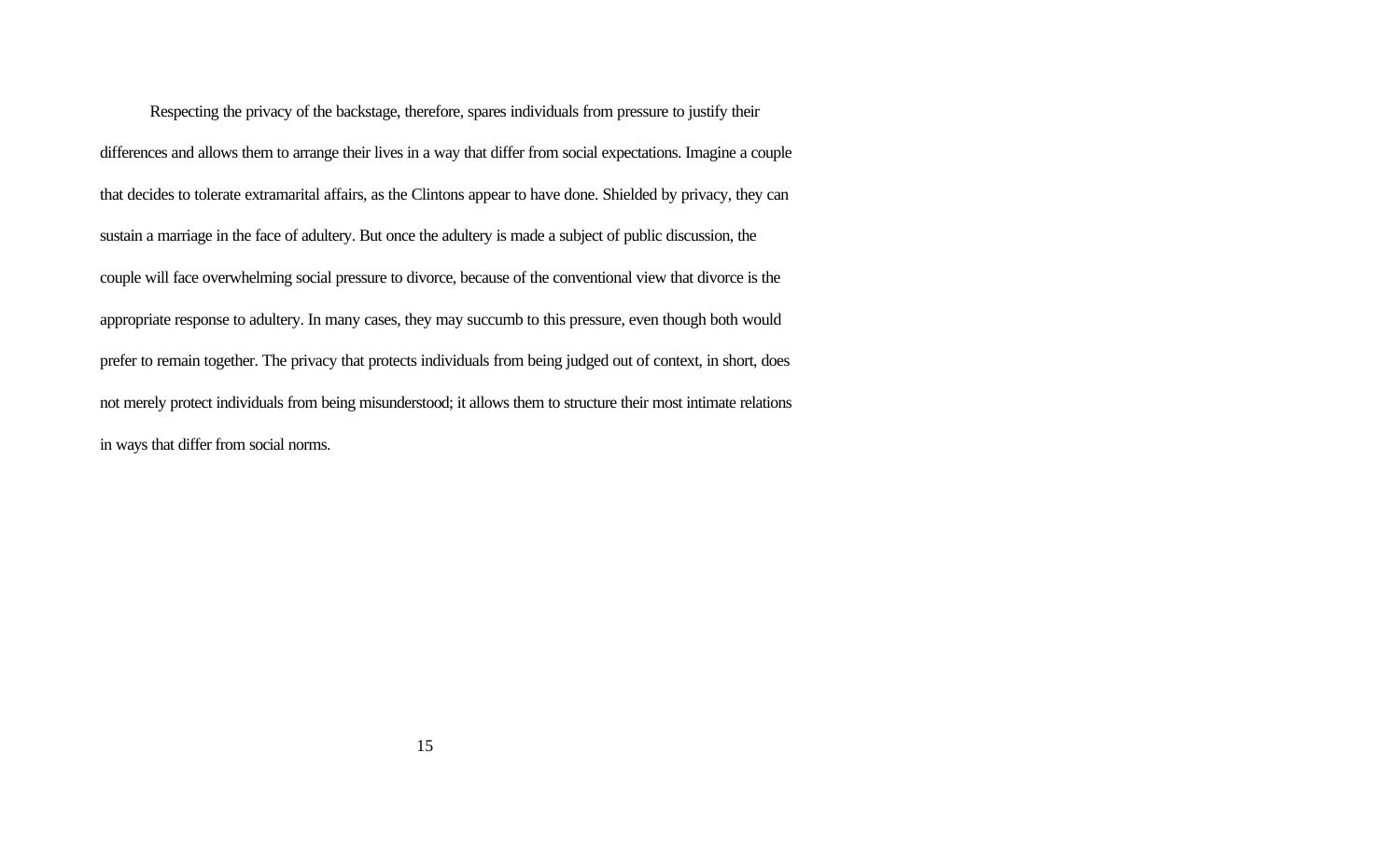Post insists that offenses against autonomy are generally limited to the relationship between the individual and the state. But privacy as autonomy is not always conceived so narrowly. Jeffrey Reiman described the notion of privacy as autonomy as conferring title to one's existence.<sup>9</sup> By limiting society's access to an individual, Reiman concludes, privacy allows individuals to claim ownership of their thoughts and actions. This conception of privacy seems to me implicated in pervasive surveillance on the Internet. Surveillance by faceless web sites can hardly be conceived as a breach against dignity, since privacy as dignity presupposes some kind of relationship of mutuality. By contrast, pervasive surveillance might inhibit one's thoughts and actions in a way that implicates autonomy, even though it does not involve the state. Right now, pervasive surveillance in cyberspace is in its infancy. I find it invasive to be tracked on line and to be bombarded with targeted ads when I surf. Others find it less invasive; the norm right now is contested. It's possible to imagine a world in which profiling is so pervasive and so widely accepted that people define their selves in relation to their profiles. In such a world, my social expectations of privacy could be breached when DoubleClick sends me an ad that doesn't correspond to my virtual profile. So I could file an intrusion on seclusion suit when I'm emailed an ad for Memoirs of a Geisha, even though my past buying habits suggests that I'm more likely to prefer Tom Clancey.

<sup>9</sup> Jeffrey R. Reiman, *Privacy, Intimacy, and Personhood*, *in* PHILOSOPHICAL DIMENSIONS OF PRIVACY: AN ANTHOLOGY 310 (Ferdinand Davis Shoeman ed., 1982).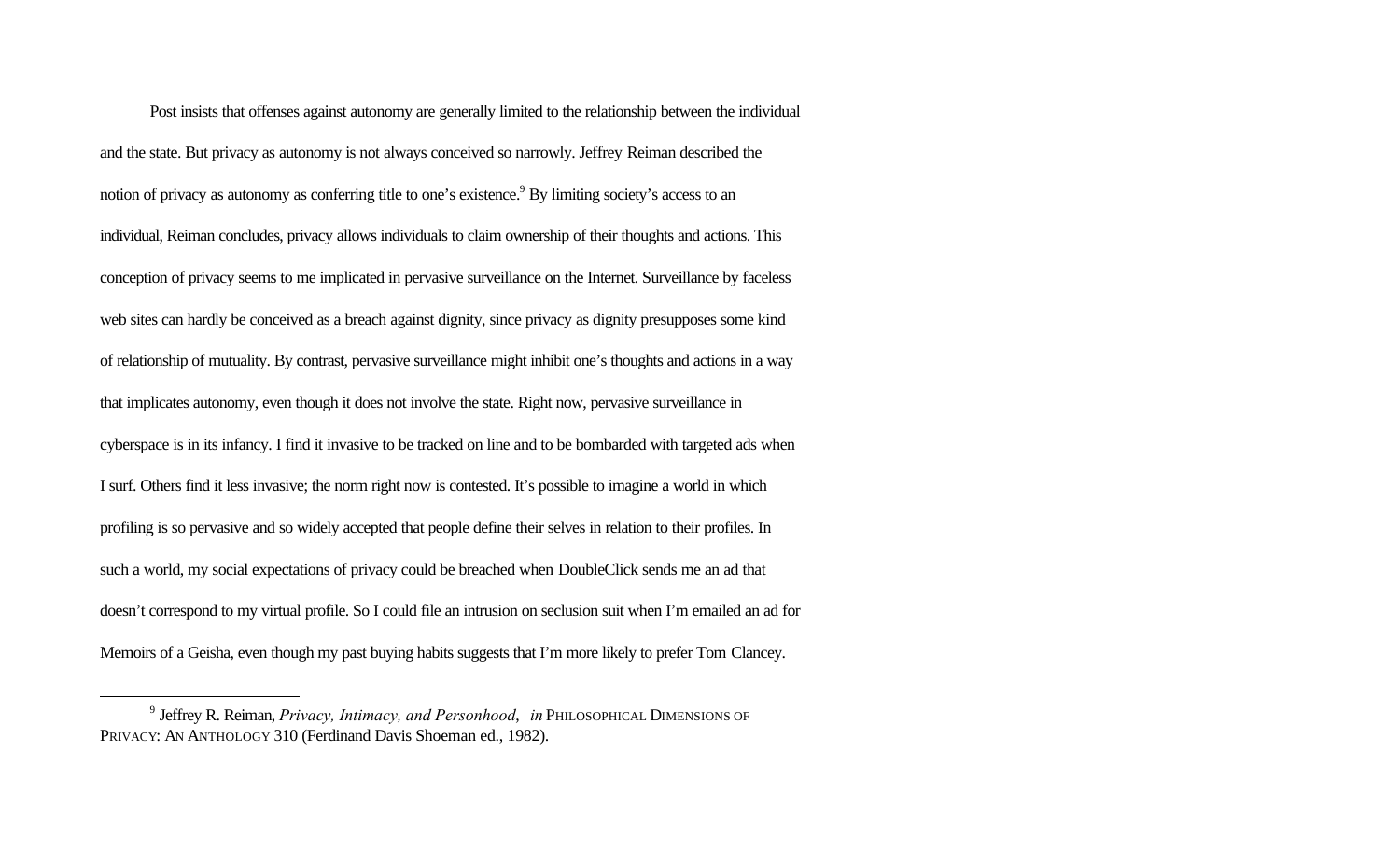In a world of pervasive surveillance, inaccurate rather than accurate profiling could be considered highly offensive to a reasonable person. But accurate or inaccurate, pervasive profiling would still represent an offense against autonomy to the extent that fear of exposure of my profile might inhibit me from reading controversial web sites, buying odd books, or developing my self in a way that differs from social expectations. As Stanley Benn argues, protecting privacy as autonomy is a way of indicating that an autonomous individual is worthy of the respect that allows her to pursue a private enterprise without being observed,<sup>10</sup> rather than being objectified like an animal in the zoo.

<sup>1010</sup>Stanley I. Benn, *Privacy, Freedom, and Respect for Persons*, *in* PHILOSOPHICAL DIMENSIONS OF PRIVACY, *supra* note **Error! Bookmark not defined.** at 243.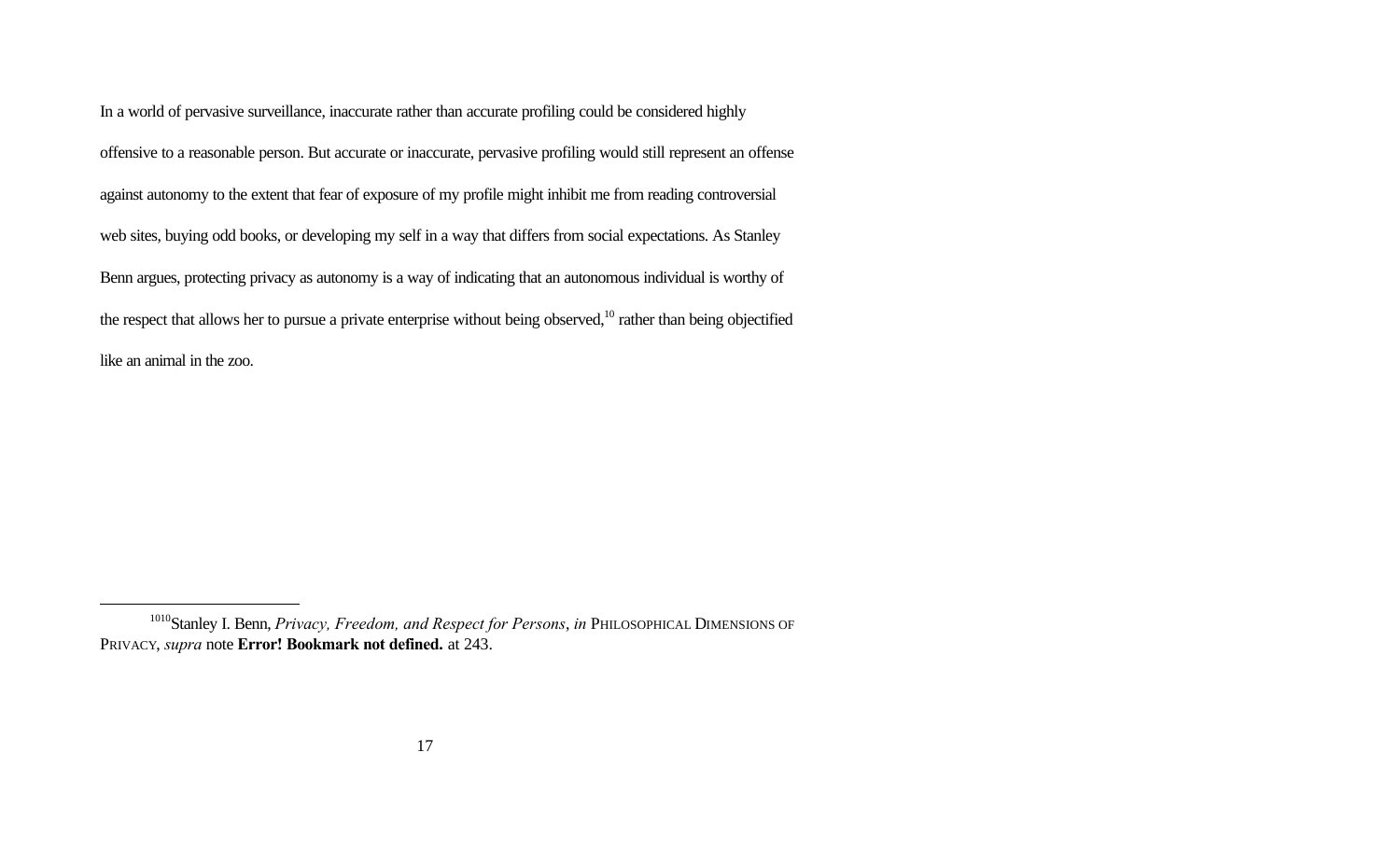Here, then, are the injuries that result from being observed out of context in spaces that should be considered private. To the extent that the observation results from unreasonable state extraction of intimate personal information, the subpoenas that exposed the emails of Lessig and Lewinsky, it is an offense against liberal freedom in the traditional sense of threatening the boundaries between the individual and the state. To the degree that observation results from the betrayal of a friend or former lover, such as Joyce Maynard's tell all memoir about J.D. Sallinger, it represents a breach of confidence; and an offense against socially constructed norms of dignity, much like the indignity that would result if I went to a nude beach with a colleague and she snapped my photograph without permission. At this particular moment, tell-all memoirs are still rare enough that reasonable people don't expect that their lovers, during tender moments, are scribbling notes for a book proposal. If social norms changed and tell all memoirs became more common than they are now, such a betrayal might no longer represent an offense against dignity, but they would still represent an offense against autonomy. If individuals can't form relationships of trust without fear that their confidences will be betrayed, the uncertainty about whether or not their most intimate moments are being recorded for future exposure will make intimacy impossible; and without intimacy, there will be no opportunity to develop the autonomous, innerdirected self that defies social expectations rather than conforming to them.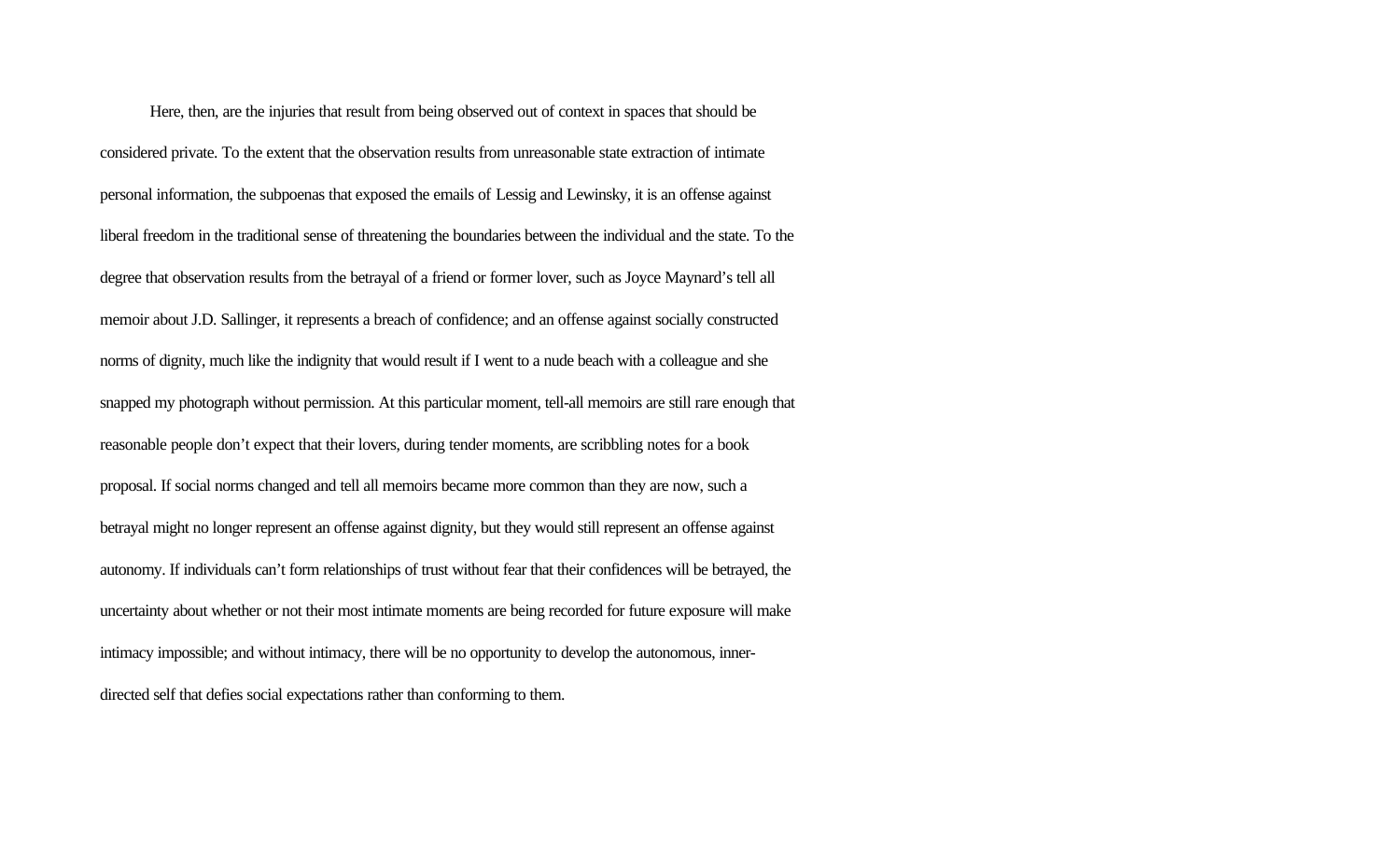The dignitary vision presumes a socially embedded self, much like Goffman's gas station mechanics who define themselves in relation to their fellow workers.<sup>11</sup> The backstage in Goffman's world is a place from which outsiders are excluded. It allows me to let down my masks, but behind the masks, there is no me independent of us. Privacy as autonomy, by contrast, presumes a self-actualized individual self, defined by its differences rather than its similarities from the relevant community. It is this autonomous self that I had in mind when I talked about the need for individuals to be free from observation by society as well as by the state, in order to be spared the need to justify their differences. This is the self that can't develop its individual subjectivity, and can't form relationships of intimacy, without insulation from the gaze of pervasive surveillance. Defining privacy as freedom from observability, the sociologist Robert Merton argues that privacy is necessary because without it "the pressure to live up to the details of all (and often conflicting) social norms would become literally unbearable; in a complex society, schizophrenic behavior would become the rule rather than the formidable exception it already is."<sup>12</sup> To be observed out of context in private spaces, on the basis of complete or incomplete information, transforms the self from subject to object; and uncertainty about pervasive surveillance makes the

<sup>&</sup>lt;sup>11</sup>ERVING GOFFMAN, THE PRESENTATION OF SELF IN EVERYDAY LIFE 115 (1959).

<sup>&</sup>lt;sup>12</sup> R. MERTON, SOCIAL THEORY AND SOCIAL STRUCTURE 429 (1968).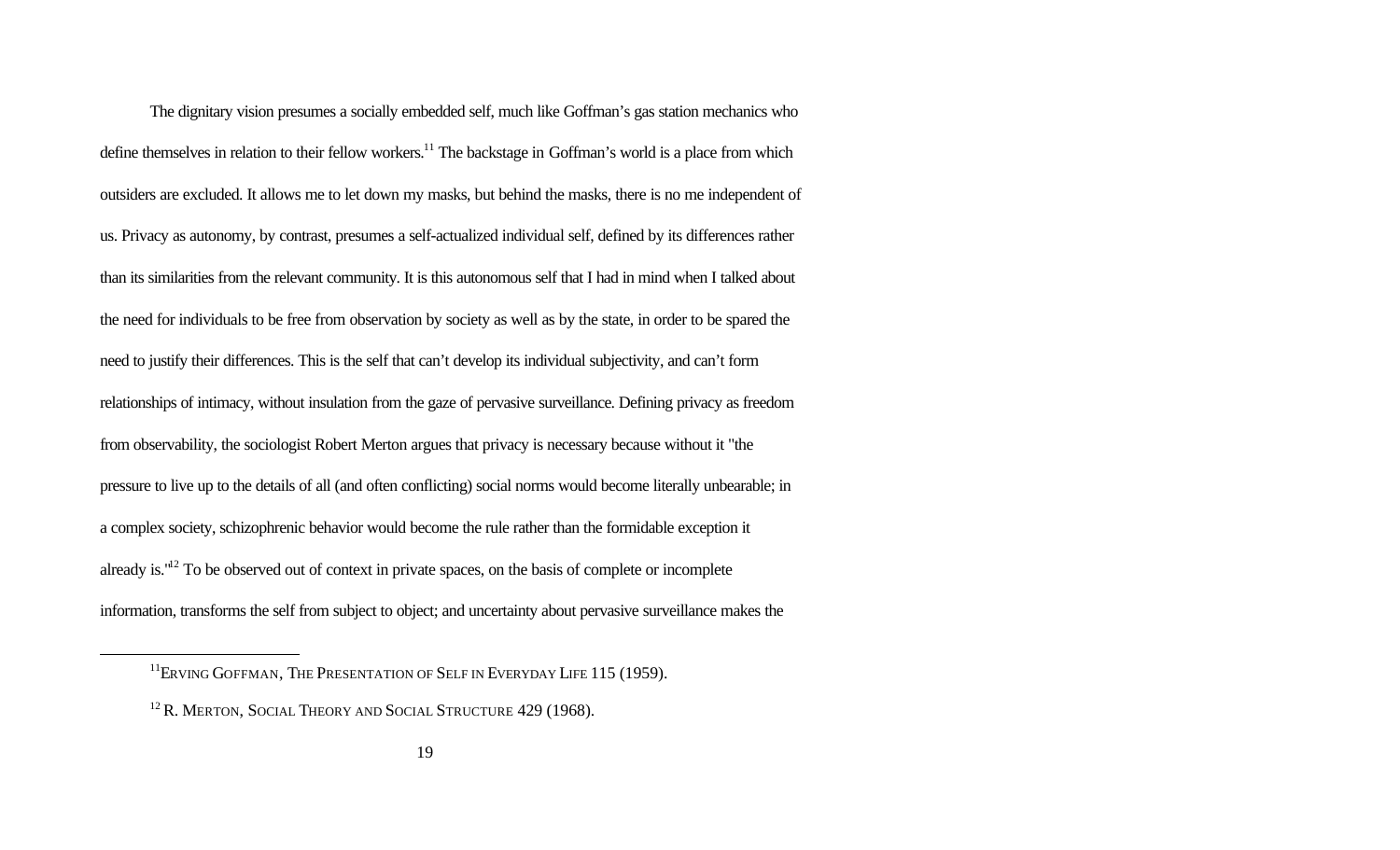development of the subjective self- impossible. This objectification, then, is one of the injuries that results from being observed out of context not merely an offense against dignity, as Post suggests, or a recipe for social misjudgment, as Lessig suggests, but also an intrinsic injury against the autonomous self.

II.

l

Let me now address the cluster of responses to my arguments about sexual harassment. In *The Unwanted Gaze*, I don't propose replacing anti-discrimination law with the privacy tort, as Post and Anita Allen suggest. Instead, I suggest that if the hostile environment test were eliminated, some of the speech and conduct it now includes could be recategorized as discrimination because of ... sex and litigated under an expanded understanding of the text of Title VII. It *is* discrimination on the basis of sex for employers, managers and co-workers who hold sway over economic fates to repeatedly demean, humiliate, embarrass employees because of their sex through sexual overtures and innuendo, Anita Allen plausibly argues.<sup>13</sup> If so, plaintiffs could challenge this conduct directly under Title VII, which clearly encompasses any speech or conduct that affects the terms and conditions of employment because of sex, whether or not it involves *quid pro quo* threats. I am

<sup>13</sup> Anita L. Allen, *The Wanted Gaze: Accountability for Privacy Invading Sexual Harassment in the Workplace*, 89 GEO. L. J. at 19 (2001).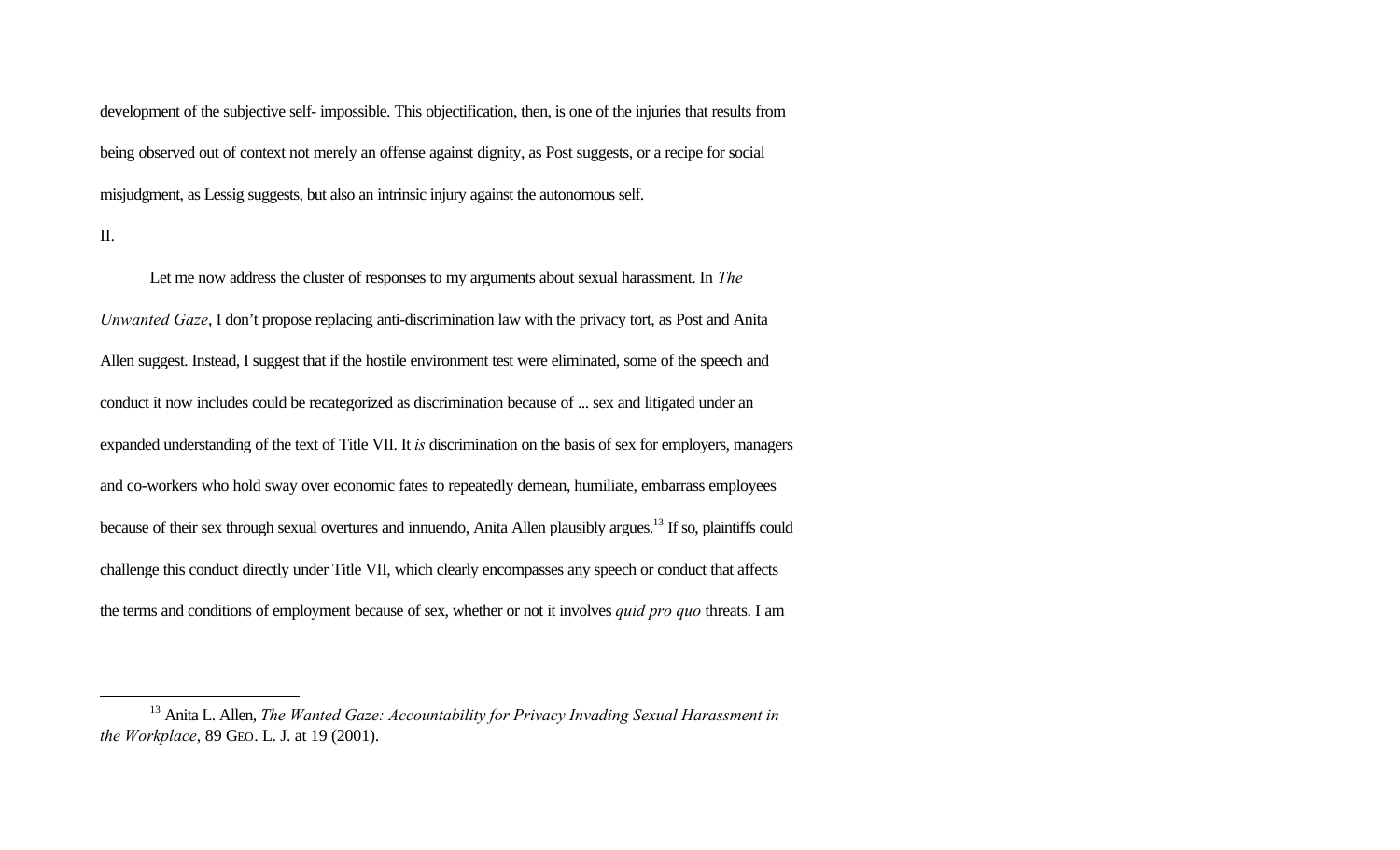not arguing for a truncated title VII regime,<sup>14</sup> as Allen suggests, but an expanded one.

What about conduct that can't be plausibly characterized as sex discrimination? If the hostile environment test were eliminated, some of this conduct could be challenged under the privacy torts, in cases where they represent serious enough offenses against widely shared norms of dignity to be highly offensive to a reasonable person. This leaves a category of offensive speech and conduct that is currently regulated by the hostile environment test but would be unregulated if the test were eliminated, because the speech and conduct in question doesn't offend communal norms seriously enough to be actionable as an invasion of privacy or doesn't affect the terms of conditions of employment seriously enough to be actionable as sex discrimination. To explore this category, which may not be very large, I'd like to consider a distinction that was not introduced in the book but that may be helpful in identifying what sort of offenses against civility should and should not be regulated in a pluralistic society. Let's think for a moment about the distinction between offenses against dignity and offenses against honor.

Offenses against honor are associated with vertical, aristocratic societies, while offenses against dignity

 $^{14}Id.$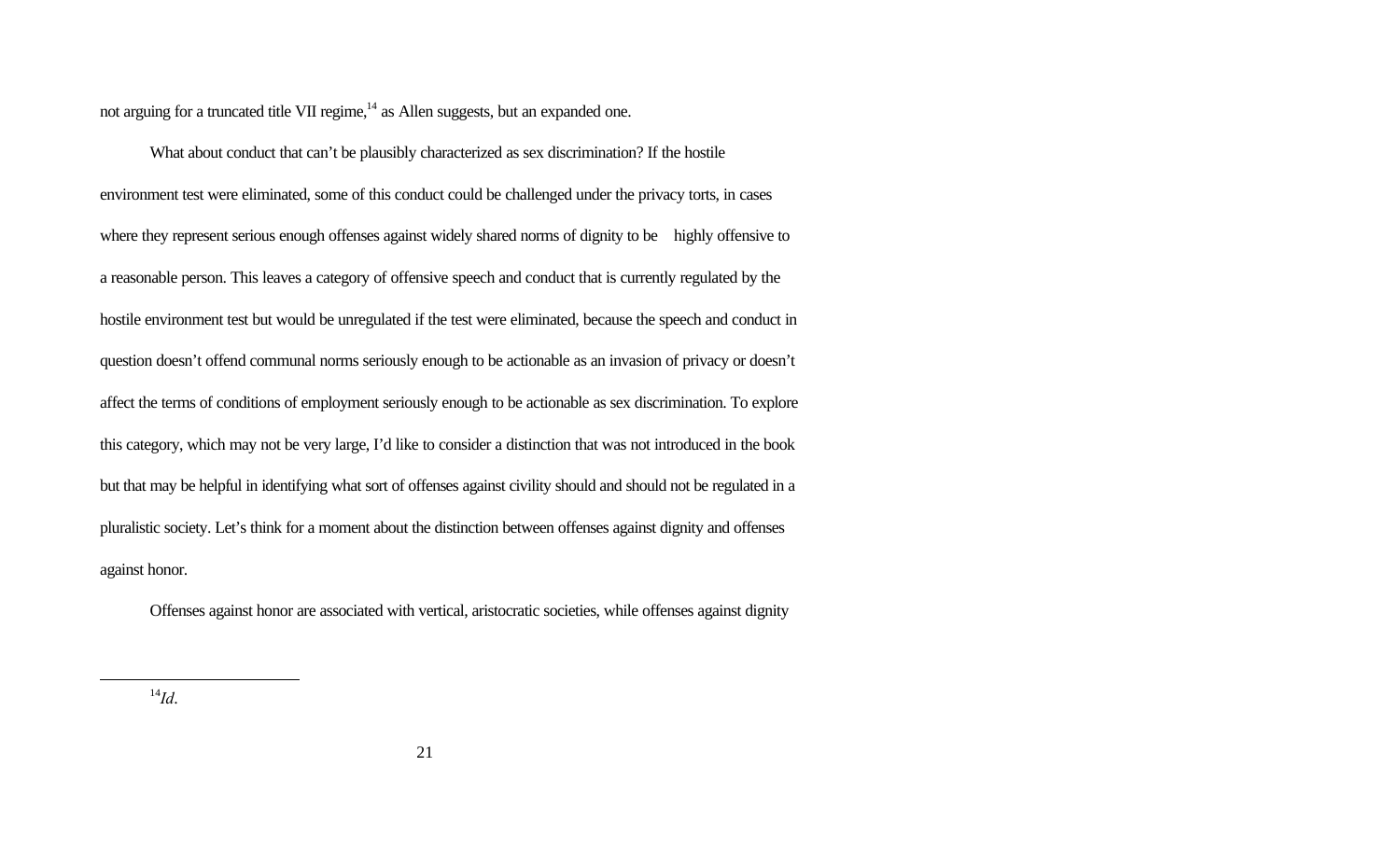are associated with horizontal, democratic societies.<sup>15</sup> Offenses against dignity involve a failure to show people the respect and deference to which they are entitled by virtue of their intrinsic humanity; offenses against honor involve a failure to show people the respect and deference to which they are entitled by virtue of their social status or role. In a fascinating article about civility law in Germany, France, and the United States, James Whitman distinguishes between the interest in reputation and the interest in honor. The interest in reputation, according to Whitman, is an interest in making sure that shameful or discreditable things about us do not become public. The interest in honor is an interest in making sure that other people show us respect, not only in public but also in private.<sup>16</sup> Whitman argues that societies that punish offenses against honor, such as France and Germany, conceive them as status offenses rooted in old aristocratic dueling codes. In the postwar period, these aristocratic codes were universalized, so that the German law of insult now punishes forms of social disrespect, from giving someone the finger to calling them by the familiar *due* rather than formal *sie*. But although all Germans are now entitled to the deference once reserved for aristocrats, a similar conception of offenses against honor would be inconceivable in America, because we lack hierarchical traditions of compelling people of low

<sup>&</sup>lt;sup>15</sup>For the distinction between horizontal and vertical societies, see generally LAWRENCE M. FRIEDMAN, THE HORIZONTAL SOCIETY (1999).

<sup>16</sup> James Q. Whitman, *Enforcing Civility and Respect: Three Societies*, 109 YALE L.J. 1279, 1293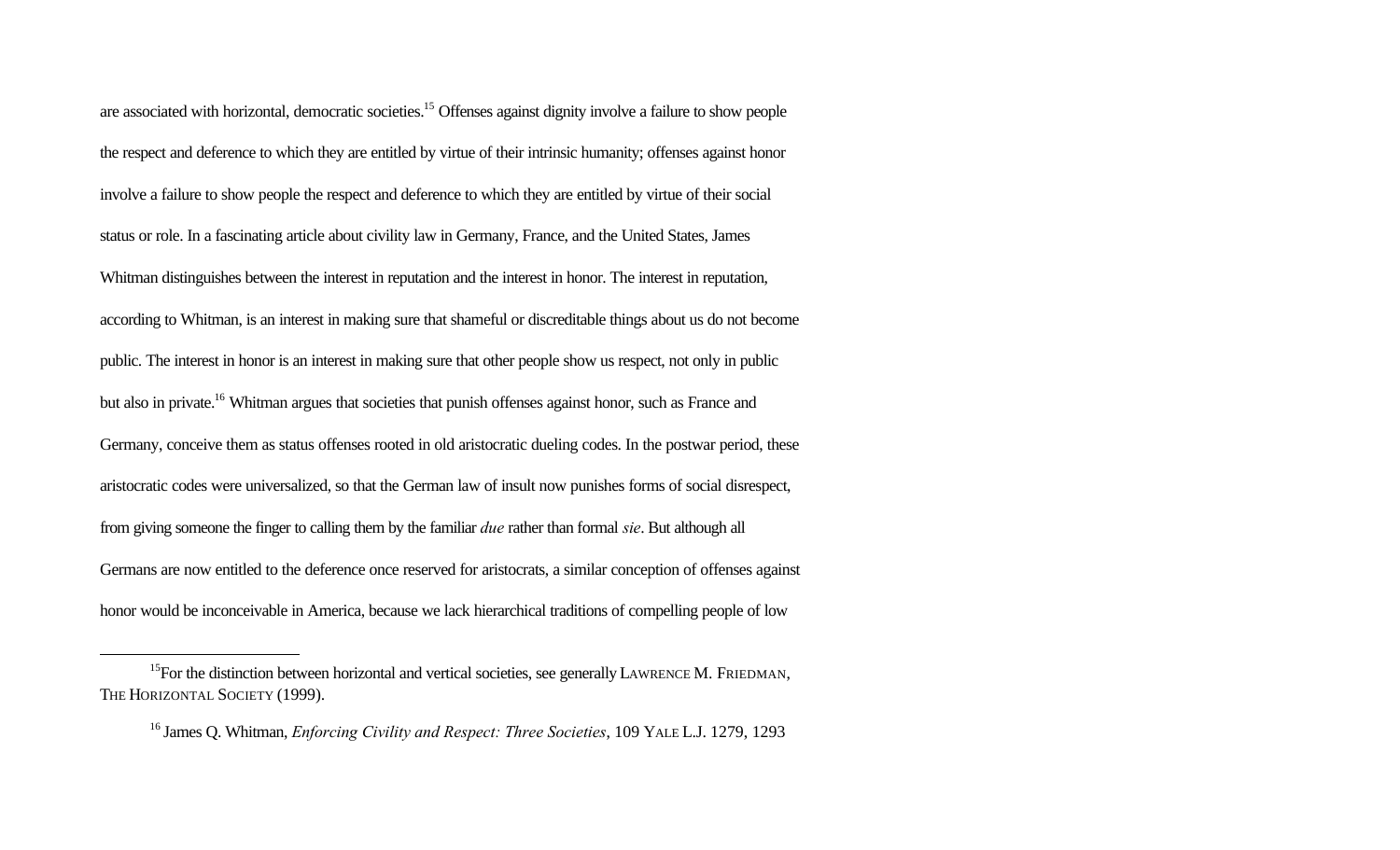status to show respect to those of higher status.

The connections between the German law of insult and certain strains of sexual harassment law are instructive. The German law of sexual respect embodies a traditional conception of sexual honor: it punishes treating a woman as someone of easy virtue, or placing her on the lowest level of social respect (much as Clinton treated Paula Jones when he conveyed the impression that she was nothing better than white trash.) To be actionable, the conduct of the accused must demonstrate an intentionally demeaning valuation of the woman in question, as opposed to treating her as sexually attractive person of a high social status.<sup>17</sup> Although American feminists might be uncomfortable with aspects of this definition, the roots of American sexual harassment law reflect a similarly hierarchical and status-based conception of sexual harassment. As Catharine MacKinnon wrote in her landmark book, "practices which express and reinforce the social inequality of women to men are clear cases of sex based discrimination in the inequality approach."<sup>18</sup> MacKinnon was concerned not about

(2000).

<sup>17</sup>*Id*. at 1307-09.

<sup>&</sup>lt;sup>18</sup>CATHARINE MACKINNON, SEXUAL HARASSMENT OF WORKING WOMEN 174 (1978) (emphasis omitted).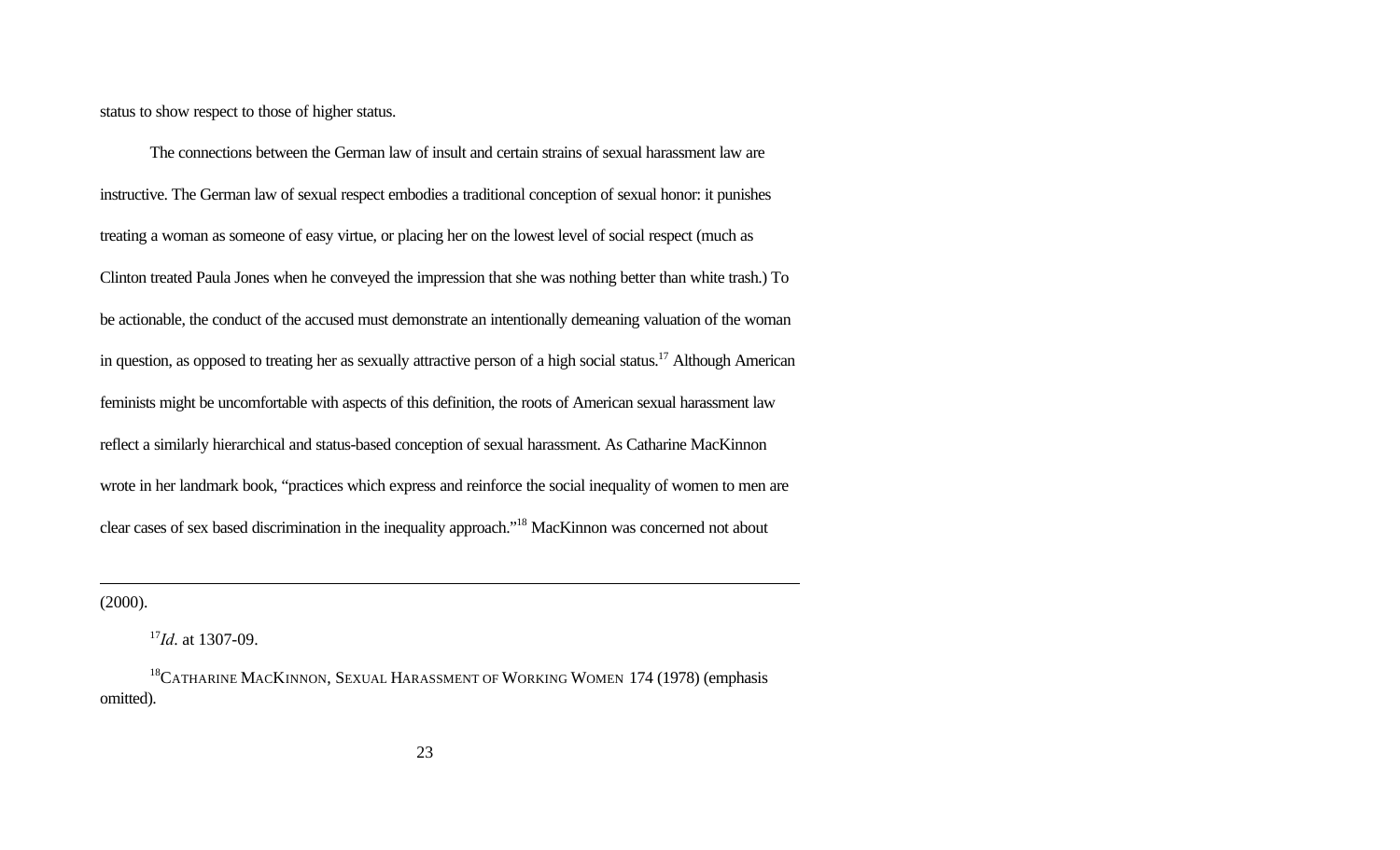offenses against decency or community morality but about the subordination of women. Like pornography, she argued that sexual harassment constructs the social reality of gender inequality and constituted an assault on the status of women as a group.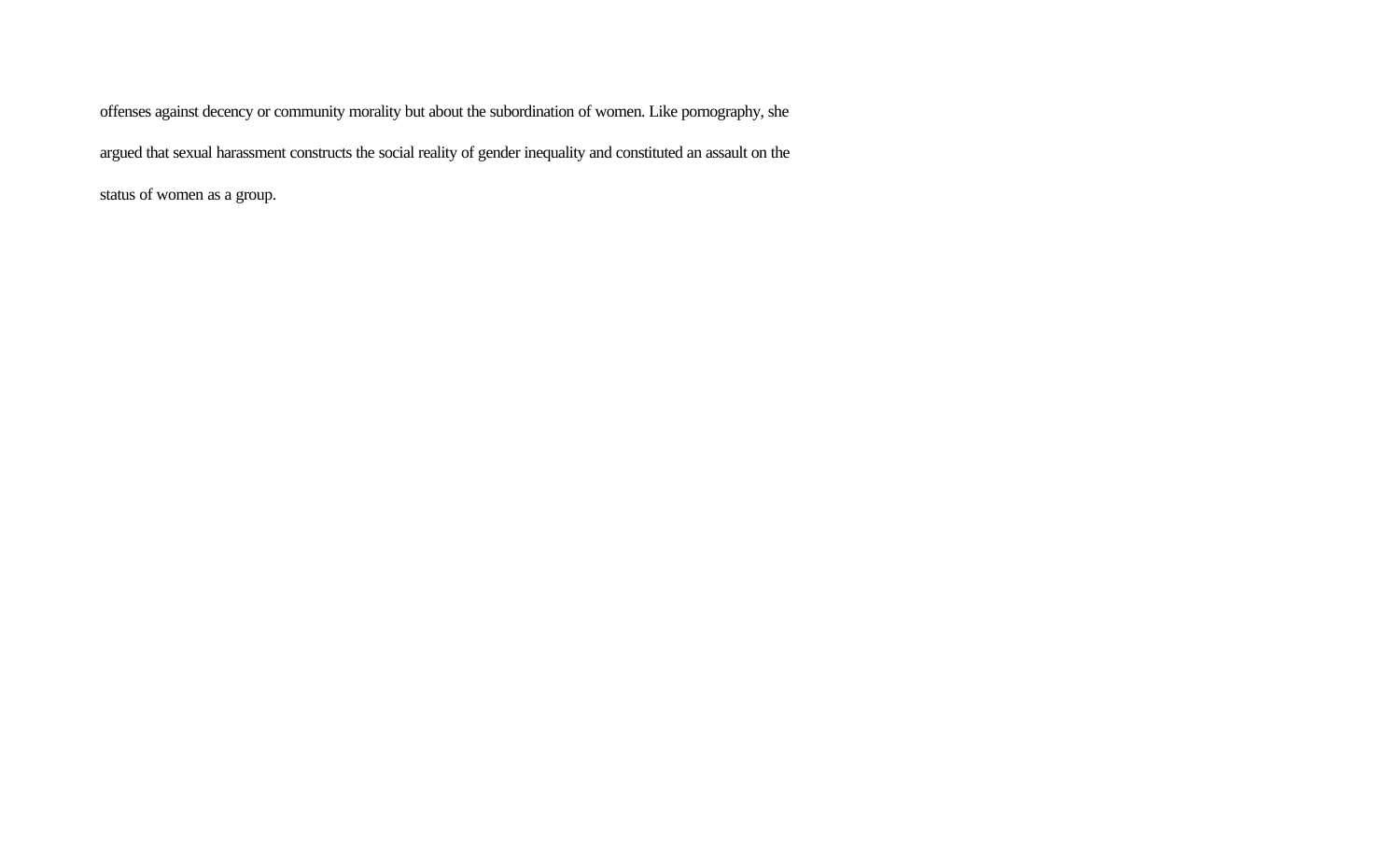Although MacKinnon would surely deny the connection, aspects of her conception of pornography and harassment look very much like traditional conceptions of offenses against honor, in which the seduction or lewd touching of a wife or daughter or female dependent constituted a blow against the entire family. The suggestion that any unwanted sexual expression can be an instrument of gender subordination, an insult against all women, has echoes of the older honor norms, which were designed to protect women's chastity and modesty. And MacKinnon's notion of male-female relationships as inherently vertical parallels that of the aristocratic, honorbased societies. Although honor codes generally apply only to social equals, notions of female honor were extended to women of all classes in traditional societies. Men were expected to display courage and women modesty and shame, and a failure of either could dishonor the whole community. Of course, MacKinnon and the German honor codes are based on very different conceptions of gender equality and seek very different remedies for conduct that subordinates and conveys a demeaning image of women. MacKinnon sought to use sexual harassment law to eliminate the hierarchy that she saw as inherent in gender relations; German law seeks to universalize hierarchy and elevate all women so they are legally entitled to the honor that used to be reserved for aristocratic women. But in their vertical conception of gender relations and their definition of sexual insult as a status based offense rather than an offense against individual dignity, MacKinnon and the German honor codes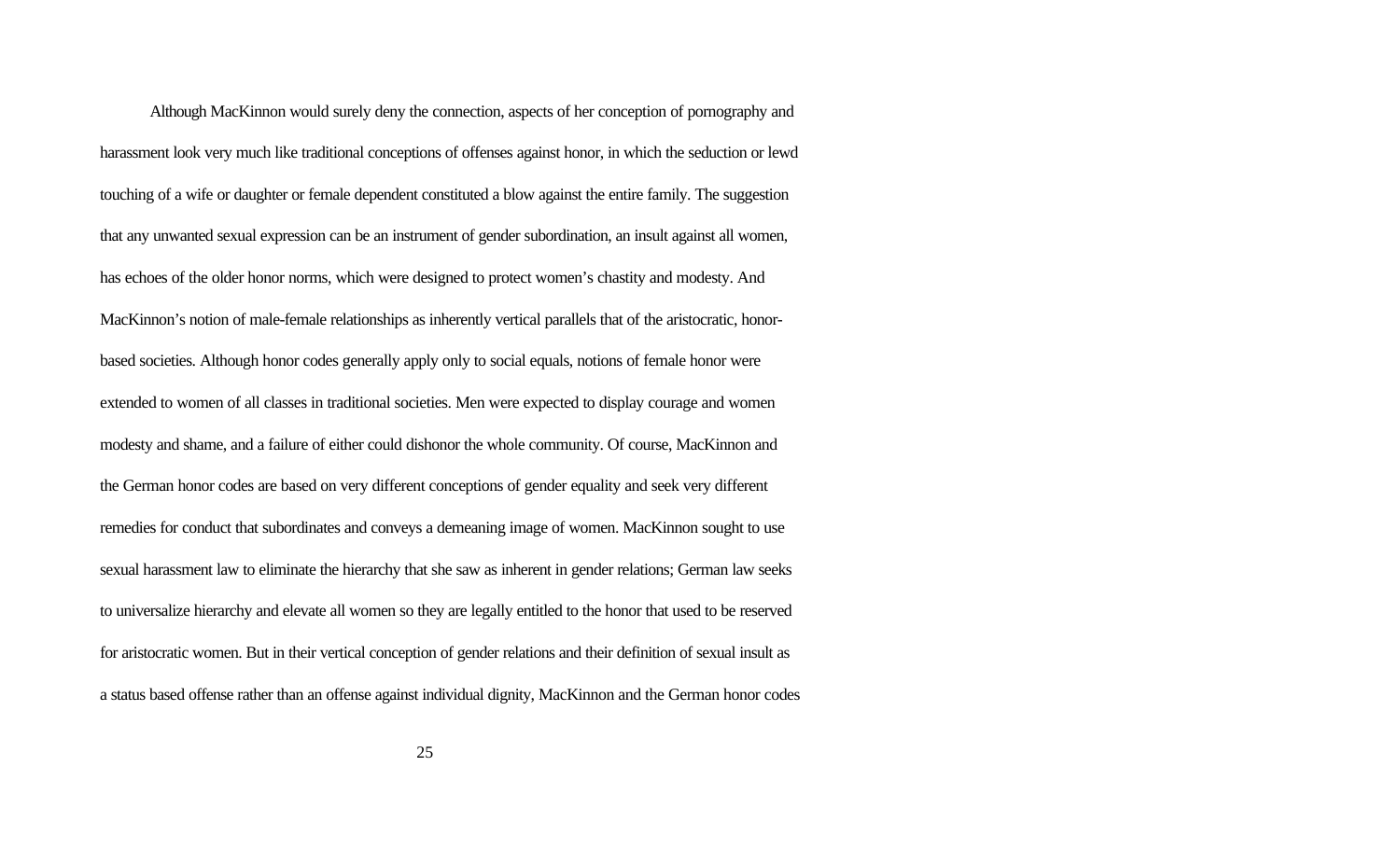are similar.

l

The distinction between offenses against honor and offenses against dignity help us understand why MacKinnon's notions of sexual harassment as a status-based offense have always sat uneasily in the American liberal tradition. For the reasons Whitman identifies, modern American law is ill equipped to punish offenses against honor. Even in vertical societies, offenses honor were traditionally punished socially rather than legally, through duels rather than in court. He who appeals to the laws to get satisfaction for an offense to his honor, wrote Montaigne, dishonors himself.<sup>19</sup> Similarly, when a disgraced formal naval officer named Lieutenant Robert Randolph insulted President Andrew Jackson by trying to pull his nose, Jackson rejected the interference of the courts in what he considered to be an affair of honor. When Randolph was convicted of the assault after Jackson left office, the former president asked President Van Buren to pardon Randolph, citing the wishes of his mother, who had advised him long ago to indict no man for assault and battery or sue him for slander.<sup>20</sup>

<sup>&</sup>lt;sup>19</sup>FRANK HENDERSON STEWART, HONOR 80 (1994).

<sup>&</sup>lt;sup>20</sup>KENNETH S. GREENBERG, HONOR & SLAVERY 21-22 (1996).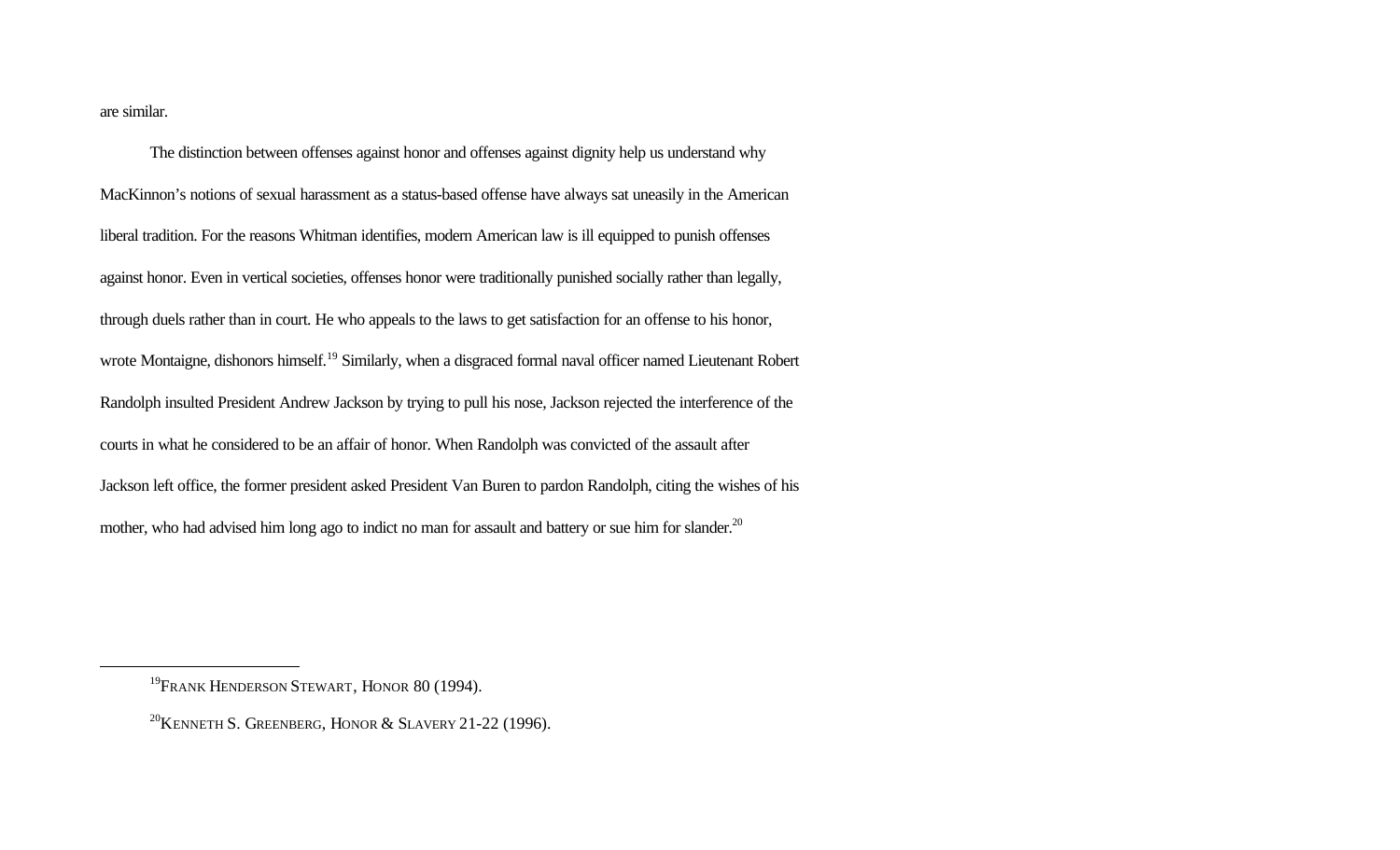In the twentieth century, American society became more horizontal, and the idea of resorting to law to punish offenses against honor became even more implausible. Legal systems that have come to punish offenses against honor, as Whitman shows, tend to be those that began with a strong sense of hierarchy and aristocratic deference and then universalized these norms. American society, by contrast, has no similar sense of hierarchy, and especially in an age of dissensus, there is no social agreement about what kind of deference different groups are entitled to by virtue of their status.

The sociologist Peter Berger traces the evolution of the self in America, and in modernity more generally, from one rooted in dignity rather than honor. Dignity as against honor always relates to the intrinsic humanity divested of all socially imposed roles or norms, he writes. <sup>21</sup> The concept of honor implies that identity is essentially, or at least importantly, linked to institutional roles. The modern concept of dignity, by contrast, implies that identity is essentially independent of institutional roles. In the world of dignity, in the modern sense, the social symbols governing the interaction of men is a disguise. The escutcheons hide the true self. It is precisely the naked man, and even more specifically the naked man expressing his sexuality, who represents

<sup>&</sup>lt;sup>21</sup>PETER L. BERGER ET AL., THE HOMELESS MIND: MODERNIZATION AND CONSCIOUSNESS 90 (1973).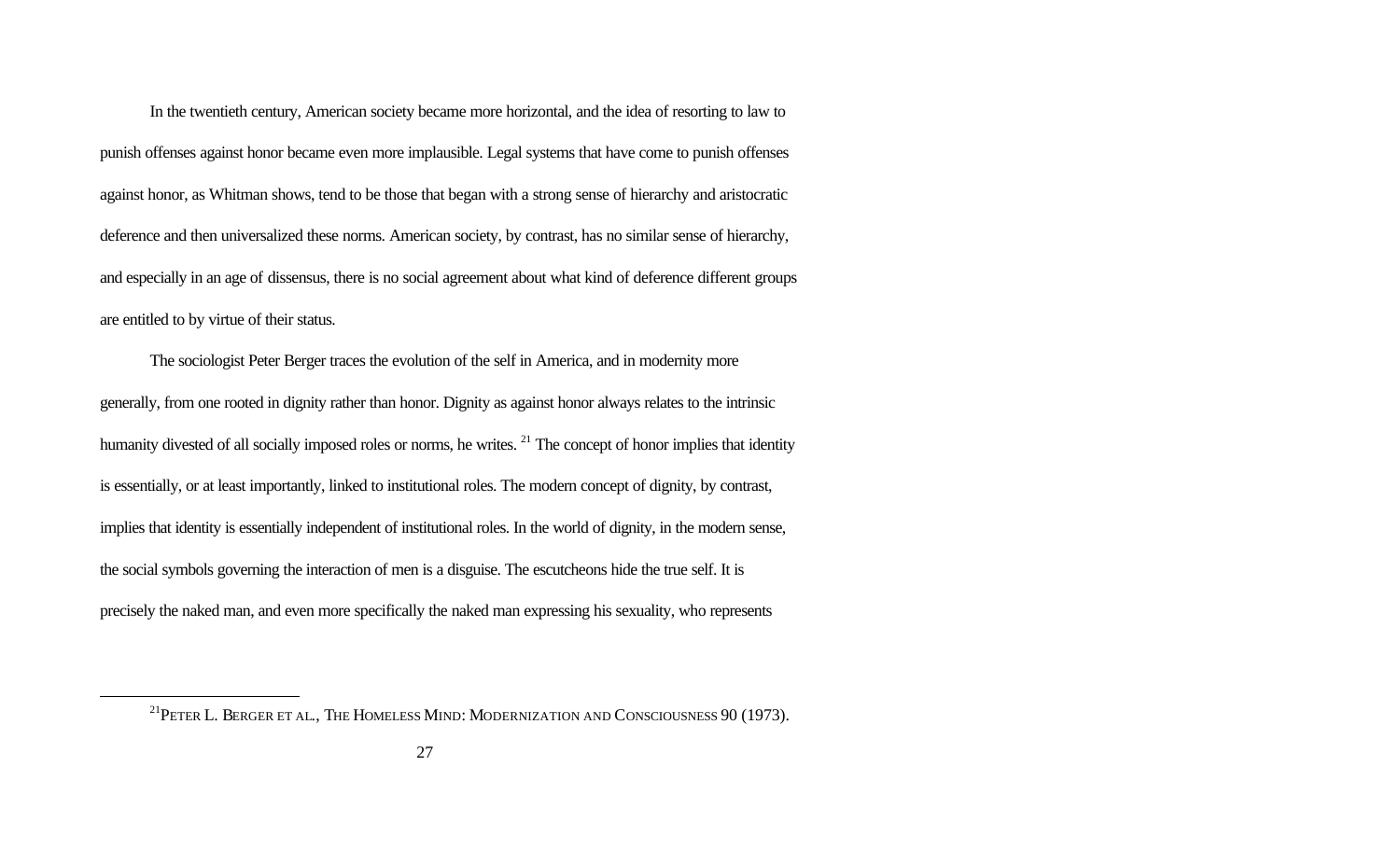himself more truthfully.<sup>22</sup>

 It is little wonder that honor has no standing in American law, and that insults are only actionable if the offended party can prove material damage.<sup>23</sup> In a world of pluralization of social worlds, social mobility, and the vast increase in communication among groups speeded by technology, it would be impossible to enforce a rigid sense of self linked to unchanging social roles; and there is too much disagreement about appropriate standards of behavior, and who deserves deference from whom, to codify offenses against honor in any meaningful sense. By contrast, American law is better equipped to adjudicate serious offenses against dignity because dignitary offenses, as Post argues, are rooted in social consensus about deference and demeanor. This is why the torts of intrusion and offensive public disclosure of private facts ask whether the invasion would be highly offensive to a reasonable person. Like the tort of defamation, the invasion of privacy torts describe conduct that results in extreme shame, anger or distress as a resolution of the violation of widely shared social expectations about the respect to which a woman (or man) is entitled as a human being, rather than a representative of a particular gender, profession, or social class.

<sup>22</sup>*Id*. at 92.

l

<sup>23</sup>*Id*. at 86.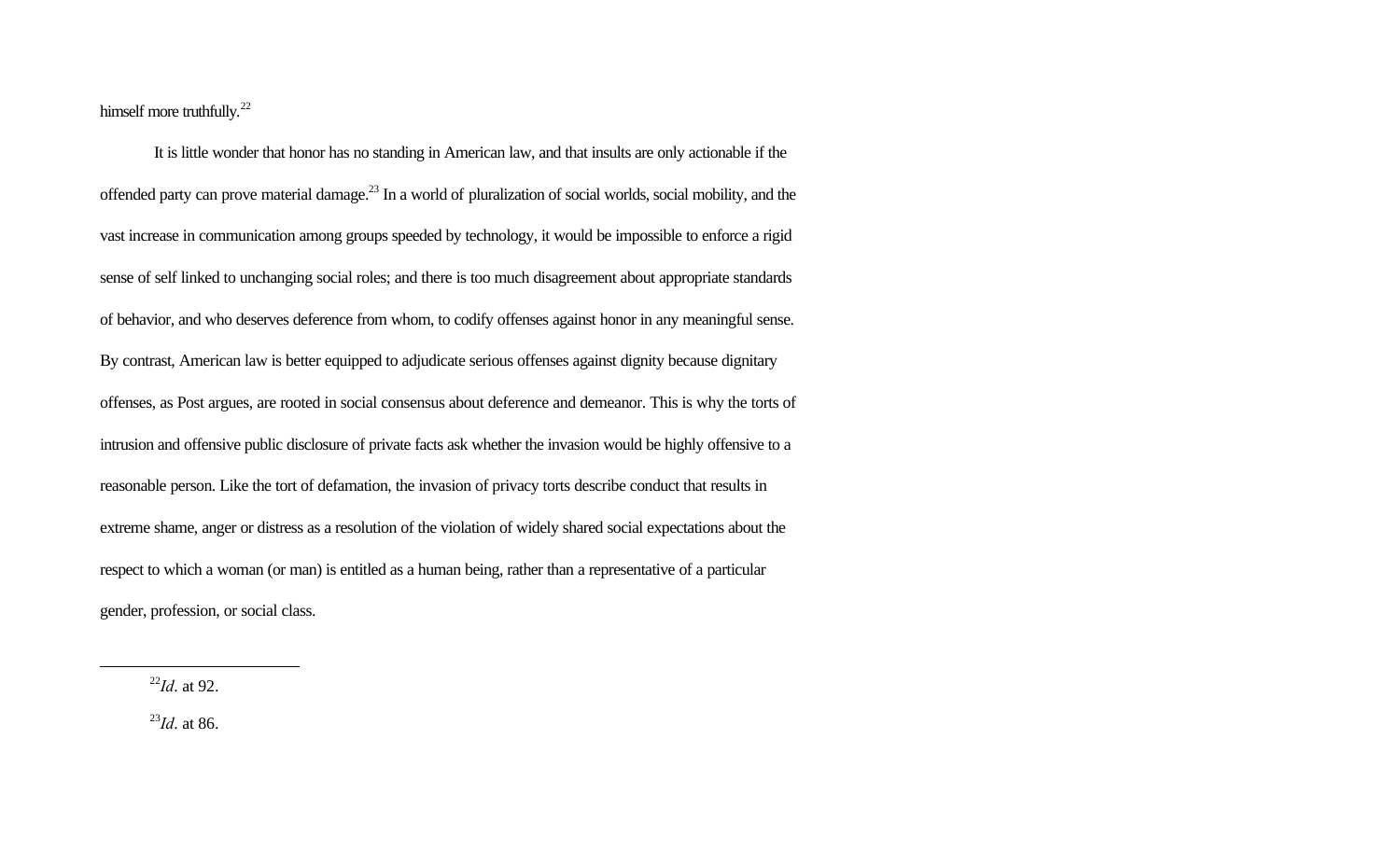The vagueness of the hostile environment test, I think, sweeps in a small category of insulting conduct that is offensive, but about which there is no widespread social agreement about whether or not it constitutes a serious offense against dignity or sex equality. Some of the speech and conduct in this category might be described as an offense against honor such as the highly contested notion that dirty jokes told by men in mixed company are inherently degrading to women. While a few people may believe that any sexual speech in the workplace tends to subordinate women (this is the modern vocabulary for an honor-based offense), many others strongly disagree. For the narrow category of speech that might be considered an offense against a woman's honor without rising to the level of offending shared norms of dignity or gender equality, the hostile environment test, which asks what a reasonable person would find hostile or offensive, is too vague to distinguish between speech that should and should not be actionable. Like Catharine MacKinnon's arguments for regulating pornography, from which it is derived, the hostile environment test risks enshrining what Post has called the pluralistic conception that certain groups are entitled to respect by virtue of their group status, inviting the law not only to define and enforce conception of group identity within the area of gender, but also to impose norms of respect and civility between genders.<sup>24</sup> This seeks to remove from the realm of the contestable the

<sup>&</sup>lt;sup>24</sup>ROBERT POST, CONSTITUTIONAL DOMAINS: DEMOCRACY, COMMUNITY, MANAGEMENT 116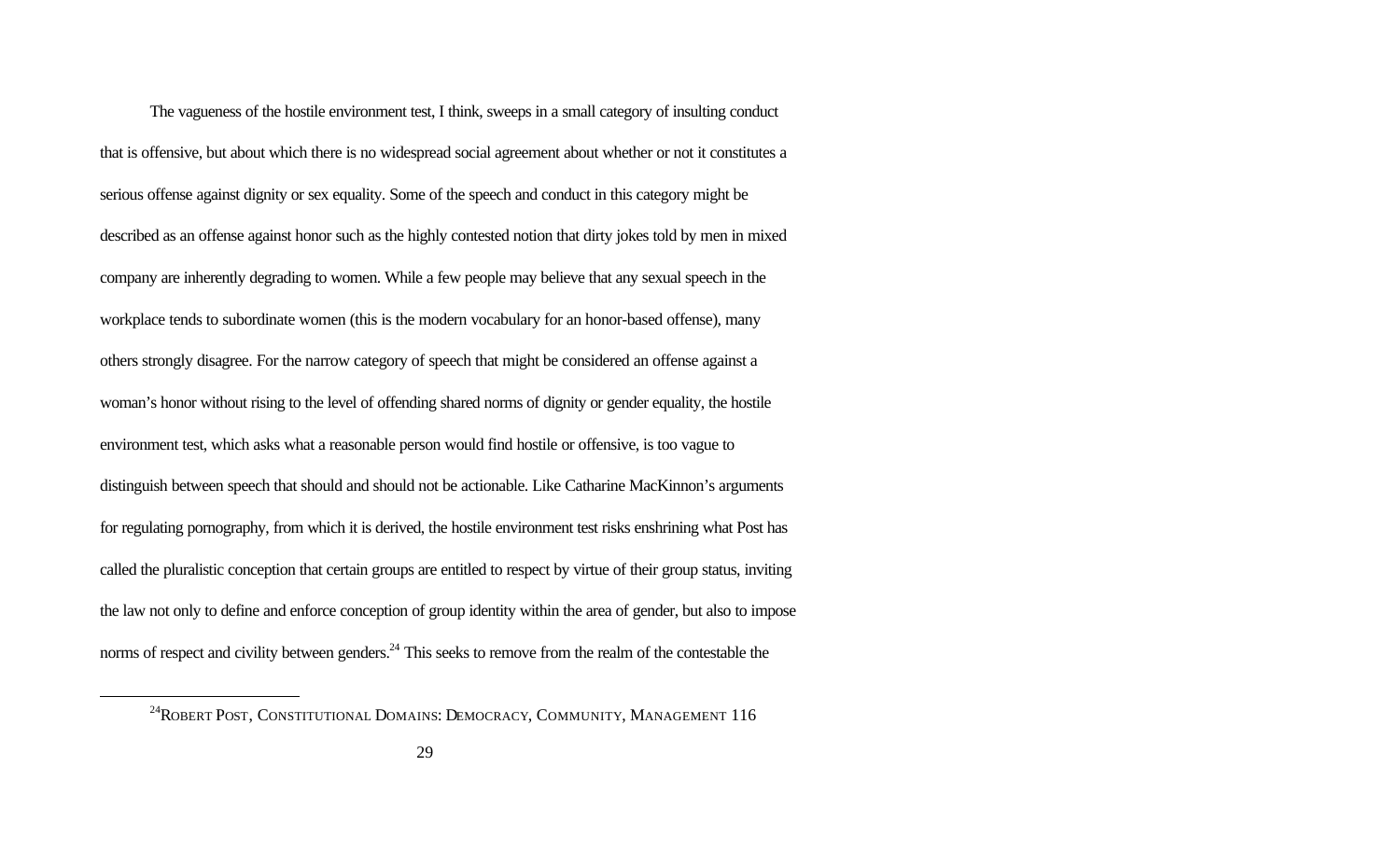highly contested question about what sort of lower level breaches of civility should be actionable. The result, in some cases, is the imposition of liability where civility norms are disputed rather than widely shared.

 To illustrate the narrow category of speech that might be deregulated if the hostile environment test were eliminated, imagine three overlapping concentric circles. The first represents conduct that can plausibly be viewed as sex discrimination; the second, offenses against dignity, and the third offenses against honor. Everything in the first circle would be actionable; and everything in the second circle that was serious enough to be litigated under the privacy torts would be actionable. The only conduct that would not be actionable would that in the third circle that doesn't overlap with the other two.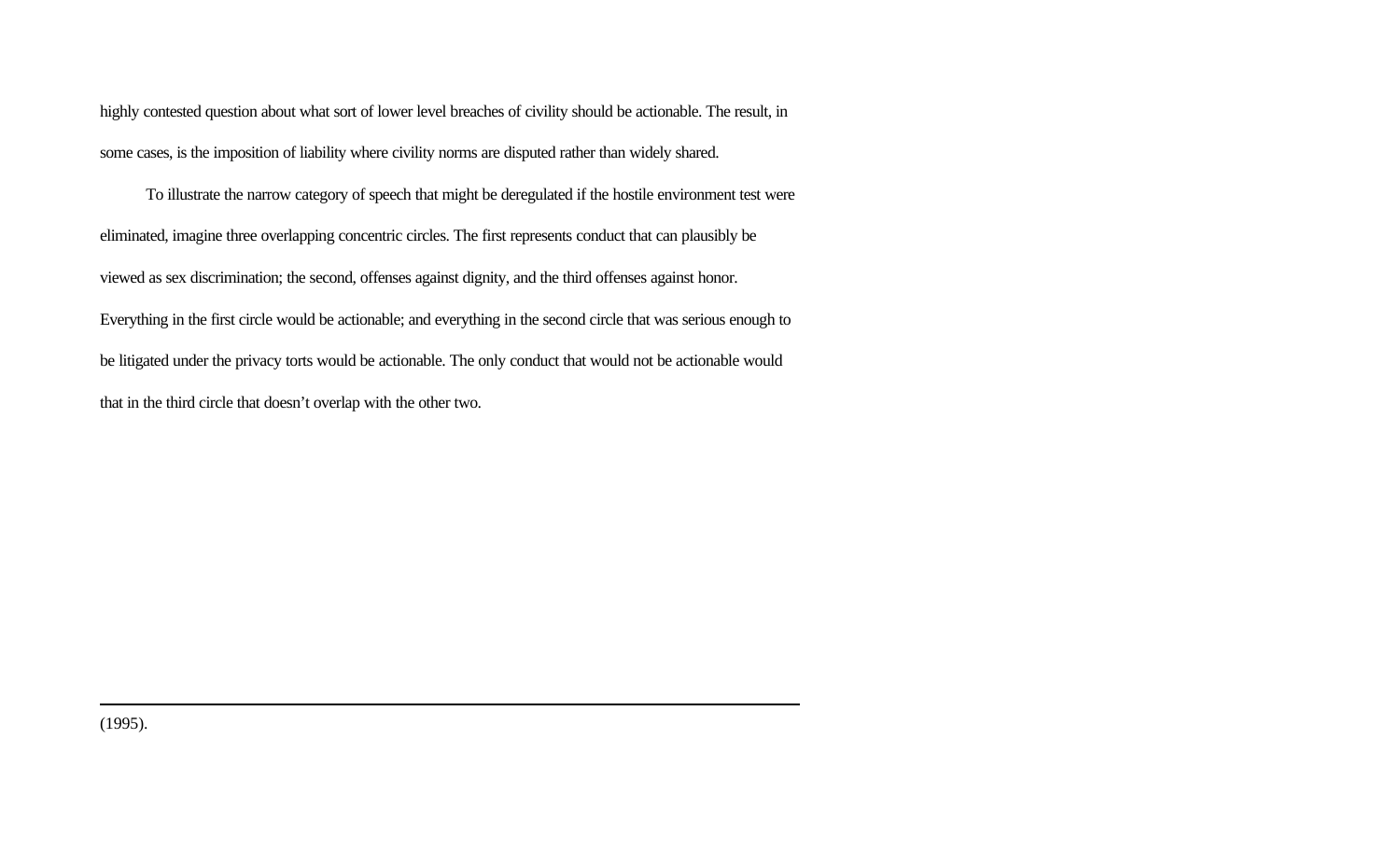In *The Unwanted Gaze*, I argue that the law should not turn what Anita Allen nicely calls the wanted gaze on the narrow category of speech in this circle. And, for what it's worth, I doubt that the Jewish tradition from which I took the title of the book would regulate this kind of speech either. Allen reminds us of the nonvoluntarist tradition in Jewish law which held not only that it was wrong to invade others' privacy but also that it was wrong to be an exhibitionist. But she neglects to emphasize that the privacy of people who don't behave in especially immodest or exhibitionistic ways is supposed to be respected, and those who inadvertently violate the privacy of tolerably discreet people are supposed to avert their eyes. This is the tradition of discretion that we seem to have lost and that Allen perhaps under emphasizes. I argued in *The Unwanted Gaze* that privacy encompasses not just the right to draw your blinds but also the expectation that, up to a certain point, other people won't look even if you happen to leave the blinds open. And, as Jonathan Rauch reminds us, privacy also includes the expectation that those who do look through the open blinds will pretend not to see.<sup>25</sup> Rauch cites Michael J. Broyde's recent essay about the Jewish tradition in The Responsive Community, Michael J. Broyde, which notes that adultery, Sabbath violations, ritual violations, and other central tenets of the faith were

<sup>&</sup>lt;sup>25</sup>Jonathan Rauch, The Bradley Lecture, American Enterprise Institute (2000) (unpublished draft, on file with the author.)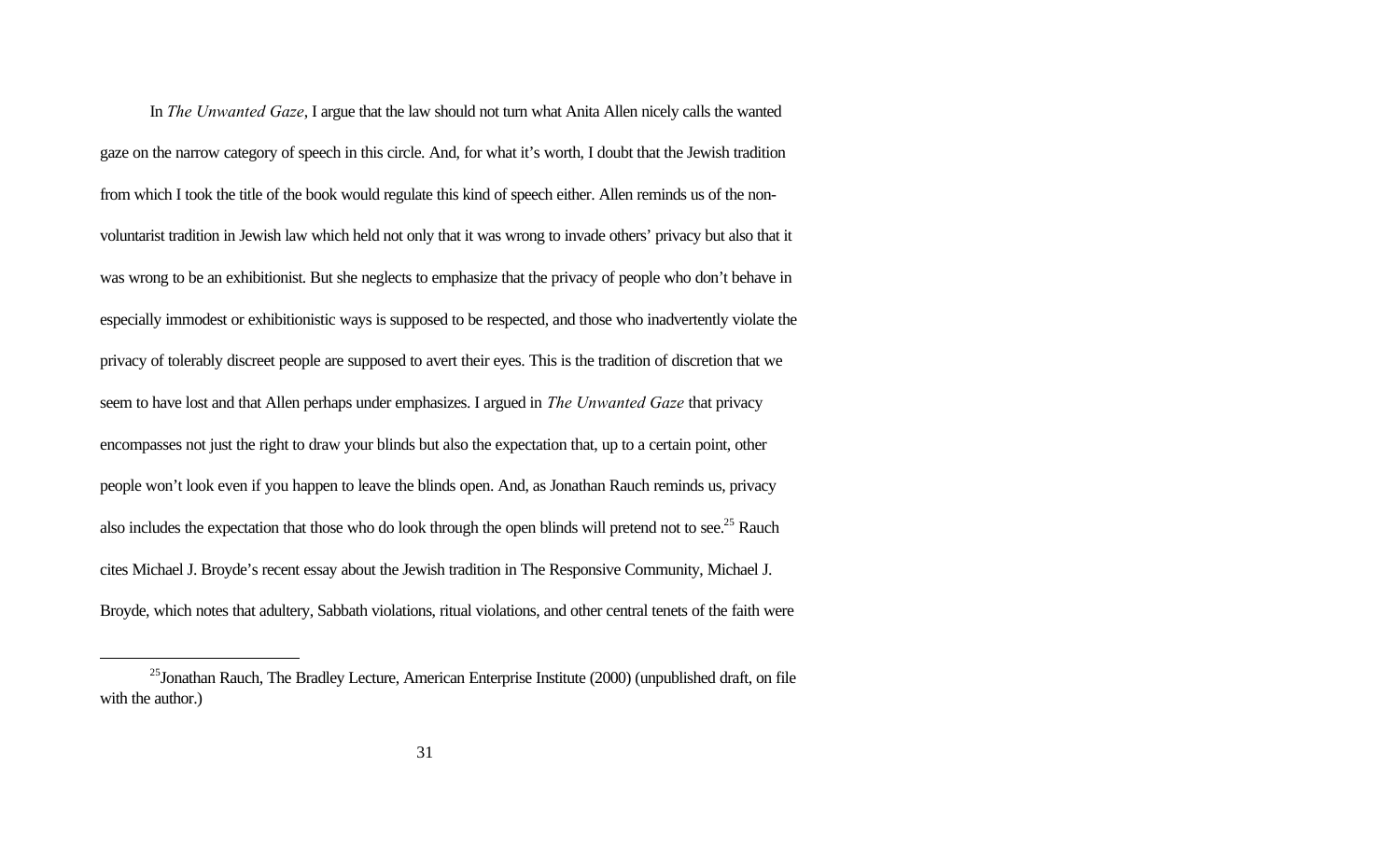never subject to shunning unless the person engaged in this conduct in a public manner intended to indicate defiance of tradition.<sup>26</sup> Imagine the case of an adulterer who attempts to conceal his transgression by seeking prostitutes in another town rather than in his own village, as the Talmud recommends for those who are weak enough to succumb to illicit temptation. If a traveling neighbor, there observes him accidentally is an obligation for the neighbor to look the other way, rather than announcing the indiscretion to their mutual acquaintances. There is nothing wanted, in other words, about gazing at people in private spaces who make minimal efforts to protect their own privacy, except in the most egregious cases of self exposure.

Some of the speech and conduct currently forbidden by the hostile environment test falls into this category that Jewish law would have considered immune from the wanted gaze. I am thinking here of private emails or conversations accidentally intercepted by or forwarded to nosy third parties, many of which are punished under the current legal regime.<sup>27</sup> And not all the examples that Allen gives of exhibitionistic, vulgar and boorish people violating their own privacy strike me as intentional and egregious enough to justify the kind of

<sup>&</sup>lt;sup>26</sup>*Id.*, citing Michael J. Broyde, The Jewish Tradition, The Responsive Community.

<sup>27</sup> *See, e.g., Return to Sender*, N.Y. TIMES, Dec. 24, 2000, §4 at 2. (detailing case of Brad the Cad, a British lawyer who forwarded his girl friend's intimate email to friends and was disciplined by his law firm for violating its email policy).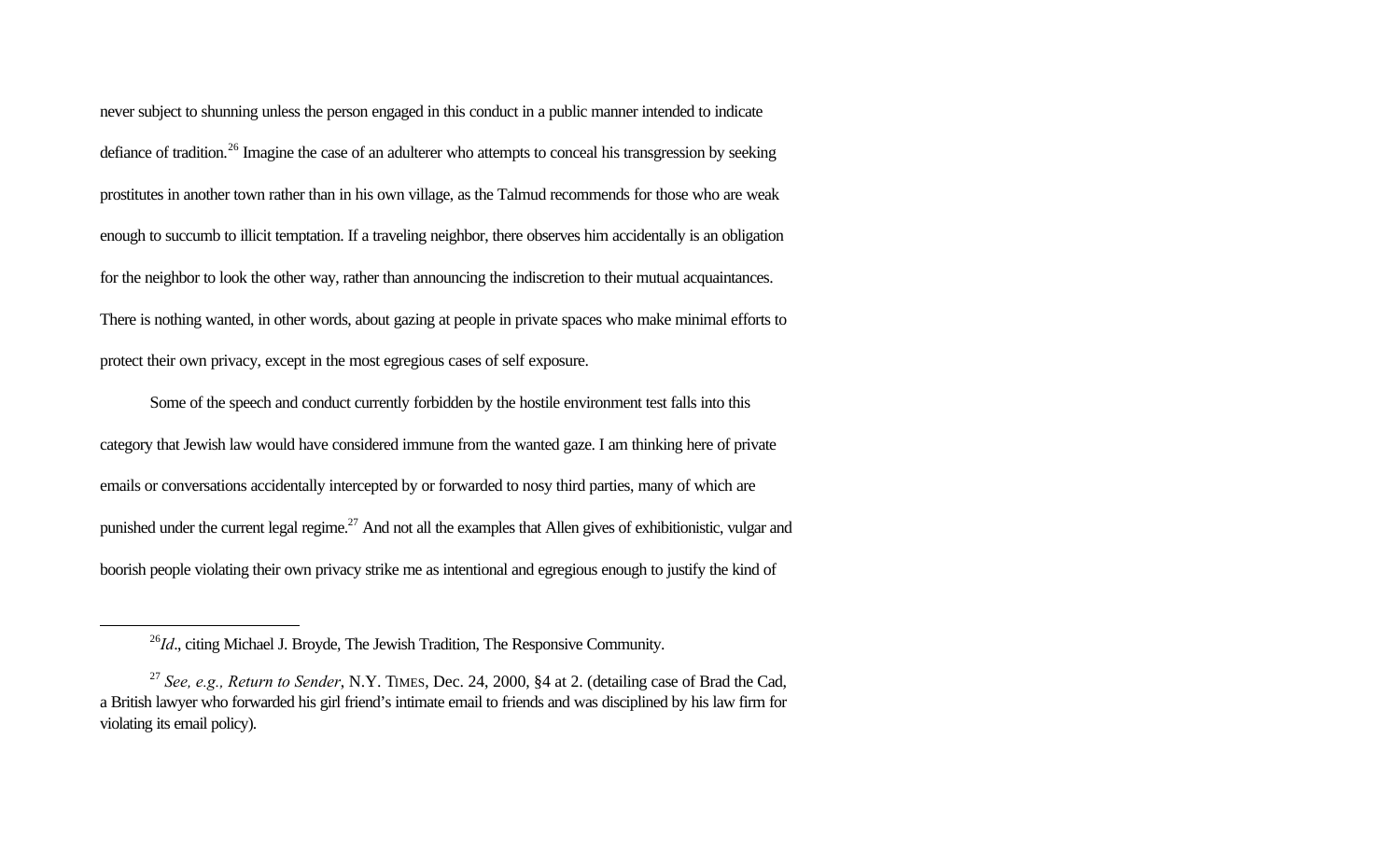social shaming that Jewish law reserved for the worst offenses against decency and honor. Many including the Clinton and Thomas cases might be viewed as unfortunate misunderstandings, where intentions were misconstrued and unwanted advances pressed in ambiguous circumstances. And under these circumstances, according to the non-voluntarist tradition that Allen invokes, failing to be discrete and forcing a private transaction into the public view is a less defensible invasion of privacy than the conduct that led to the initial misunderstanding.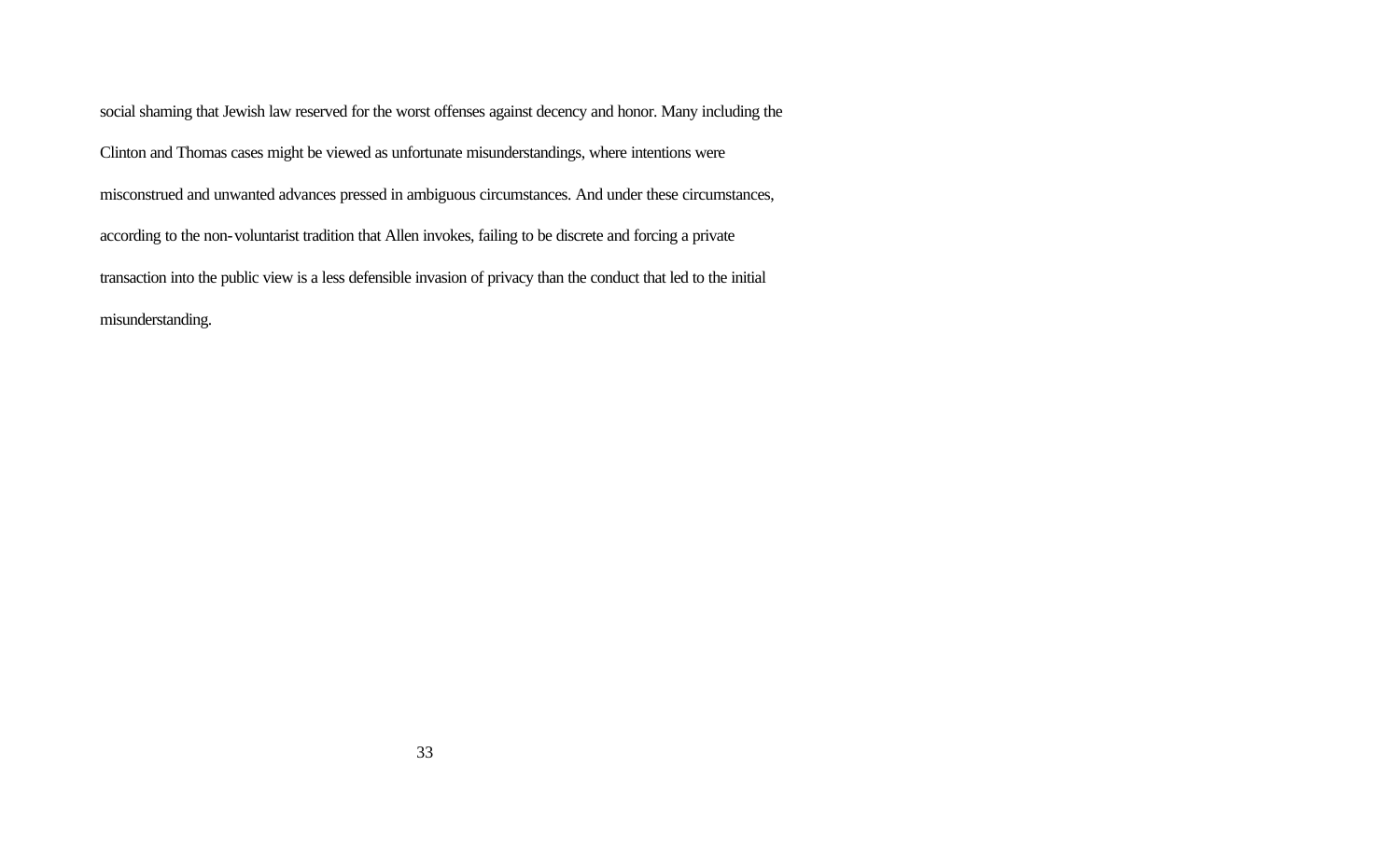Furthermore, as Whitman observes, the American laws that impose privacy by restricting nudity, obscenity, and abusive language look "more like a law of decency than a law of civility."<sup>28</sup> But the offenses against honor that are currently regulated by hostile environment law are not serious enough to be regulated by the American law of decency or obscenity -- if they were, they could plausibly be actionable under the invasion of privacy torts. (As Post reminds us, the torts of invasion of privacy, like the law of obscenity, is "at least as concerned about policing these 'limits of decency' that embody the 'general level of moral judgment of the community' as with redressing the mental distress of particular plaintiffs.)<sup>29</sup> In light of the inadequacy of the law of decency as a doctrinal framework for regulating offenses against honor, hostile environment law has arisen as an awkward and unsatisfying attempt to regulate breaches of civility, even though American law is ill equipped to regulate breaches of civility for the reason Whitman describes: there is no social consensus about the derelicts that are serious enough to constitute offenses against civility or honor (as opposed to offenses against decency or dignity.) Certainly the Children's On Line Protection Act, which Allen mentions, is little help in this regard: its model of zoning speech in the interest of protecting minors is not one that could be applied to adults; nor can it

 $28$ Whitman, supra note 6, at 1376.

<sup>&</sup>lt;sup>29</sup> POST, CONSTITUTIONAL DOMAINS, *supra* note 4, at 53 (quoting 2 FOWLER V. HARPER & FLEMING JAMES, THE LAW OF TORTS § 162 (1956)).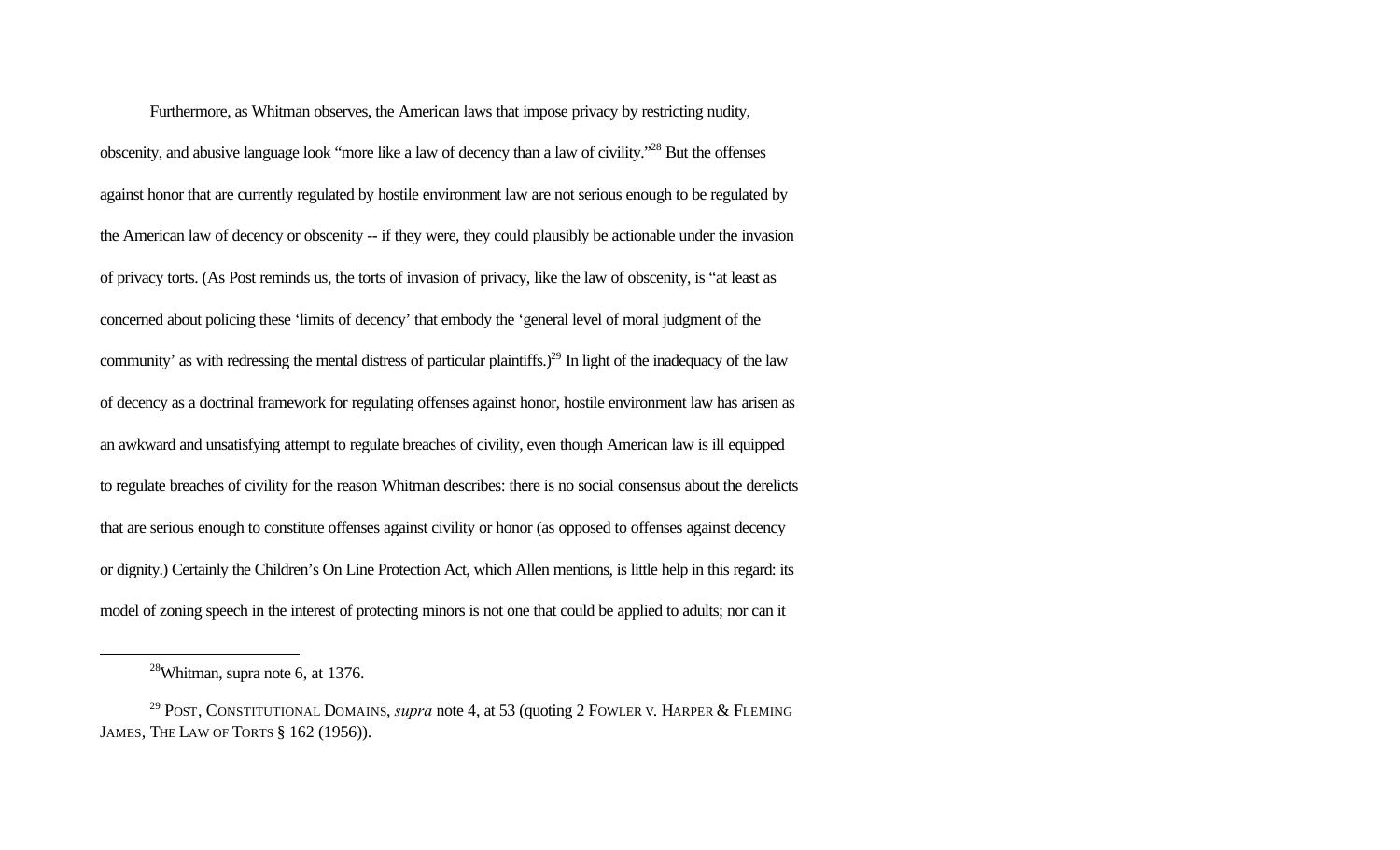be argued that vulgar speech in the workplace has the illicit secondary effects that the Court has invoked, however implausibly, to justify the regulation of public nudity.<sup>30</sup>

Allen is sometimes vague about whether she favors legal or social regulation when she talks about coercing privacy<sup>31</sup>; perhaps, when she refers to enforceable conduct codes designed to minimize sexual harassment and other forms of gender-related misconduct not related to sexuality as such,<sup>32</sup> she would be satisfied with voluntary conduct codes adopted by employers voluntarily, rather than imposed in an effort to avoid hostile environment liability. I have no objection to conduct codes that are truly voluntary (as opposed to those that are adopted under the threat of legal liability); indeed, I argue in the book that in a pluralistic universe, different employers should be freer than they are now to strike different balances between privacy and social norms: the military and corporate employers that Robert Post has described as being managerial should be able to impose rigorous conduct codes in the interest of promoting dignity and efficiency; universities might choose

<sup>&</sup>lt;sup>30</sup>See City of Erie v. Pap's A.M., 529 U.S. 277 (2000) (holding that secondary effects such as debasement of women and men and the promotion of violence and intoxication justify regulation of public nudity).

<sup>31</sup>Anita L. Allen, *Coercing Privacy*, 40 WM. & MARY L. REV. 723, 755-57 (1999).

<sup>32</sup>Allen, *supra* note 3, at 22.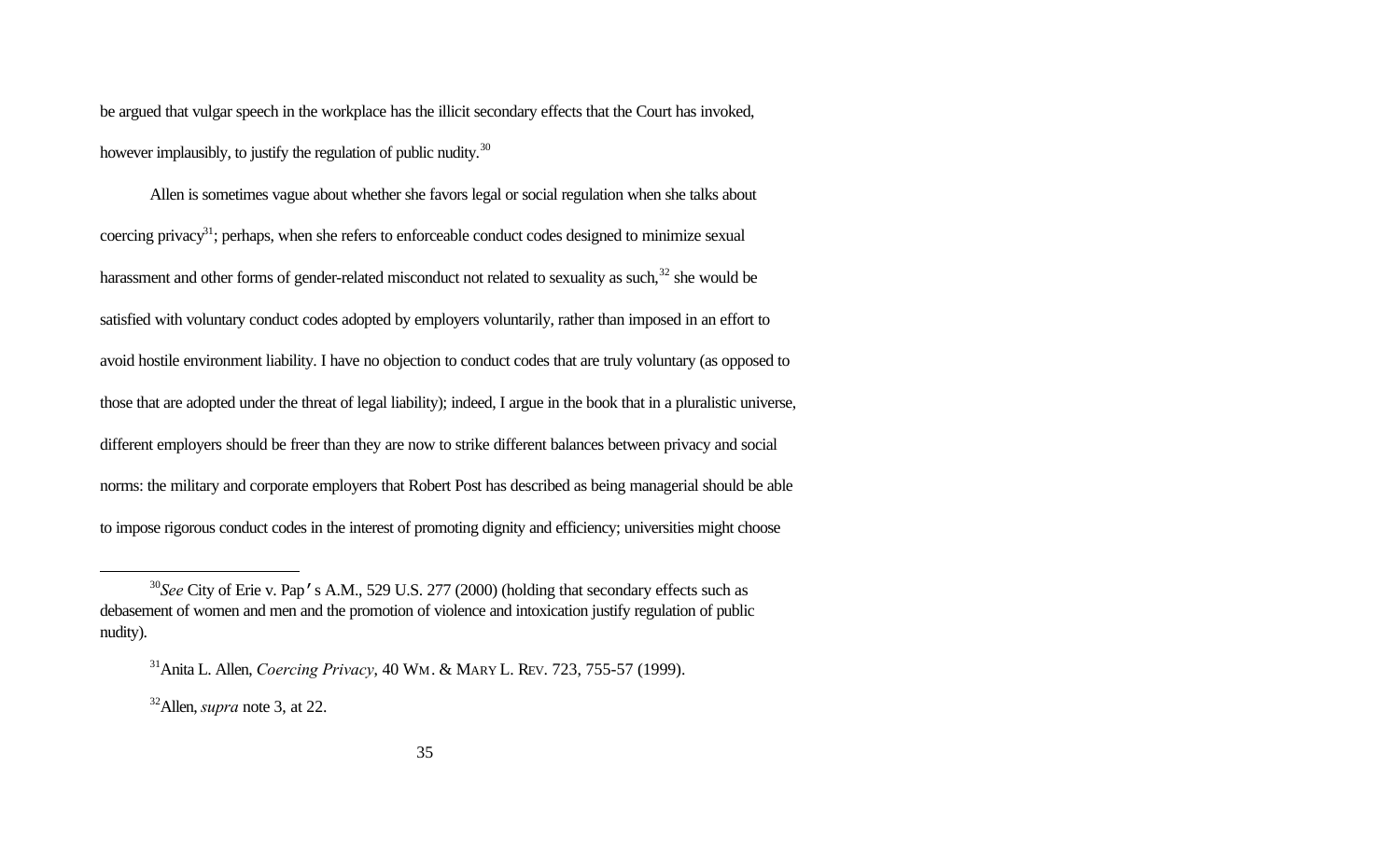not to restrict speech under any circumstances, and so forth. But this pluralism is something that the hostile environment regime, which coerces privacy under threat of liability, refuses to allow.

I like Rosa Ehrenreich's distinction between privacy and power, just as I liked her earlier distinction between dignitary harms and discriminatory harms.<sup>33</sup> I agree that it may be helpful to analyze the harms that result from privacy invasions separately from those that result from unequal bargaining power between individuals and corporations, insurance companies, and the state. But I can't agree with Ehrenreich's suggestion that [w]hen we think about issues such as the confidentiality of our medical records and workplace monitoring, what really bothers us, I think or what certainly should bother us may or may not have much to do with 'privacy', conceived of in the dignitary sense, but it has a great deal to do with power."<sup>34</sup> Workplace monitoring can be a serious offense against dignity and autonomy regardless of whether or not it results in tangible job detriments: uncertainty about whether or not we are being observed inhibits our ability to act freely in private spaces. This is why people object to being spied on without warning regardless of whether they agree with Ehrenreich that the employment at will doctrine is fundamentally unfair and should be replaced with a radical

<sup>33</sup>*See* Rosa Ehrenreich, *Dignity and Discrimination: Toward a Pluralistic Understanding of Workplace Harassment*, 88 GEO. L.J. 1, 1-2 (1999).

<sup>34</sup>Rosa Ehrenreich, *Privacy and Power*, 89 GEO. L.J. , at 11 (2001).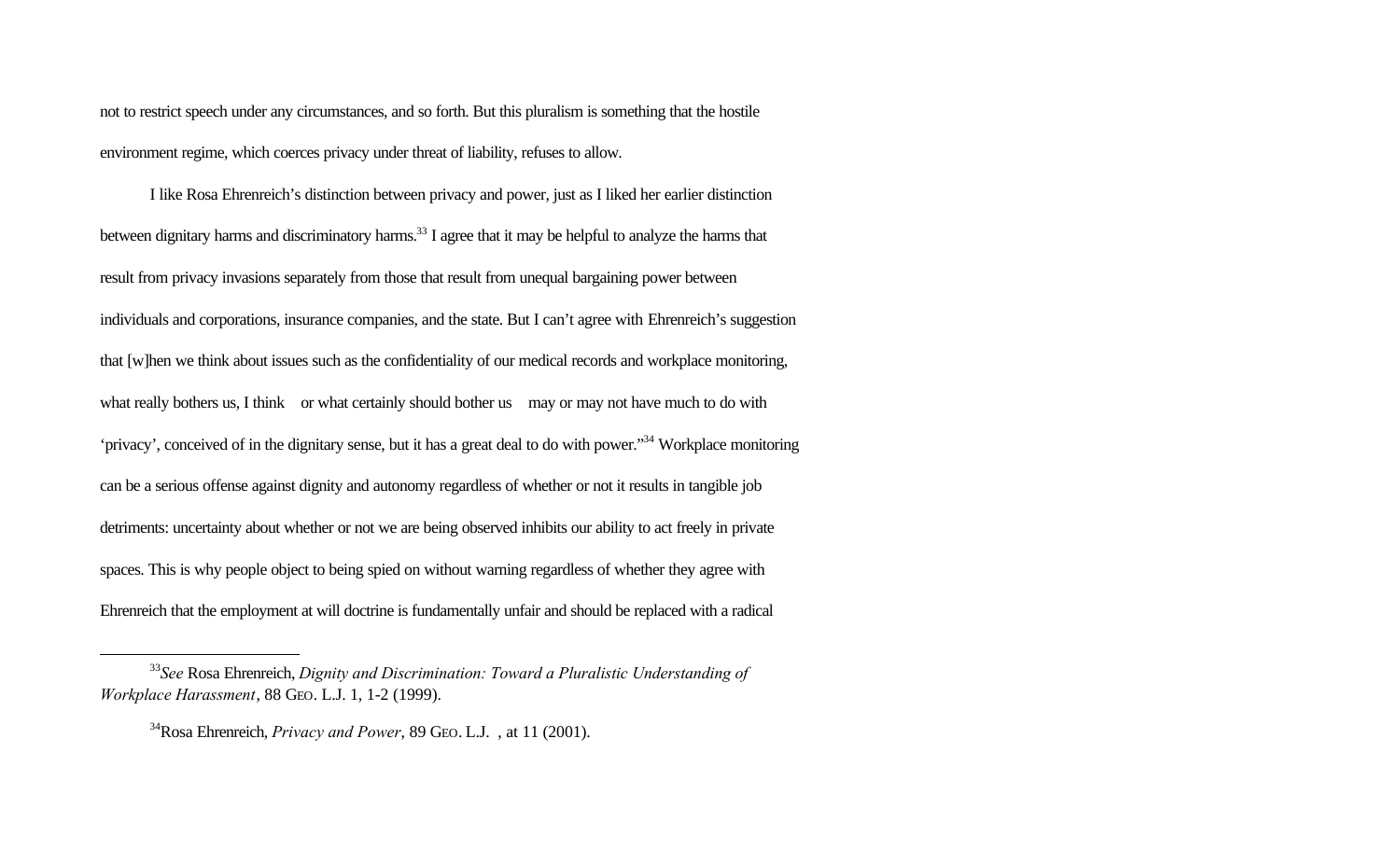overhaul of employment law.<sup>35</sup> I also can't agree that the problem raised by breaches of the confidentiality of medical records has little to do with privacy and everything to do with the fact that we lack a decent health care system. Few Americans, if the polls are to be believed, agree with Ehrenreich that the true cure for what ails us in the area of medical privacy is guaranteed affordable access to healthcare for all Americans.<sup>36</sup> The fact is that, in a pluralistic society, many people can agree in the abstract about the importance of privacy, but few people agree that what Ehrenreich candidly calls Marxist discourse provides an appealing response to perceived inequalities in the distribution of power. Perhaps this is why power issues tend to be debated as privacy issues and also why those who embrace Ehrenreich's provocative, but by no means universally accepted, political prescriptions have chosen, for strategic reasons, to cloak their arguments in terms of privacy rather than class conflict.

<sup>35</sup>*Id.* at 14.

l

<sup>36</sup>*Id.* at 12.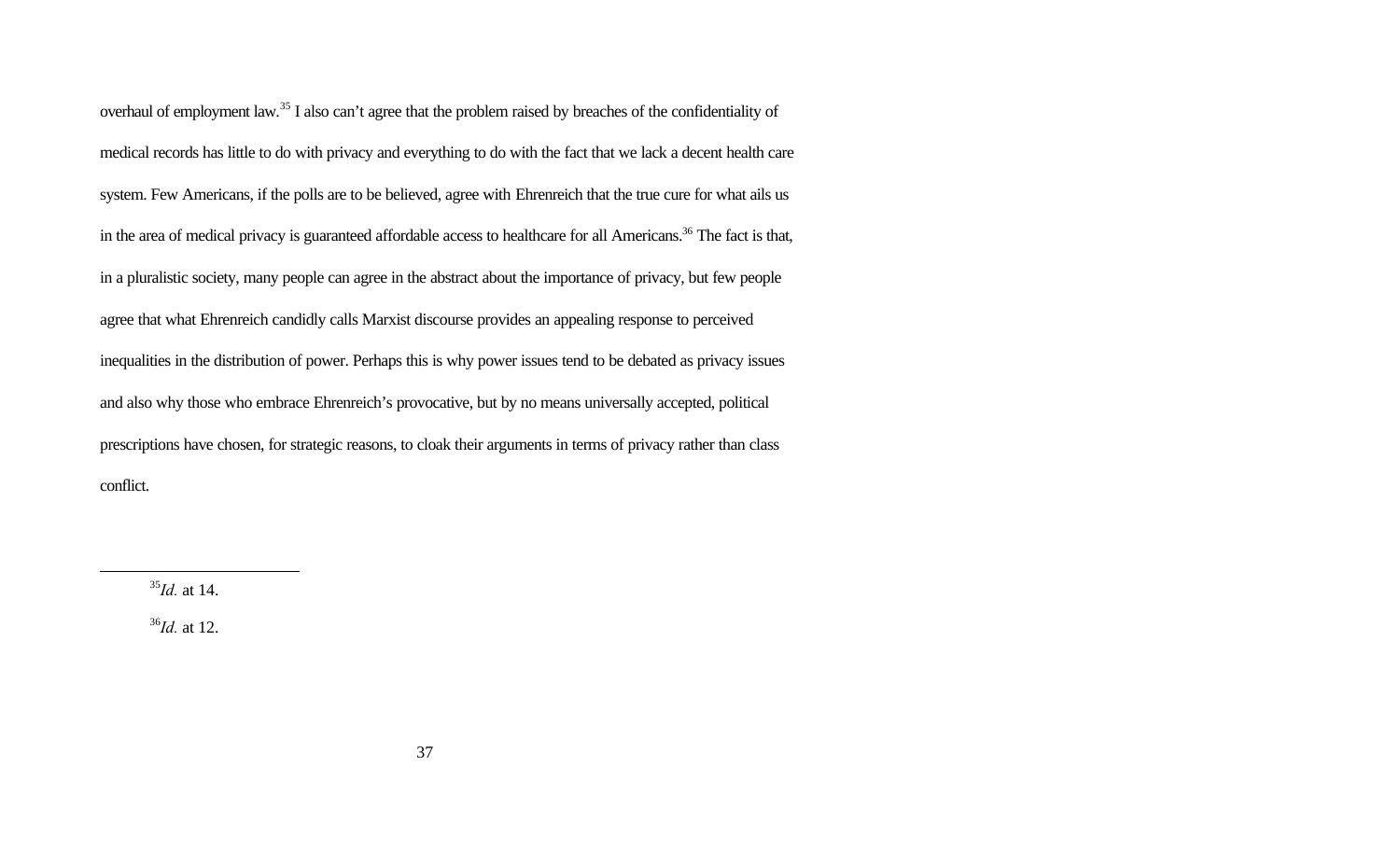Jed Rubenfeld, I think makes a real contribution to the privacy debate with his argument that the core legal norm today is the right to be treated as an object<sup>37</sup> that is, to be treated the same without regard to sex, race, ethnicity, and so forth. The idea that we are subjects in private and objects in public does, as he suggest, put pressure on the private backstage in ways that sometimes spills over embarrassingly into the public: Rubenfeld is developing his argument in other places, and this is not the time to explore it in detail. But it strikes me that the phenomenon Rubenfeld discusses is a consequence of the expansion of the legal right to equality beyond the narrow and limited sphere of civil rights, which was its nineteenth century core, to include social and political<sup>38</sup> rights as well. In the nineteenth century, citizens demanded the same private law rights of contract and property; today, they claim a legal right to be treated precisely the same as all other citizens in the workplace, in schools, and in other spaces that used to be considered immune from legal regulation. The consequence of this creation of a legal right to social equality is inveitably to denude the individual of the subjectivities and contingencies that constitute an individual self: to be treated precisely the same, all individuals must be stripped

<sup>37</sup>Jed Rubenfeld, *The Right to Be Treated as an Object*, 89 GEO. L.J. (2001).

<sup>38</sup>For a discussion of the evolving conception of equal protection, see Michael Klarman, *An Interpretive History of Modern Equal Protection*, 90 MICH. L. REV. 213, 229 n.66 (1991) (quoting Plessy v. Ferguson, 163 U.S. 537, 544 (1896)) (discussing original understanding that the Fourteenth Amendment was not intended to "enforce social, as distinguished from political, equality.").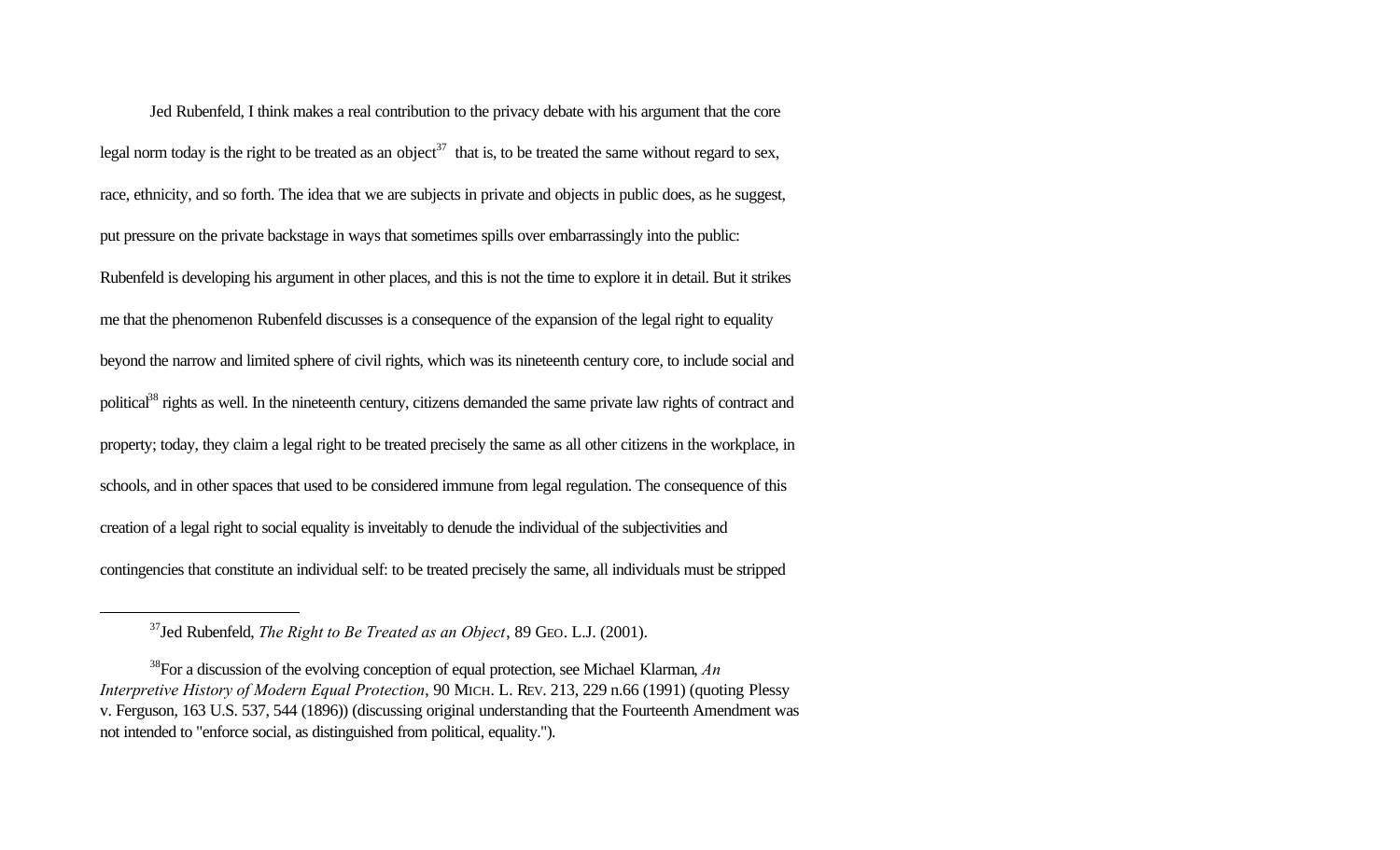of their differentiating characteristics. In a sense, this phenomenon, which I have called elsewhere the legalized self,<sup>38a</sup> vindicates the prediction of Alexis de Tocqueville, who argued that as traditional sources of authority were undermined by democracy, legislators would pass an increasingly mind-numbing web of laws and regulations, designed to eradicate special privileges and to prevent those in power from favoring some citizens over others. Uniform legislation was the idea that presented itself naturally to men in centuries of equality, de Tocqueville wrote, because as each of them sees himself little different from his neighbors, he hardly understands why the rule that is applicable to one man should not be equally so to all others. The least privileges, therefore, are repugnant to his reason.<sup>39</sup> de Tocqueville warned that these laws would run the risk of creating an administrative despotism of a different sort, presided over by lawyers and politicians who acted not like tyrants but like schoolmasters.<sup>40</sup> Looking far into the future, de Tocqueville feared that as individuals increasingly turned to the state to regulate the most minute aspects of social life, personal interactions could be governed by a

<sup>38a</sup>Jeffrey Rosen, \_\_\_\_\_\_\_\_\_\_\_\_\_.

<sup>40</sup>*Id.* at 662, 664.

 $392$  ALEXIS DE TOCQUEVILLE, DEMOCRACY IN AMERICA, pt. 4, at 641 (Harvey C. Mansfield and Delba Winthrop eds. 2000) (1841).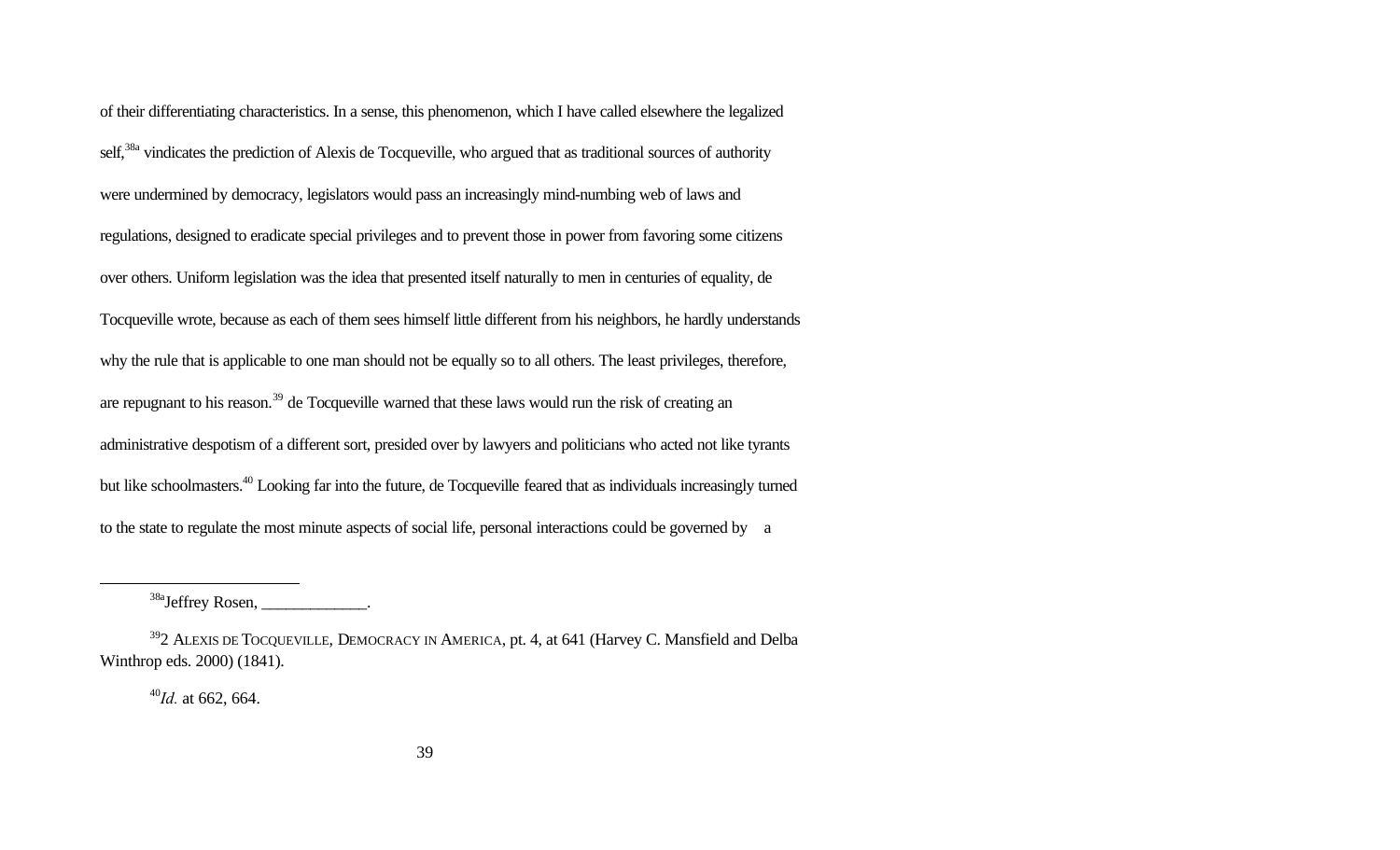network of small, complicated, painstaking, uniform rules.<sup>41</sup> The rules imposed by this immense tutelary power<sup>42</sup> might be so arcane, he feared, that citizens would eventually stop trying to understand or resist them, and increasingly large aspects of social and political life would be overseen by the American lawyer, the lone interpreter of an occult science, $43$  who would resemble an Egyptian priest.

The creation of a legalized self interjects minute legal regulation into areas of life that used to be regulated by manners and mores. And those who insist that all individuals have a legal right to be treated precisely the same as all other individuals make the same mistake as Catharine MacKinnon, who insists that women are inherently subordinate to men in the social sphere.<sup>43a</sup> In fact, the social sphere of manners and mores is a complex and highly contextualized area, in which hierarchies and status are constantly shifting.

Remember that there is a local propriety to be observed in all companies; Lord Chesterfield wrote to his son, in his famous letters on manners, and that what is extremely proper in one company, may be, and often is,

<sup>41</sup>*Id.* at 663.

<sup>42</sup>*Id.*

l

 $^{43a}$ Catharine MacKinnon,

<sup>43</sup>1 *Id.* pt. 2, at 255.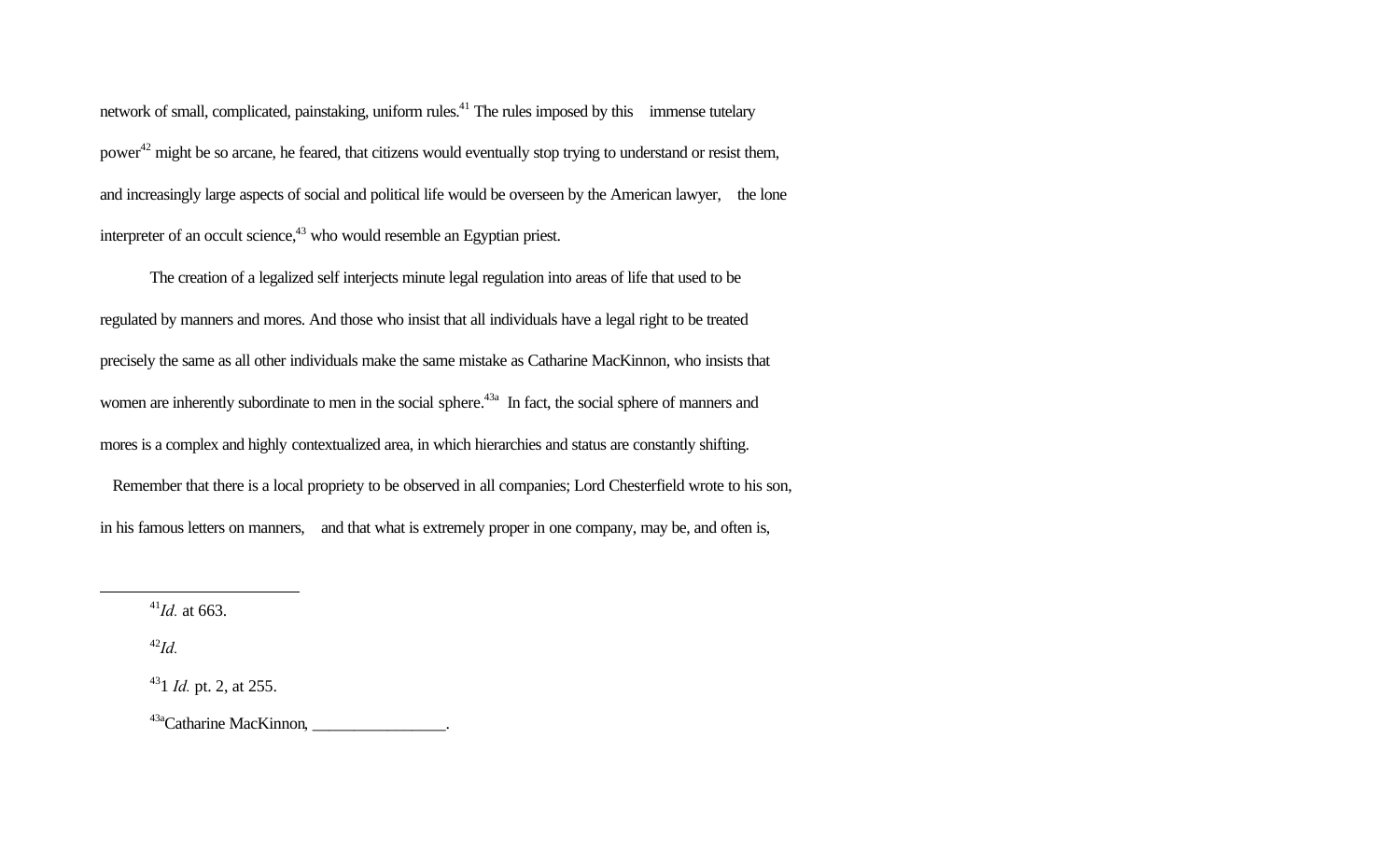highly improper in another.<sup>44</sup>

l

Consider, in this regard, the problem of the backstage. The current hostile environment regime, as I argued in *The Unwanted Gaze*, makes it difficult for employers to preserve spaces for employees to let down their hair, tell dirty jokes, and relieve the pressures of public performance. This reflects a legal presumption that any backstage behavior by men may be experienced by a reasonable women as hostile and discriminatory. But in fact, as Goffman emphasizes, the backstage is highly dependent on context, and it depends on a sense of vertical exclusion -- an us versus them mentality. Goffman's prototypical backstage was the kitchen in the Shetland Island hotel, where local employees, both men and women, behaved more informally than they did in the dining room, in front of guests. Behind the closed doors of the kitchen, the islanders were able to relax, sample the food with their fingers, and define themselves as a group in opposition to their nominal superiors, who were being excluded.<sup>45</sup> Goffman was writing in an age when British and American societies were more vertical than they are today. In a more horizontal society that has been integrated by gender, the nature of the backstage has changed, and genuinely integrated backstage areas are possible only when the rules about who is

<sup>44</sup>LORD CHESTERFIELD <sup>S</sup>LETTERS 58 (David Roberts ed., 1992).

<sup>&</sup>lt;sup>45</sup>ERVING GOFFMAN, THE PRESENTATION OF SELF IN EVERYDAY LIFE 118 (1959).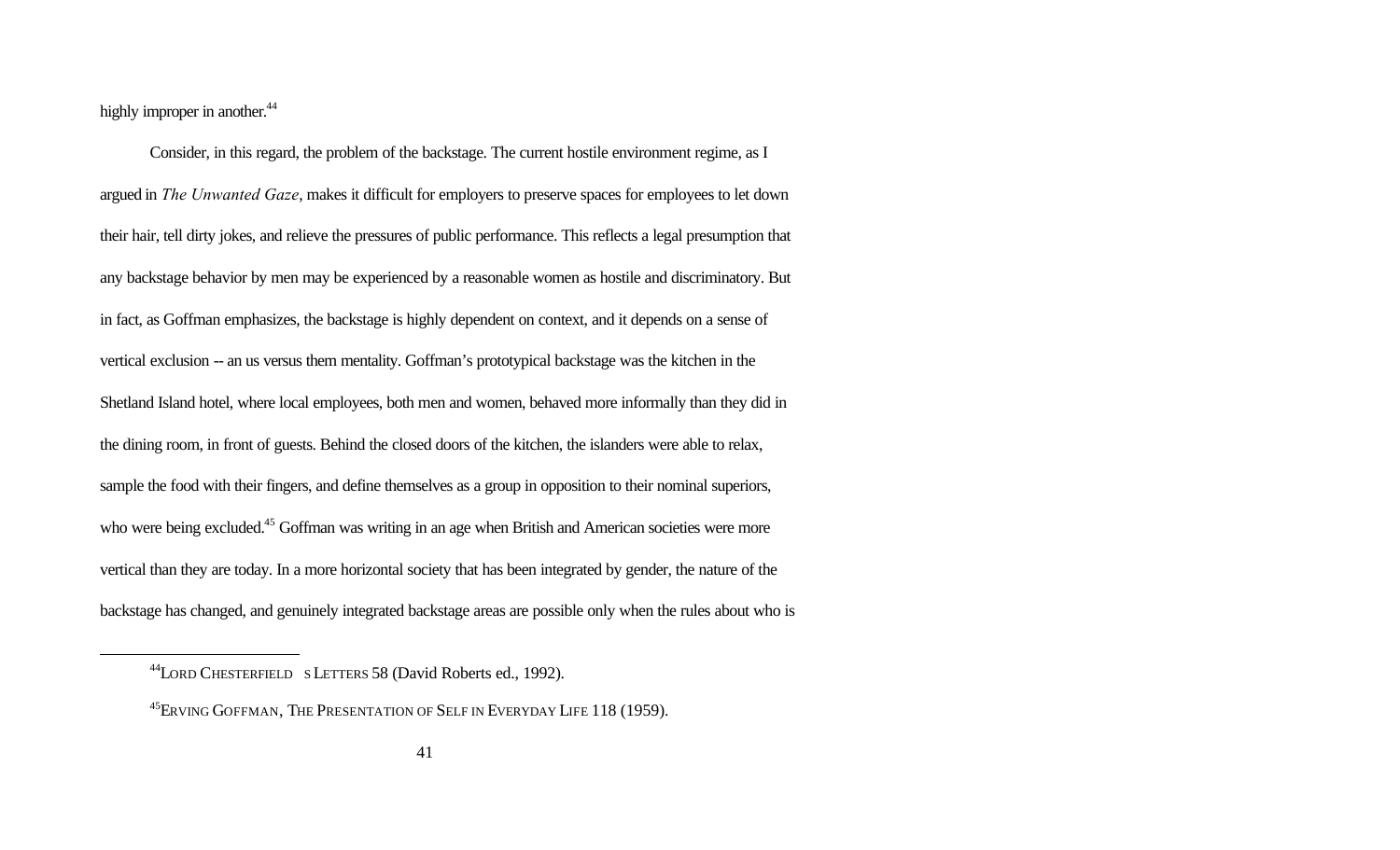being excluded and who is being included are clearly defined.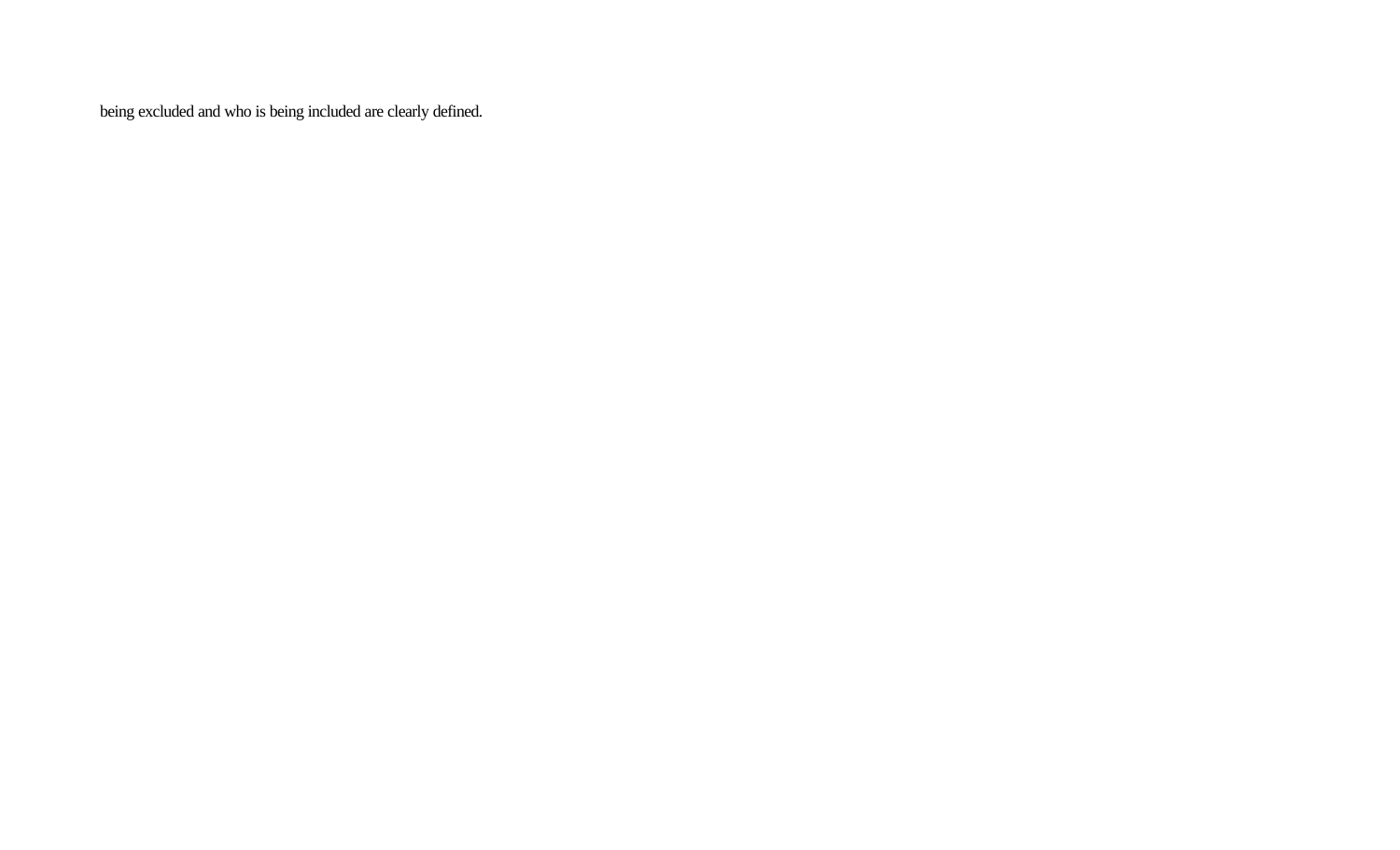A former student of mine, for example, recently described her experience working as a legal assistant in a law firm. Sometimes she worked with other legal assistants and sometimes with young attorneys. Although both groups were composed of men and women, she said that gender differences never seemed apparent among the other legal assistants because, like the Shetland hotel backstage, the status of each legal assistant in relation to each other and to the outside world was clearly defined. The assistants were roughly the same age and shared a common bond of contempt for their superiors and for themselves because they were headed down the same path. Given the bond of identity and exclusion, the assistants were able to joke among themselves and to make fun of their betters in a truly horizontal backstage space. By contrast, when my student worked among the young male attorneys, she writes, I never felt truly comfortable. On the one hand, I was routinely subjected to the boys' talk: endless commentary about the women in the office, the women in their lives and the women who were their clients or opposing counsel. At the same time, they often cast me as the typical fragile women, taking great pains to interrupt the conversation and apologize for their informal male banter that must be too harsh for my female ears.<sup>46</sup>

My student's experience reminds us of the dangers of making overly abstract claims about hierarchies

<sup>&</sup>lt;sup>46</sup>Jenny Splitter, Looking for Equality in the Male Backstage (unpublished paper) (on file with author).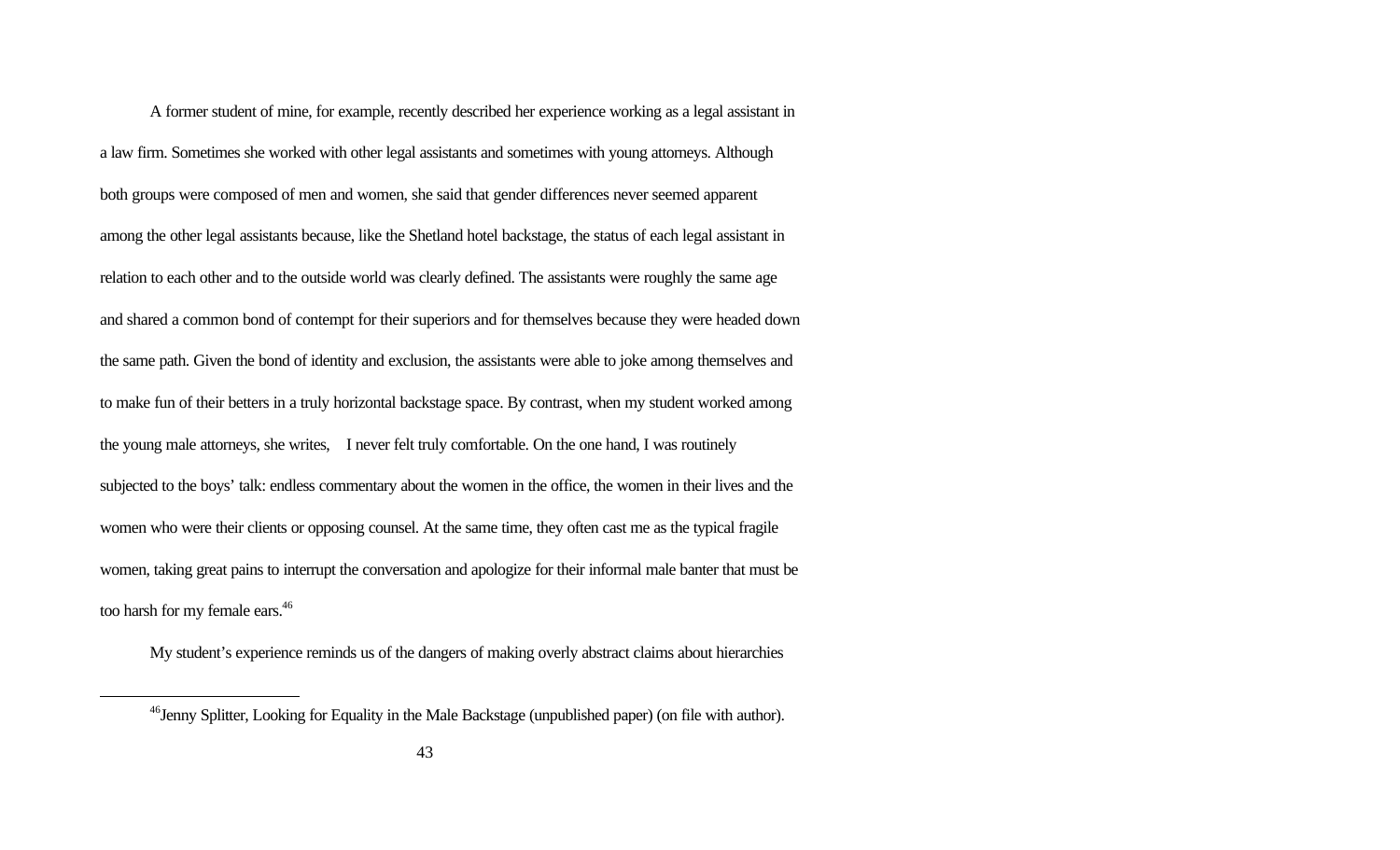either in insisting that all workplaces are inherently vertical, with women always subordinate to men, or insisting that all workplaces are always horizontal, and that all individuals have a legal right to social equality. A liberal and pluralistic society should tolerate a rich variety of social arrangements, leaving individuals free to form different forms of backstage groupings without fear of corporate or state scrutiny. At the same time, prudent employers should be sensitive to the fact that a backstage which includes men and women who are at clearly different stages in the corporate hierarchy may indeed be perceived by women as hostile and discriminatory, especially when men are in the majority.

III.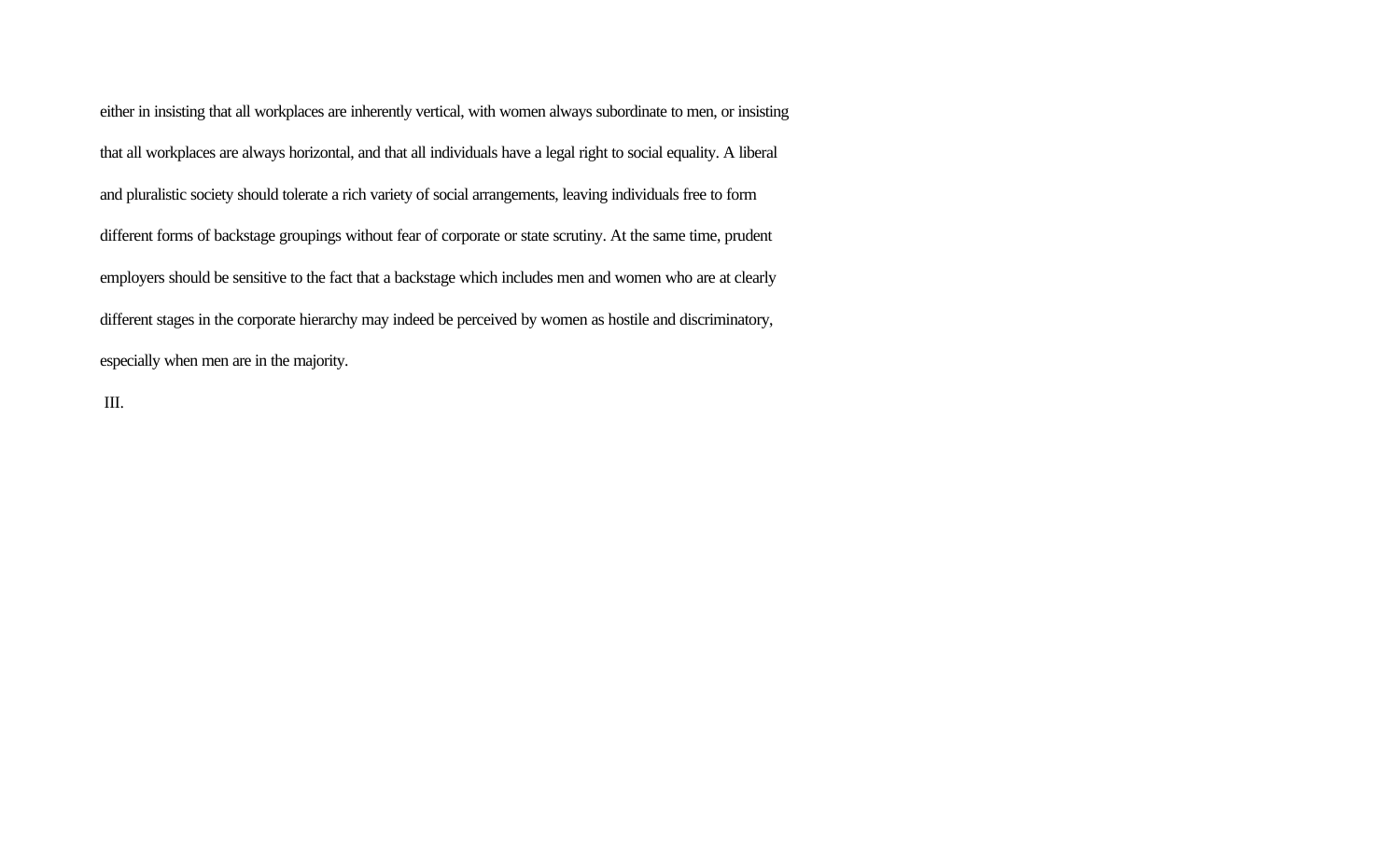Let me close with a few words about the papers of Professor Levinson and Strossen. Sandy Levinson argues convincingly that the press, in describing privacy invasions, often exacerbates them;<sup>46a</sup> and Nadine Strossen argues that case-by-case balancing is often appropriate in deciding how to resolve conflicts between privacy and free speech.<sup>46b</sup> I'm sympathetic to balancing when it comes to restricting the state from invading privacy: in the book, for example, I endorse the idea of a statute that might allow judges, grand juries, or magistrates balance the serious of the offense against the intrusiveness of the search (and, perhaps, the importance of the relationship being invaded) in deciding whether or not a particular subpoena violates the Fourth Amendment.<sup>47</sup> I also suggest that Congress could create a sexual privilege that protects parties and witnesses in harassment cases from having to discuss their consensual sexual history, although the privilege might be overcome in cases involving serious crimes or imminent harm.<sup>48</sup> In the same vain, I like Levinson's creative proposal of privilege tickets, which focuses on the intimacy of the relationship rather than the sensitivity of the

<sup>46</sup>a*See* Sanford Levinson, *Title*, 89 GEO. L.J. (2001).

<sup>46</sup>b*See* Nadine Strossen, *Title*, 89 GEO. L.J. (2001).

<sup>&</sup>lt;sup>47</sup> JEFFREY ROSEN, THE UNWANTED GAZE 37 (2000).

 $48$ Id. at 155.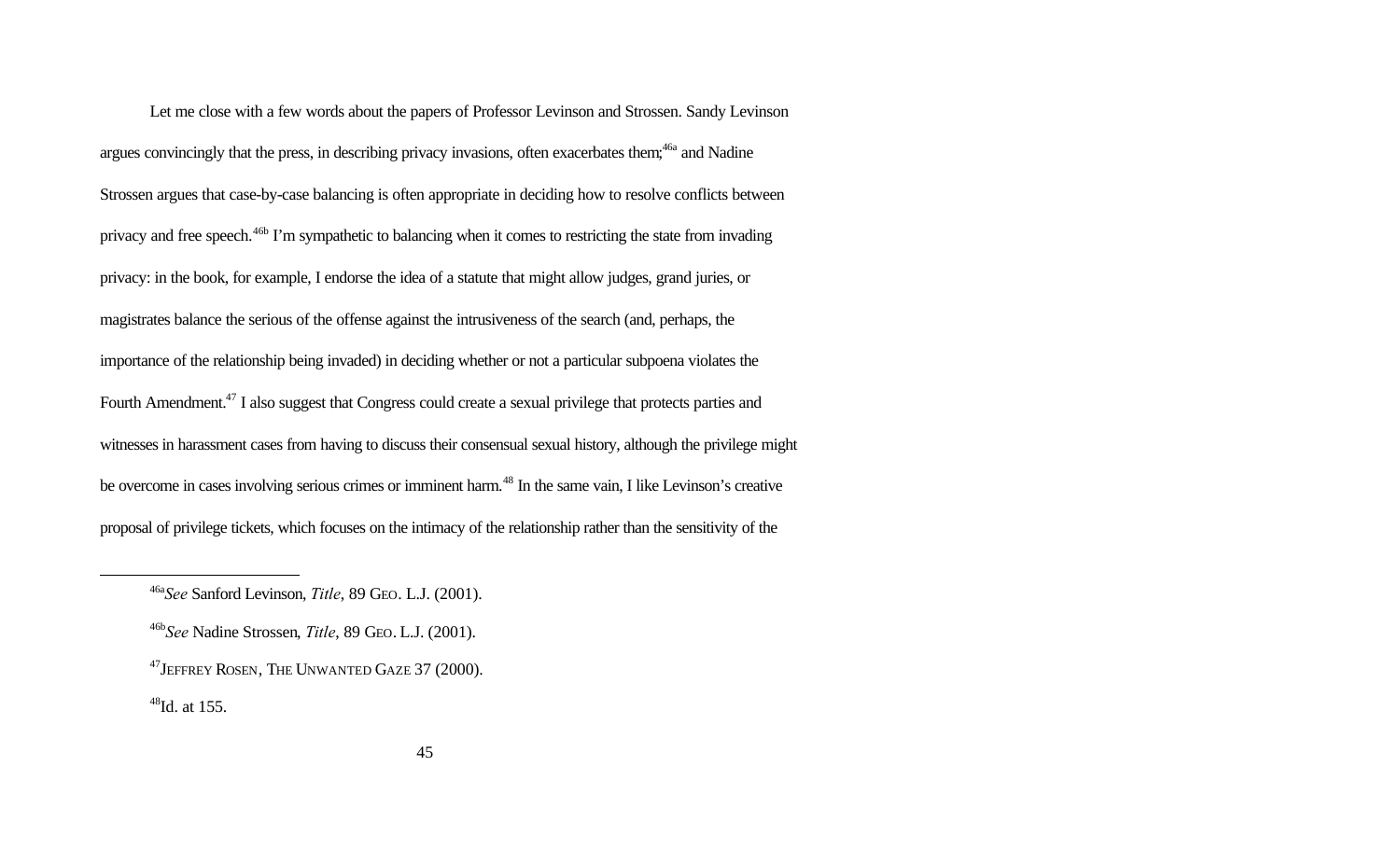information, although I assume that a privilege ticket could be overcome in especially egregious cases.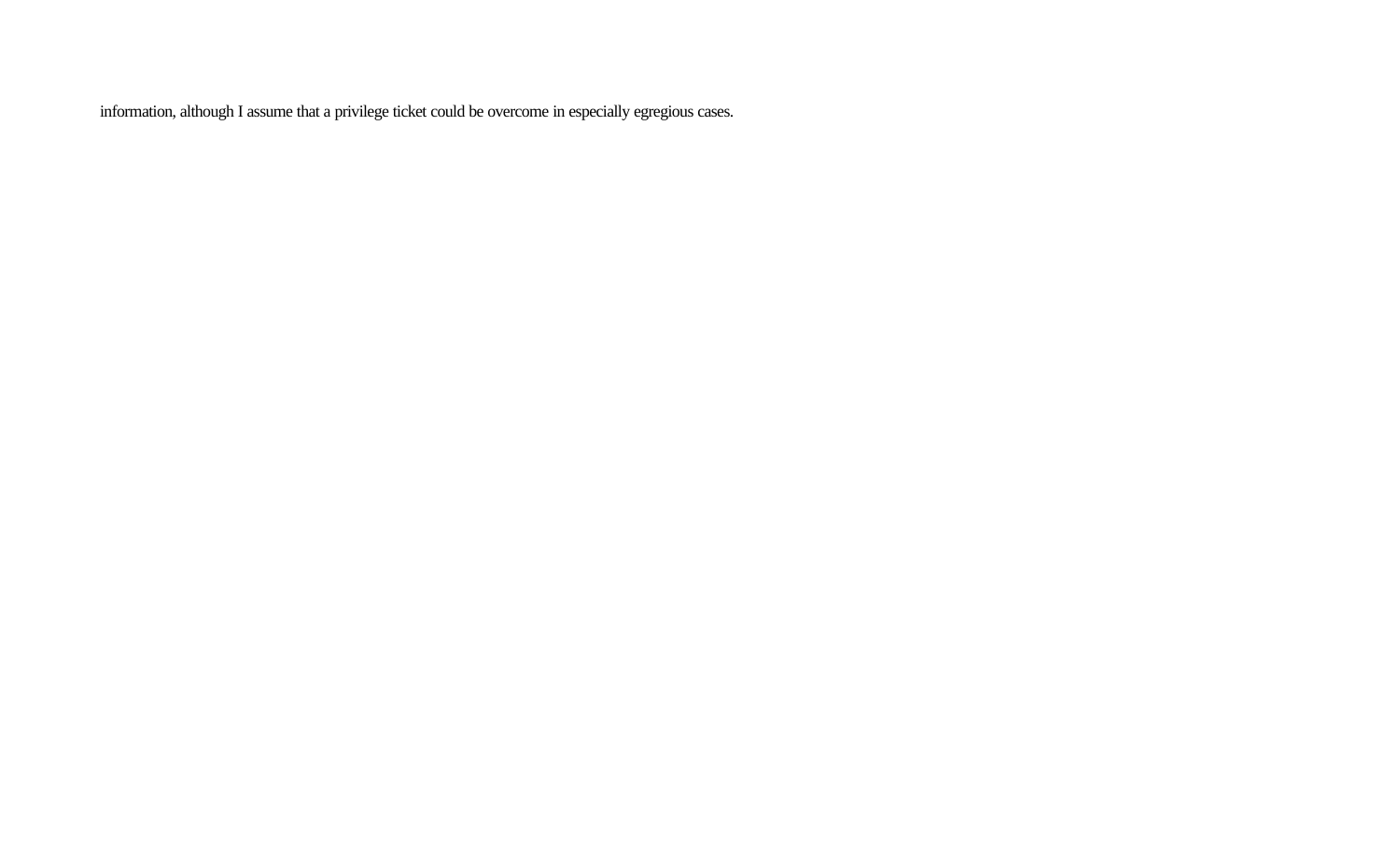But is it appropriate to balance privacy concerns against free speech when it comes to direct restrictions on the media? Strossen reminds us that, far from being always and everywhere in tension, privacy and free speech are sometimes mutually interdependent.<sup>48a</sup> In the book, I noted Milan Kundera's description of how the police destroyed an important figure of the Prague Spring by recording his private conversations and broadcasting them as a radio serial. In a totalitarian society without privacy, Kundera reminds us, free speech is impossible, because citizens have to live in fear of constant exposure.<sup>49</sup> Nevertheless, in America, where the Fourth Amendment and a web of statutes restrict wiretapping and other undercover information gathering by the state, I'm not convinced that additional restrictions on the media would add measurably to the social expectations of privacy that are necessary for free speech to thrive. The *Bartnicki* case is indeed a hard one, about which people's intuitions can reasonably differ, but I can't entirely agree with Judge Pollak's observation that the First Amendment prohibits improper restraints on the voluntary public expression of ideas, while [t]here is necessarily, and within suitably defined areas, a concomitant freedom *not* to speak publicly, one

48a

<sup>49</sup>*Id.* at 11-12.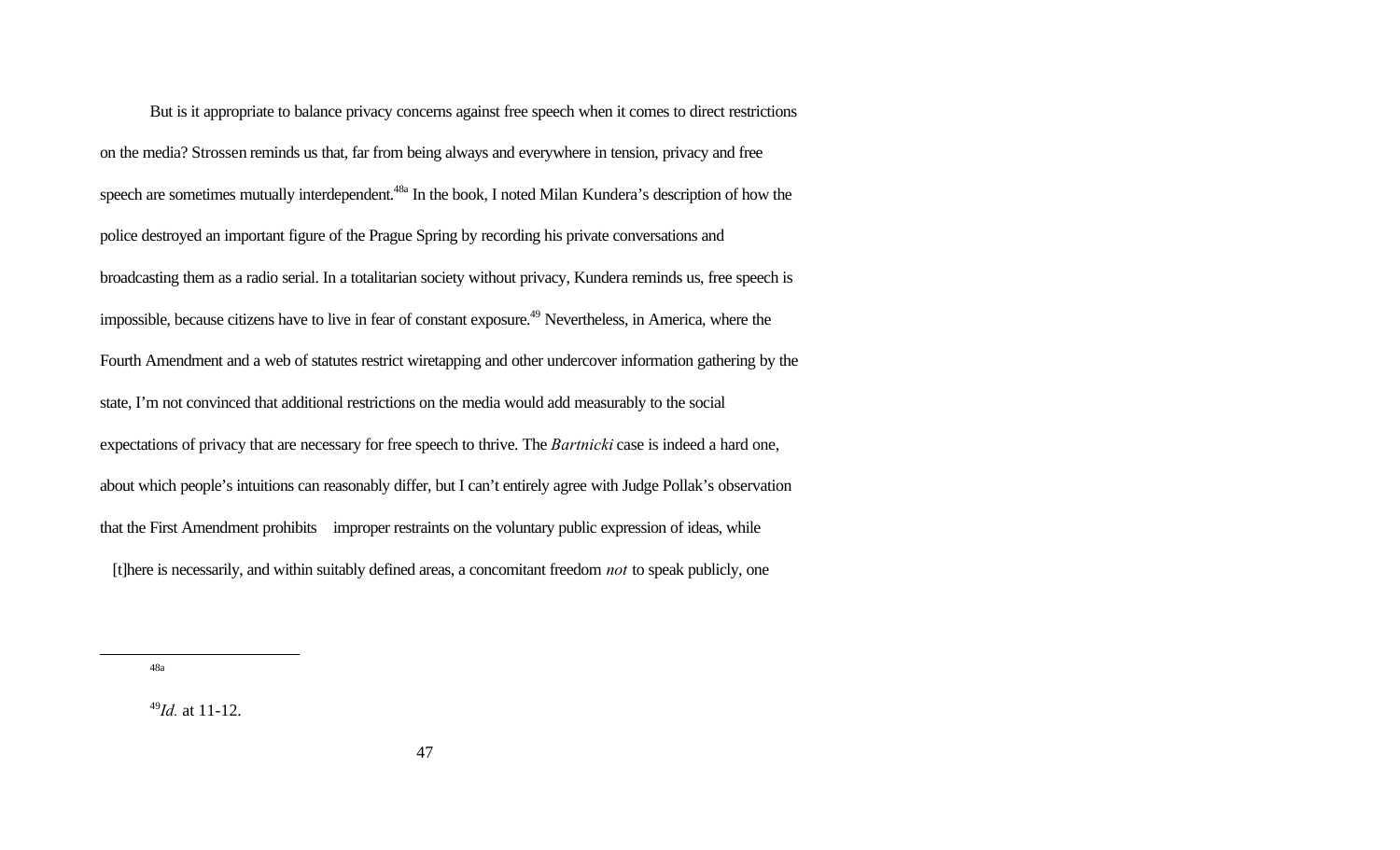which serves the same ultimate end as freedom of speech in its affirmative aspect.<sup>50</sup>

<sup>50</sup>Bartnicki v. Vopper, 200 F.3d 109, 136 (1999) (Pollak, J., dissenting) (emphasis added).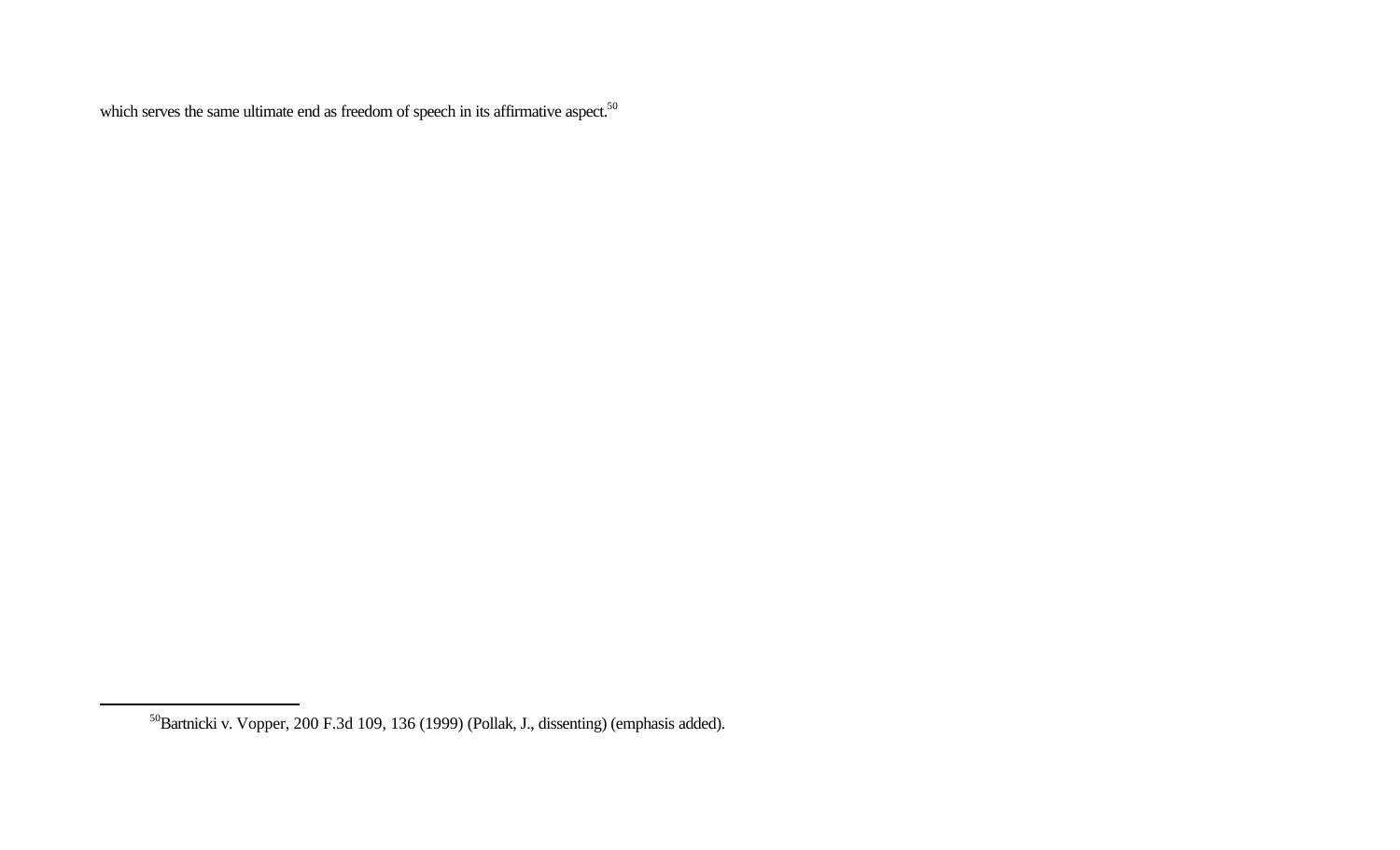The media invades the freedom not to speak publicly every day -- from the *Washington Post*'s gratuitous publication of Robert Packwood's diaries to what Levinson describes as my gratuitous publication of excerpts from the transcripts of Webster Hubbell's telephone calls from federal prison. (I, of course, dispute the claim that the publication was gratuitous, since my criticism of Dan Burton for releasing the unedited transcripts could not have been made as effectively without a concrete example; but whether Hubbell himself felt vindicated or invaded by my description is, as Levinson suggests, an open question: in contrast to my discussion of Neal Lattimore, I did not ask Hubbell's permission to discuss his case.) Nevertheless, if I were restricted from publishing excerpts of Hubbell's telephone conversations even if Dan Burton had taped the conversations illegally before giving me the tapes -- or if a radio station were restricted from broadcasting illegally intercepted telephone conversations that it had legally obtained, the restriction, I think, would inhibit far more free speech than it would encourage. The imposition of civil damages on the media is unlikely to deter the initial illegal invasion;<sup>51</sup> and while publication naturally compounds the injury, as Judge Pollak observed, this is true whenever the press publishes private information, whether or not the initial invasion was illegal. For these reasons, I agree

<sup>&</sup>lt;sup>51</sup>Id. at 125-26 (The connection between prohibiting third parties from using or disclosing intercepted material and preventing the initial interception is indirect at best.").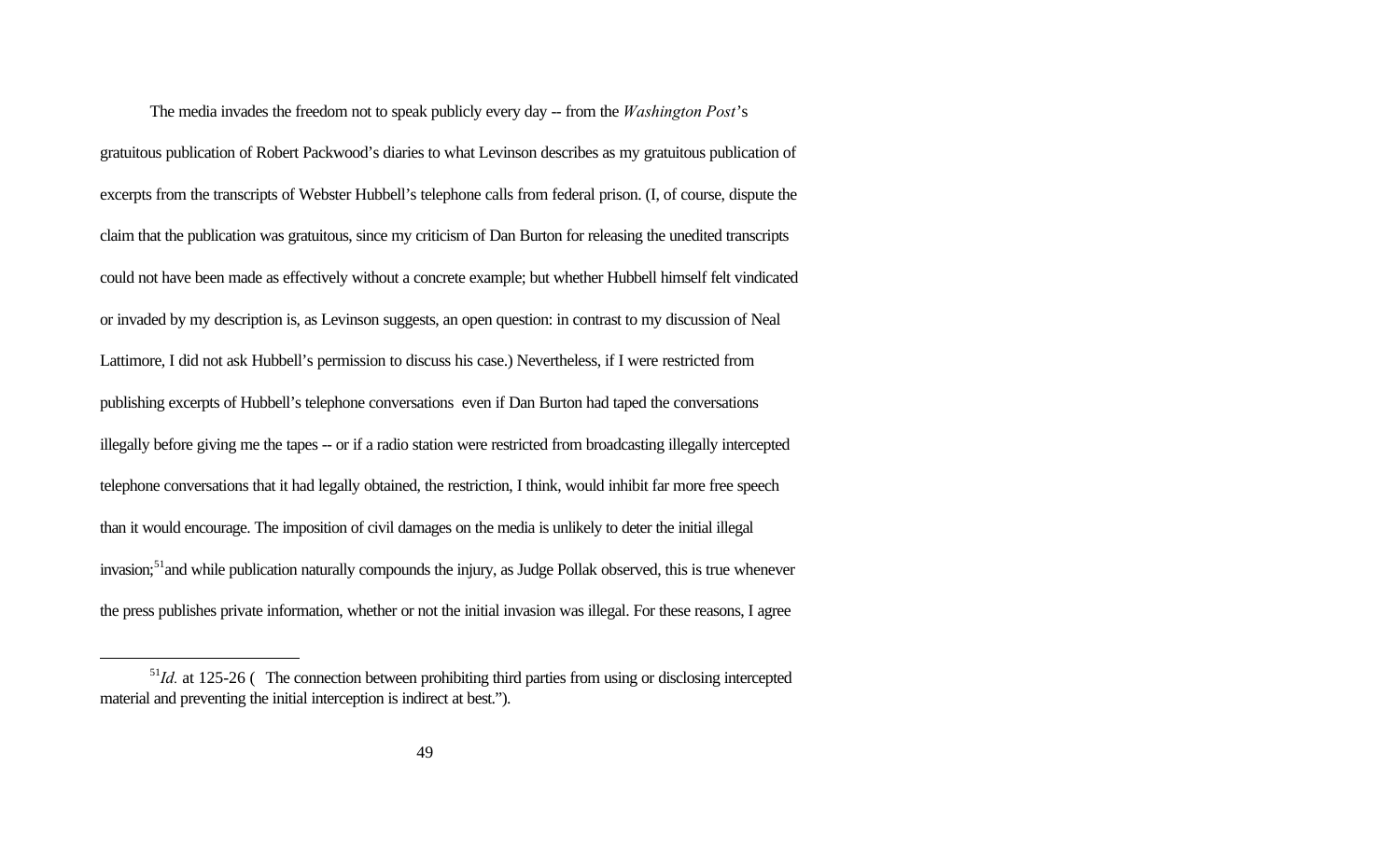with the ACLU's argument that the media should not be held liable for publishing truthful information -- even if the information was obtained unlawfully -- as long as the media themselves played no role in the illegal interception. The freedom not to speak publicly --- or, more precisely, the freedom not to have embarrassing but truthful private information appear in the newspapers -- is a freedom well rooted in the French tradition, which allows aristocrats to keep their names out of newspapers<sup>52</sup>, or the German tradition, which holds that freedom of the press and freedom of reporting is limited by the right to inviolability of personal honour.<sup>53</sup> But it is not one that fits comfortably into the American free speech tradition.

The *Bartnicki* case brings me back to the point with which I began, and that is the dangers of being judged out of context. The case involved a cell phone conversation between Bartnicki, the chief negotiator of a teachers union, and Kane, the union president, about their recent contract negotiations. In the course of the conversation, Kane said: If they're not going to move for three percent, we're gonna have to go to their, their homes . . . to blow off their front porches, we'll have to do some work on some of those guys . . . . Really, uh,

<sup>52</sup> *See* Jeanne M. Hauch, *Protecting Private Facts in France: The Warren & Brandeis Tort is Alive and Well and Flourishing in Paris*, 68 TUL. L. REV. 1219, 1223 (1994).

<sup>53</sup>Ulrich Karpen, *Freedom of Expression as a Basic Right: A German View*, 37 AM. J. COMP. L. 395 (1989).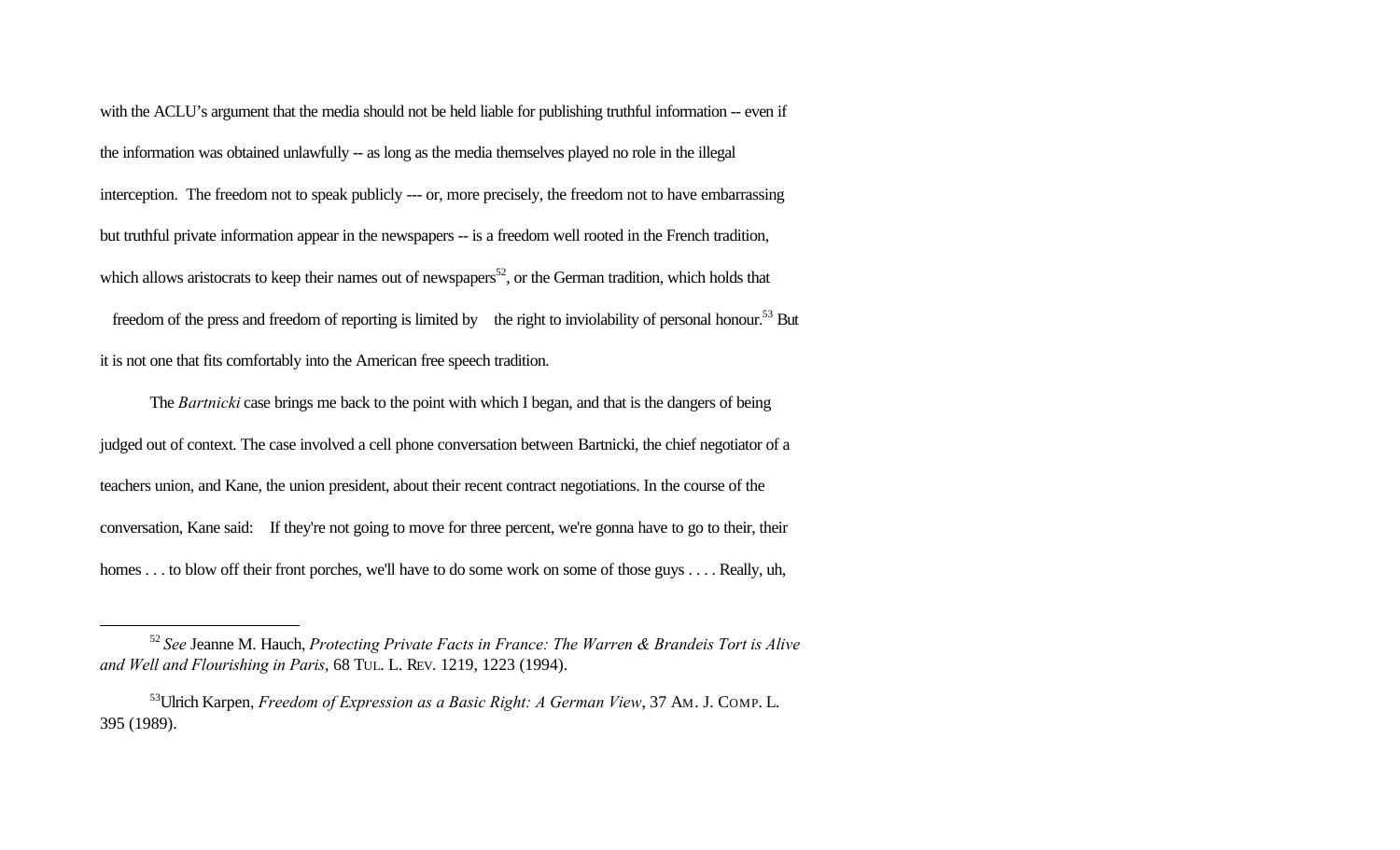really and truthfully, because this is, you know, this is bad news (undecipherable) . . . you don't discuss this in public ... particularly with the press.<sup>54</sup> By broadcasting this conversation unedited, however, the radio station contributed to less information, not more. Of course Kane wasn't serious when he talked about blowing off the front porches of his opponents: he was engaging in the kind of hyperbole that, as Kundera reminds us, many of us use in private to shock our friends, amuse them with our heretical thoughts, and so forth. Instead of putting the conversation in context, however, Vopper, the host of the radio station, exacerbated the danger of misunderstanding by airing the tape repeatedly on his show for three days, spicing up the broadcast with harsh criticism of the union leaders.

This lamentable performance shouldn't be legally restrained, but there is no reason that it shouldn't be vigorously criticized by the self-styled media watchdogs, such as Brill's Content, which now have a cottage industry of their own. We need to explore non-legal mechanisms for discouraging privacy invasions by the press, and for redressing the dignitary injury of privacy victims, and public censure is an obvious alternative. Simply describing the invasions might have the effect of bringing them to a larger audience, in the way that Levinson decries, but by criticizing the privacy invaders, the articles could also have the effect of reintigrating the

<sup>54</sup>*Bartnicki*, 200 F.3d at 113.